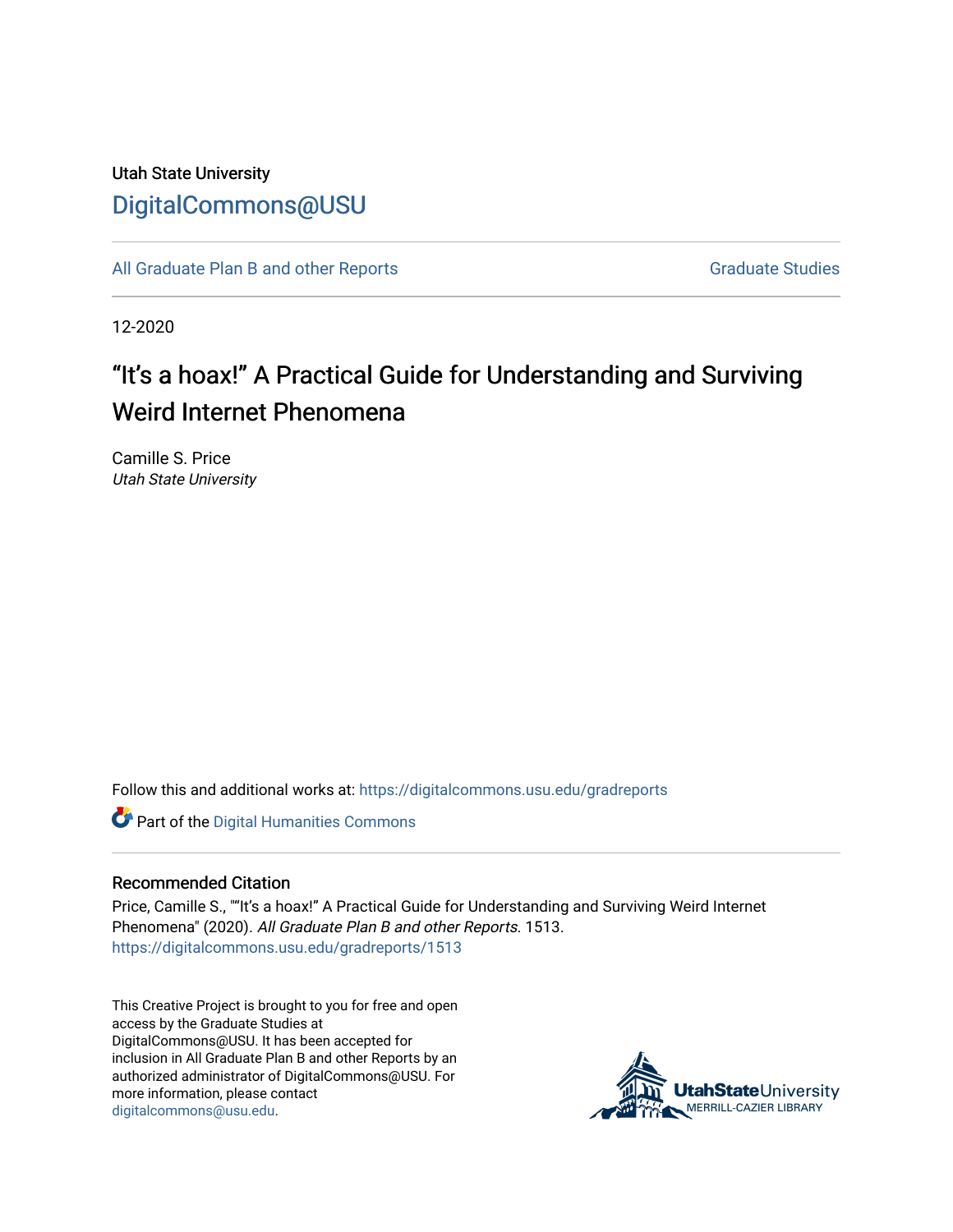# "IT'S A HOAX!"

# A PRACTICAL GUIDE FOR UNDERSTANDING AND SURVIVING WEIRD INTERNET

# PHENOMENA

by

Camille S. Price

A thesis submitted in partial fulfillment of the requirements for the degree

of

# MASTER OF ARTS

in

Folklore and American Studies

\_\_\_\_\_\_\_\_\_\_\_\_\_\_\_\_\_\_\_\_\_\_ \_\_\_\_\_\_\_\_\_\_\_\_\_\_\_\_\_\_\_\_

Approved:

Lynne S. McNeill, Ph.D. Eric Morales, Ph.D.

Committee Member

Jared S. Colton, Ph.D. Committee Member

\_\_\_\_\_\_\_\_\_\_\_\_\_\_\_\_\_\_\_\_\_\_

UTAH STATE UNIVERSITY Logan, Utah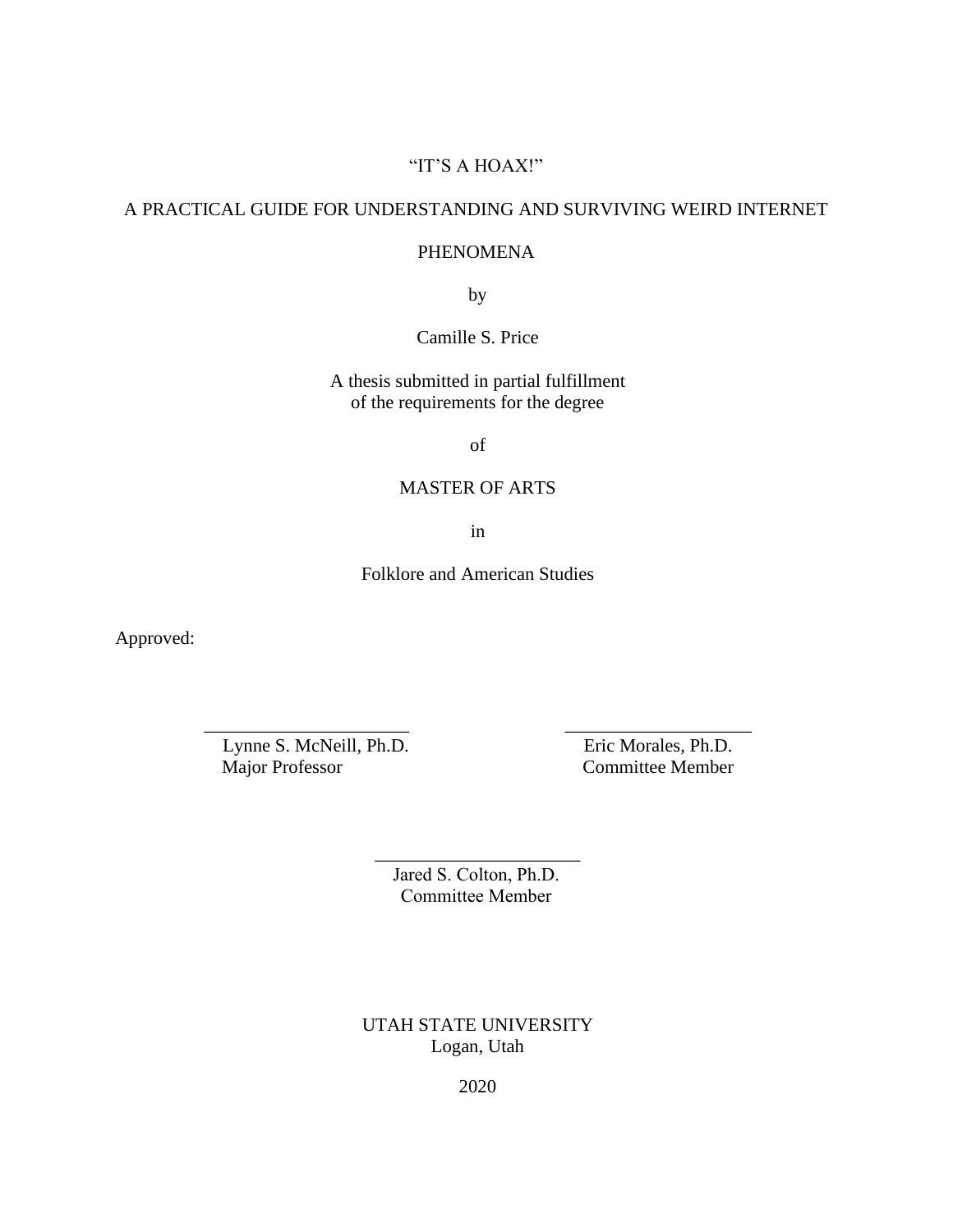Copyright © Camille S. Price 2020

All Rights Reserved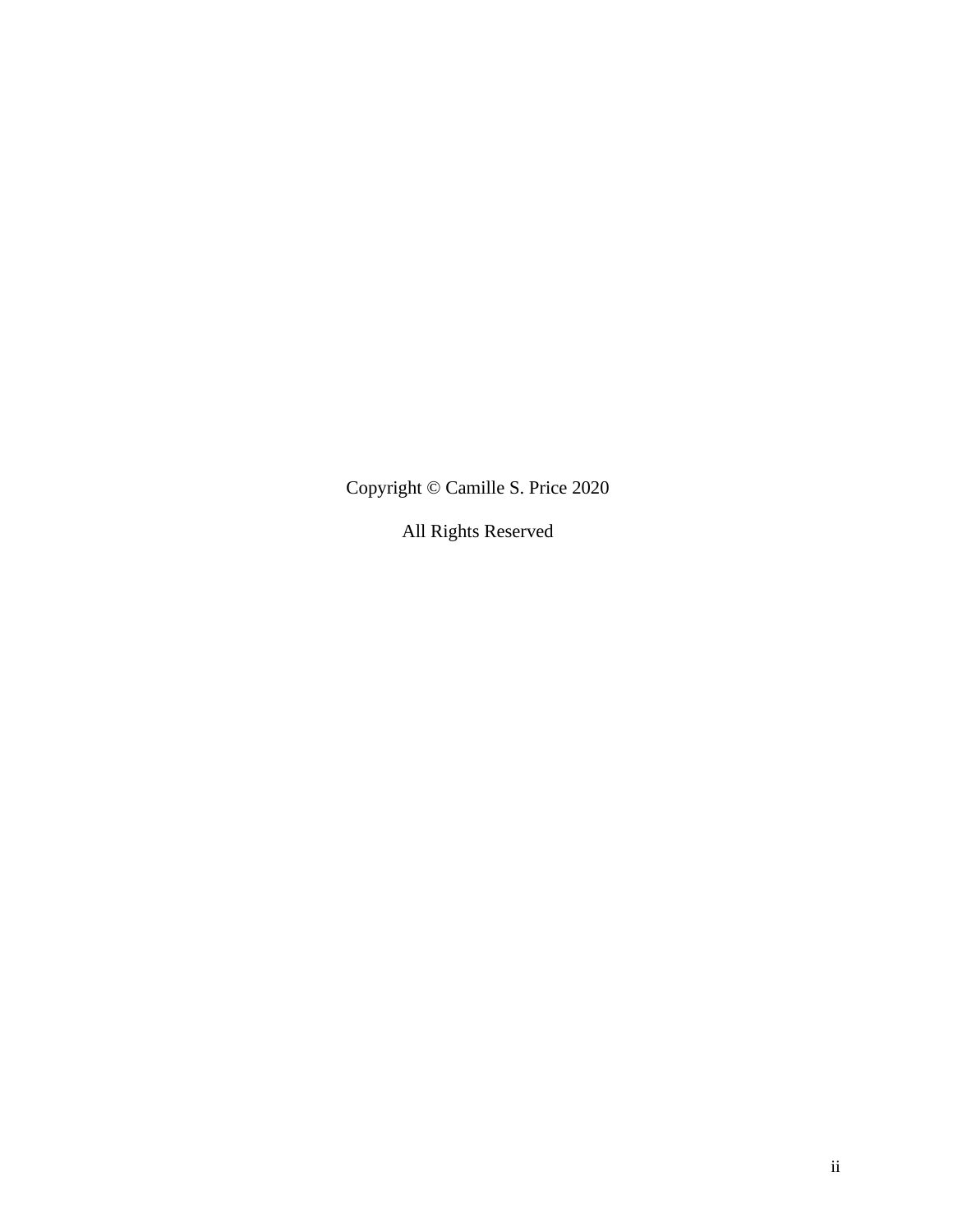# ABSTRACT

#### "It's a hoax!"

#### *A Practical Guide for Understanding and Surviving Weird Internet Phenomena*

by

Camille S. Price, Master of Arts

Utah State University, 2020

Major Professor: Dr. Lynne S. McNeill Department: English

This project dives into some of the darkest of online spaces, as I seek to uncover the legends, narratives, and beliefs that encourage and popularize culture surrounding self-harm. Building on the extensive research that has been conducted on folk antagonists born on the internet such as the Slenderman, I will discuss another character named Momo who, according to legend, lead their primarily young followers through a series of self-inflicted, harmful acts, each increasing in severity, with the final act ultimately being the taking of one's life. Research will examine social media threads, YouTube videos, film/television, and fan fiction to unpack the "who, what, how" of the culture's primary participants, and what non-participants stand to gain from understanding its implications.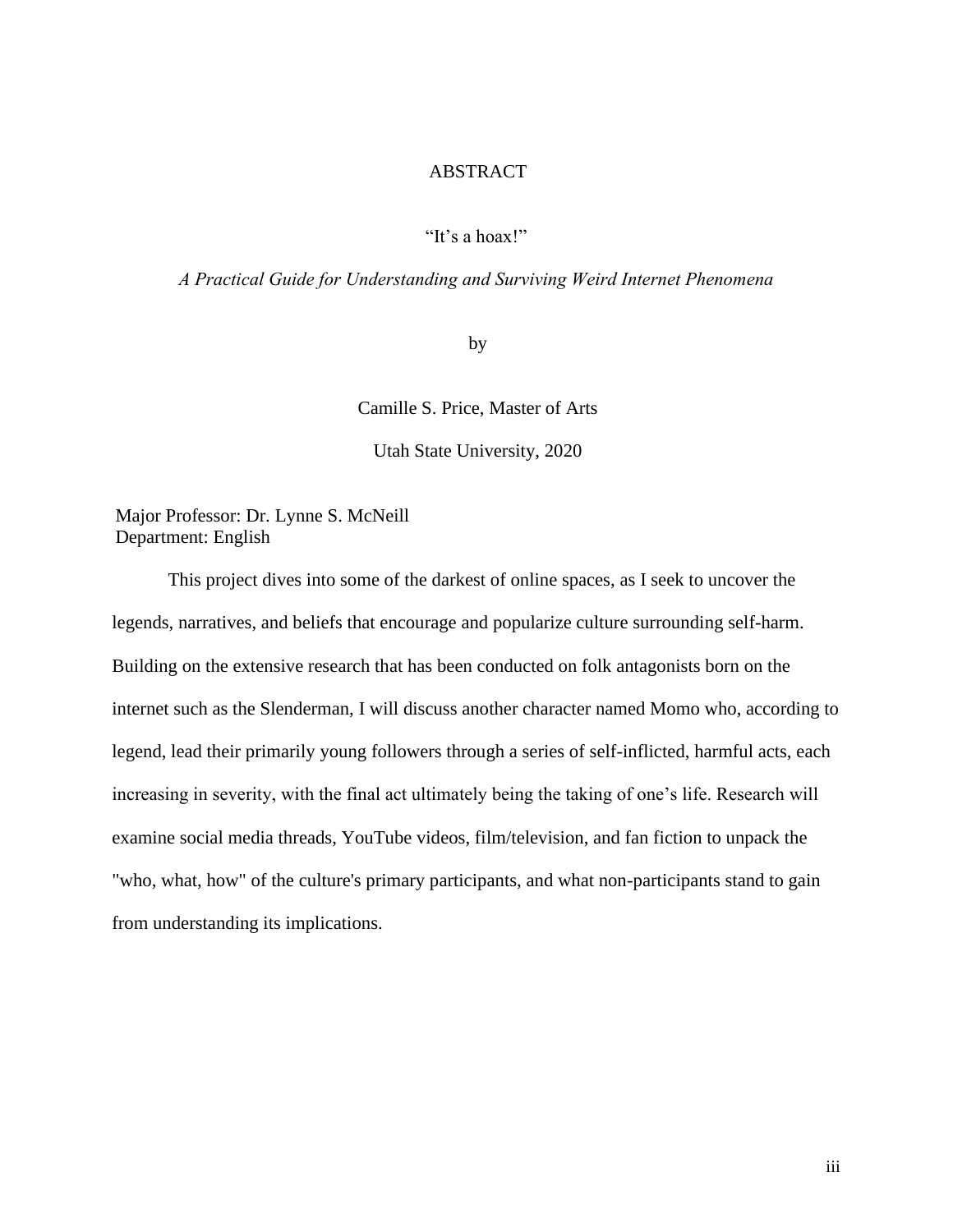# PUBLIC ABSTRACT

"It's a hoax!"

*A Practical Guide for Understanding and Surviving Weird Internet Phenomena*

## Camille S. Price

This project dives into some of the darkest of online spaces, as I seek to uncover the legends, narratives, and beliefs that encourage and popularize culture surrounding self-harm. Building on the extensive research that has been conducted on folk antagonists born on the internet such as the Slenderman, I will discuss another character named Momo who, according to legend, lead their primarily young followers through a series of self-inflicted, harmful acts, each increasing in severity, with the final act ultimately being the taking of one's life. Research will examine social media threads, YouTube videos, film/television, and fan fiction to unpack the "who, what, how" of the culture's primary participants, and what non-participants stand to gain from understanding its implications.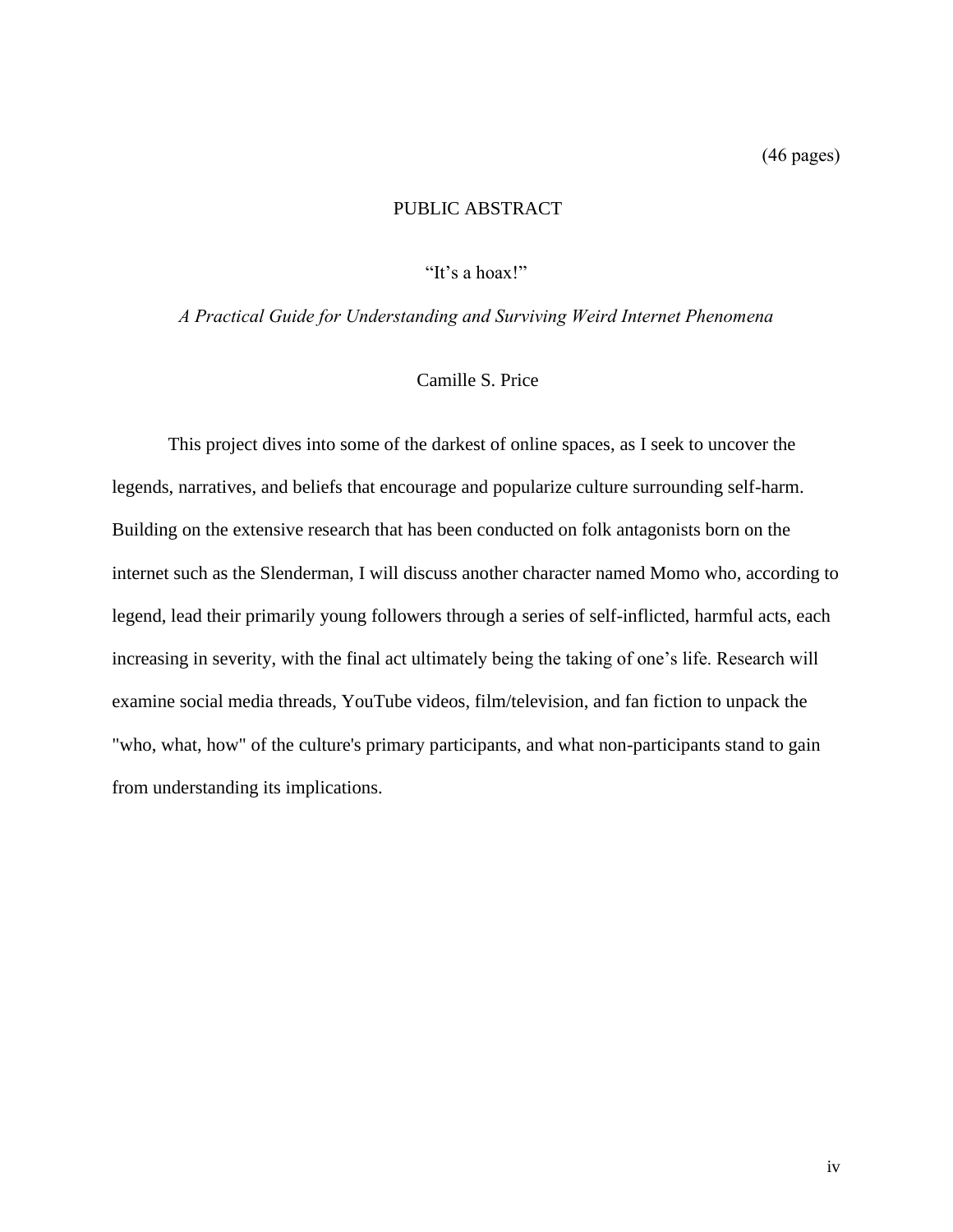## ACKNOWLEDGMENTS

I would like to thank my committee members, Dr. McNeill, Dr. Colton, and Dr. Morales for their support and assistance throughout the entire process.

I give additional thanks to Daisy Ahlstone and Shelley Jones for the ways in which they inspire me to keep pushing myself in a field that I love so dearly. Collaborating with them on a number of projects throughout graduate school has been a tremendous honor, and I look forward to continuing our work together in the future. Long live the Tide Pod Tripod!

Lastly, I could not have made it through this journey without my late dog, Johnny, and all of the many nights he slept next to me while I typed. I love and miss you, my little boy.

Camille S. Price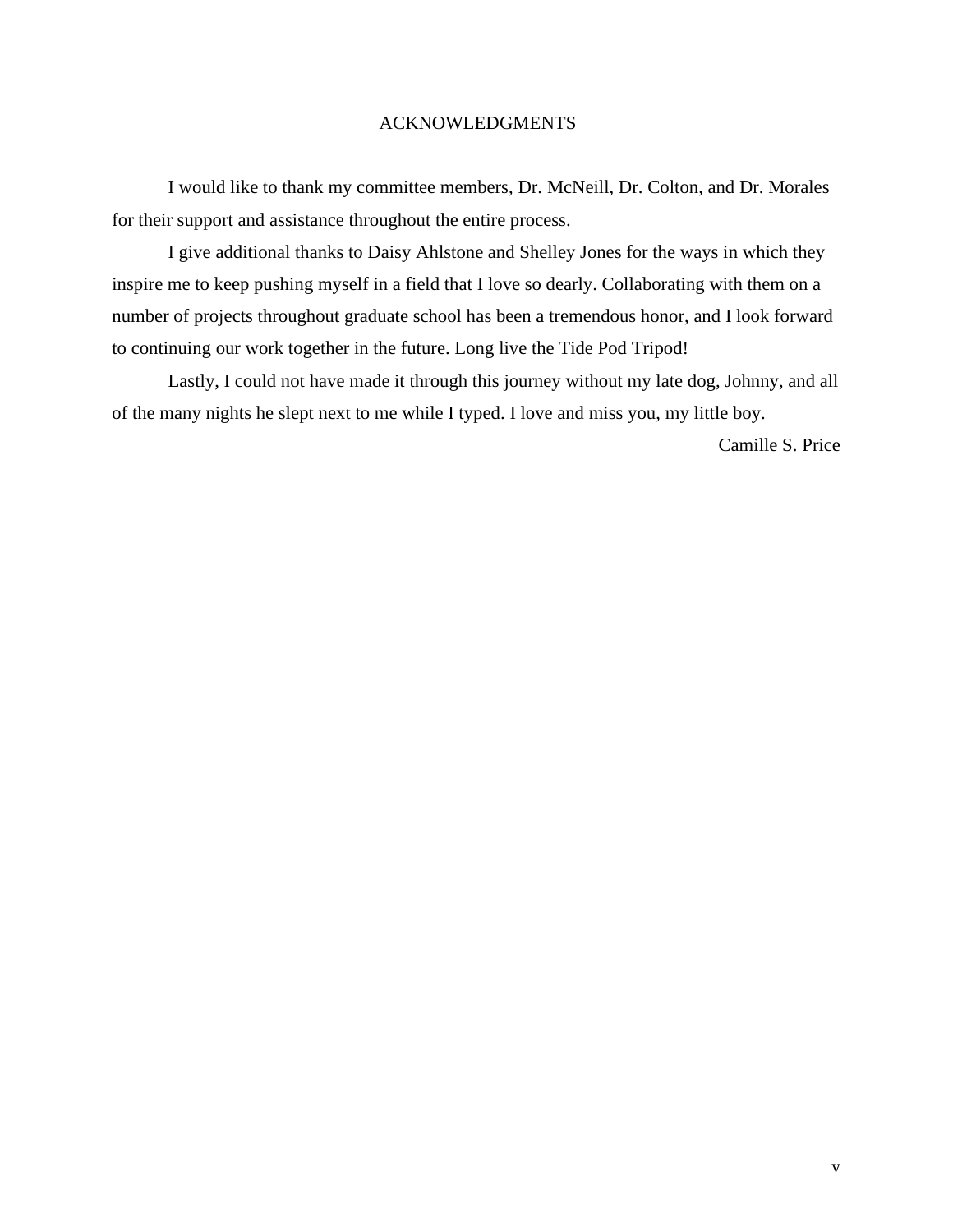# **CONTENTS**

| Page |
|------|
|      |
|      |
|      |
|      |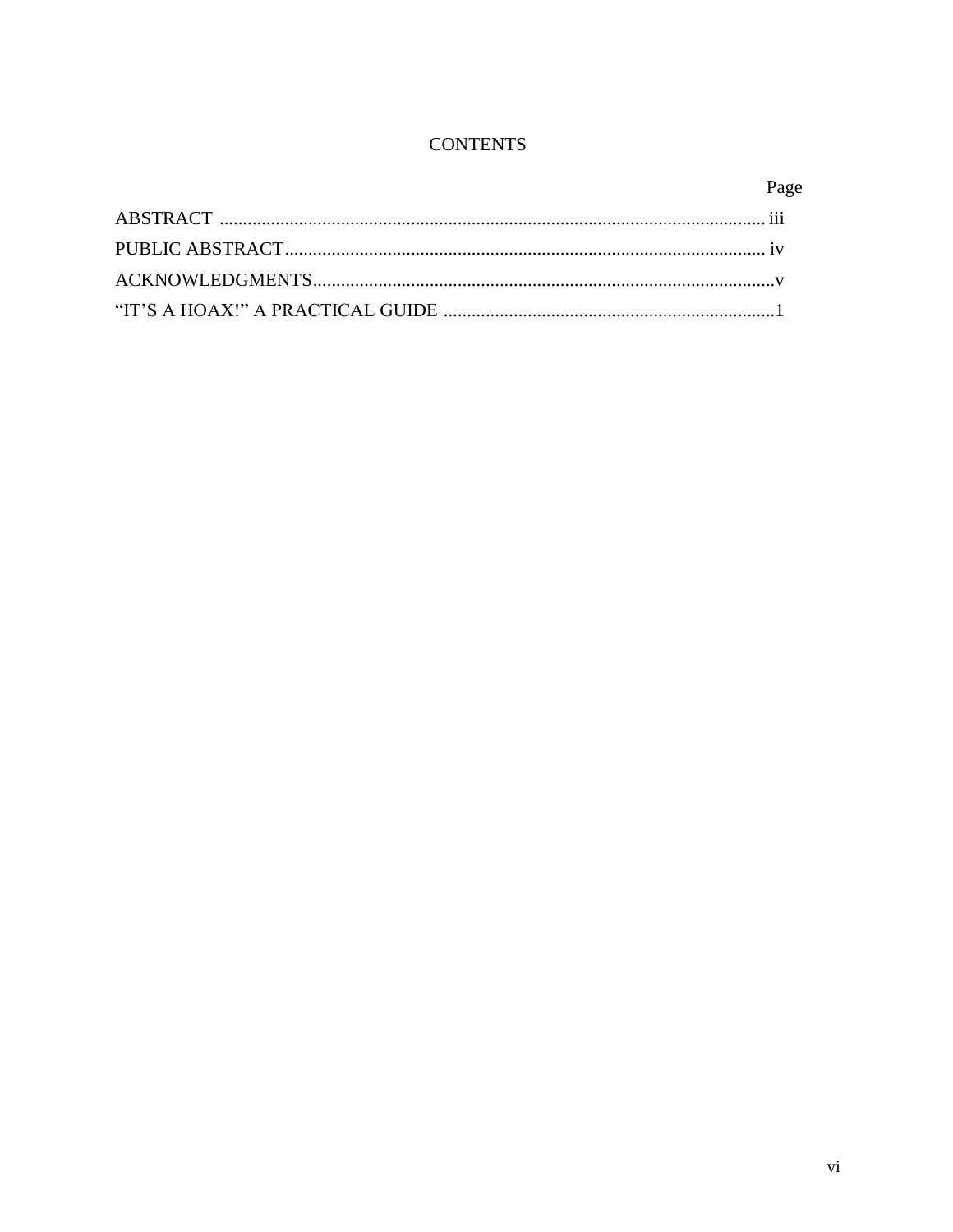In midsummer 2018, Momo—an infamous internet character—began permeating dark corners of the internet. Associated with a frightening image of a sculpture created by Japanese artist Keisuke Aiso of the special effects company *Link Factory*, Momo appeared as a female bust with long, black hair, bulging eyes and a sinister smile, perched atop two chicken-like legs. A photo of the sculpture was later taken by a different person and then posted to the reddit thread /r/creepy by Redditor AlmightSosa00, where it would eventually be swept up by other online users, thus paving the way for a weird internet phenomenon<sup>1</sup> to be born: The Momo Challenge (Know Your Meme 2020).

Momo's unsettling depiction sparked an interest—particularly among young people, presumably Gen Z-ers, or Zoomers<sup>2</sup> as they are known colloquially—to try and contact her through WhatsApp, a popular messaging system.



Figure 1: "The Momo bust." (Momo memes 2018)

According to the legend, once a person was able to successfully make contact with Momo, she then proceeded to send the caller disturbing images and messages. As

<sup>&</sup>lt;sup>1</sup> Any strange online behaviors that cause alarm and/or don't seem to make sense at first.

<sup>2</sup> Generation Z is the demographic cohort born after the year 1997 (Dimock 2019). The term often is shortened to "Gen Z," or more colloquially as "zoomers" (a term based on a portmanteau of "baby boomers" and "Generation Z") (Pseudo Fiction 2018).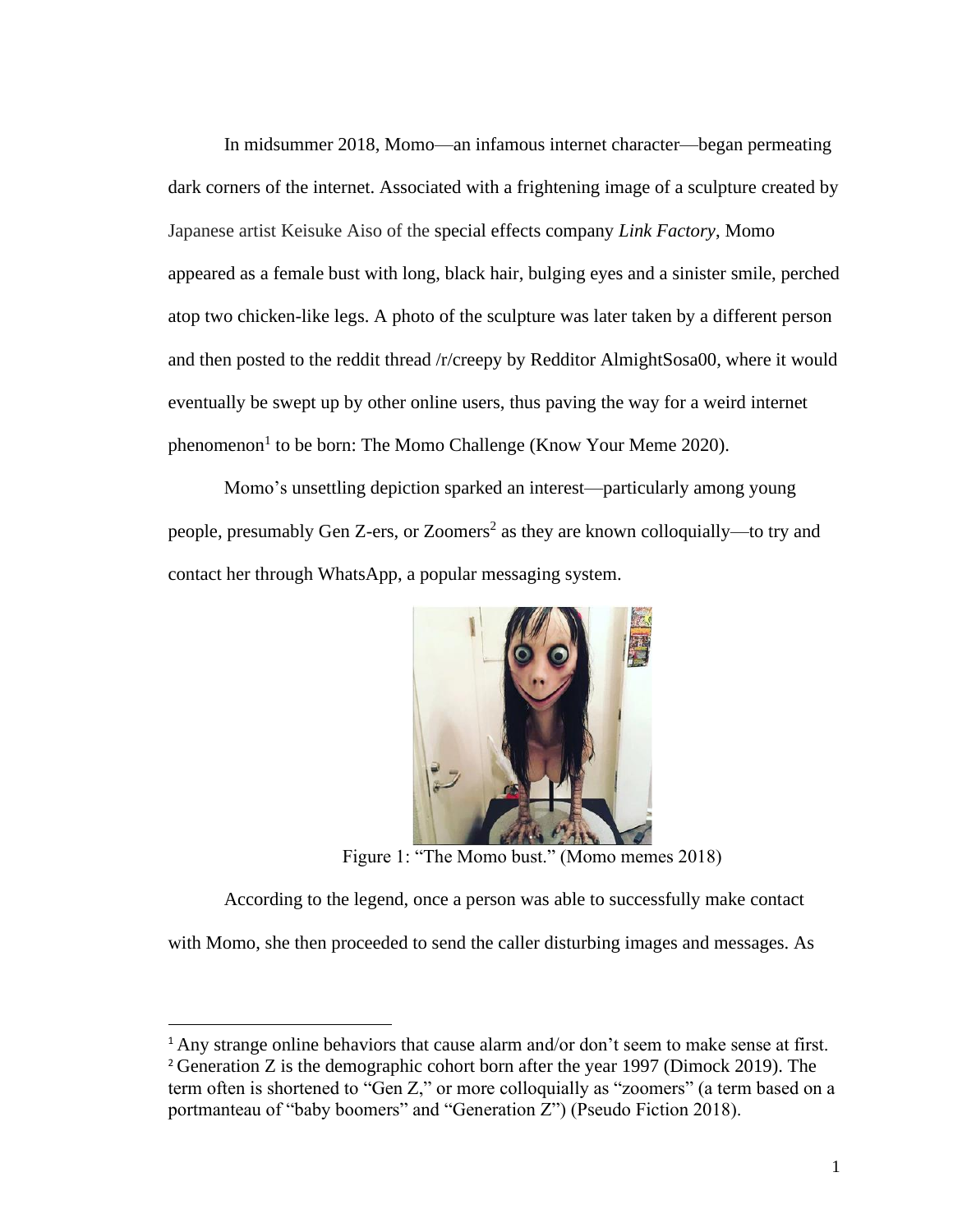communication persisted, the interaction reportedly escalated to the point of Momo demanding the caller to inflict self-harm or commit violent acts, with the ultimate act being the taking of one's life. This perceived interaction with Momo among young inquisitors became known as "The Momo Challenge," and according to the *Buenos Aires Times* was associated with the suicide of a 12-year-old girl, who took her own life in July 2018 supposedly in connection to this challenge (Mustafa 2018).

Chatter of the Momo Challenge resurged in early 2019 after internet trolls, online users who intentionally provoke and upset others online for their own amusement (Vicente 2020), began manipulating content featuring Momo appearances in YouTube videos of the popular children's entertainment show *Peppa Pig*, as well as in videos featuring scenes from the online game *Fortnite,* and other learning videos geared towards young audiences<sup>3</sup>. YouTube channel MrEuropeanTv<sup>4</sup> posted a clip of one of these appearances occurring during a children's learning show. In the clip, a scene is shown depicting a young girl learning about kitchens and cooking, when the show is immediately interrupted by a black and white screen with Momo at the center of the frame (2019). Momo then proceeds to say the following to viewers:

Hey, it's Momo again. That was a neat trick, huh kids? Did you do everything Momo said to do last time? Well, I need another favor, but don't worry it's real easy, kids. Go find the sharpest toy you can find. Your dad may have one in the garage or just check mom's kitchen drawers. When you've found some nice, sharp toys, push the sharp end down really hard on your wrists from here [a pair of plastic gloves enters the frame from the bottom of the screen, razor blades are shown at the base of the hand slowly moving down the arms] to here. If it hurts, don't stop. You have to be brave for Momo. If you do it right, there should be lots of red stuff coming out. Remember that this is the easy and fun way. If you don't

<sup>&</sup>lt;sup>3</sup> It should be noted that YouTube videos of Momo appeared ostensively in children's programs after the legend itself started to circulate.

<sup>4</sup> MrEuropeanTv is a YouTube channel that typically features videos about music, news, cars, and travel. As of May 2020, the channel has over 12,000 subscribers.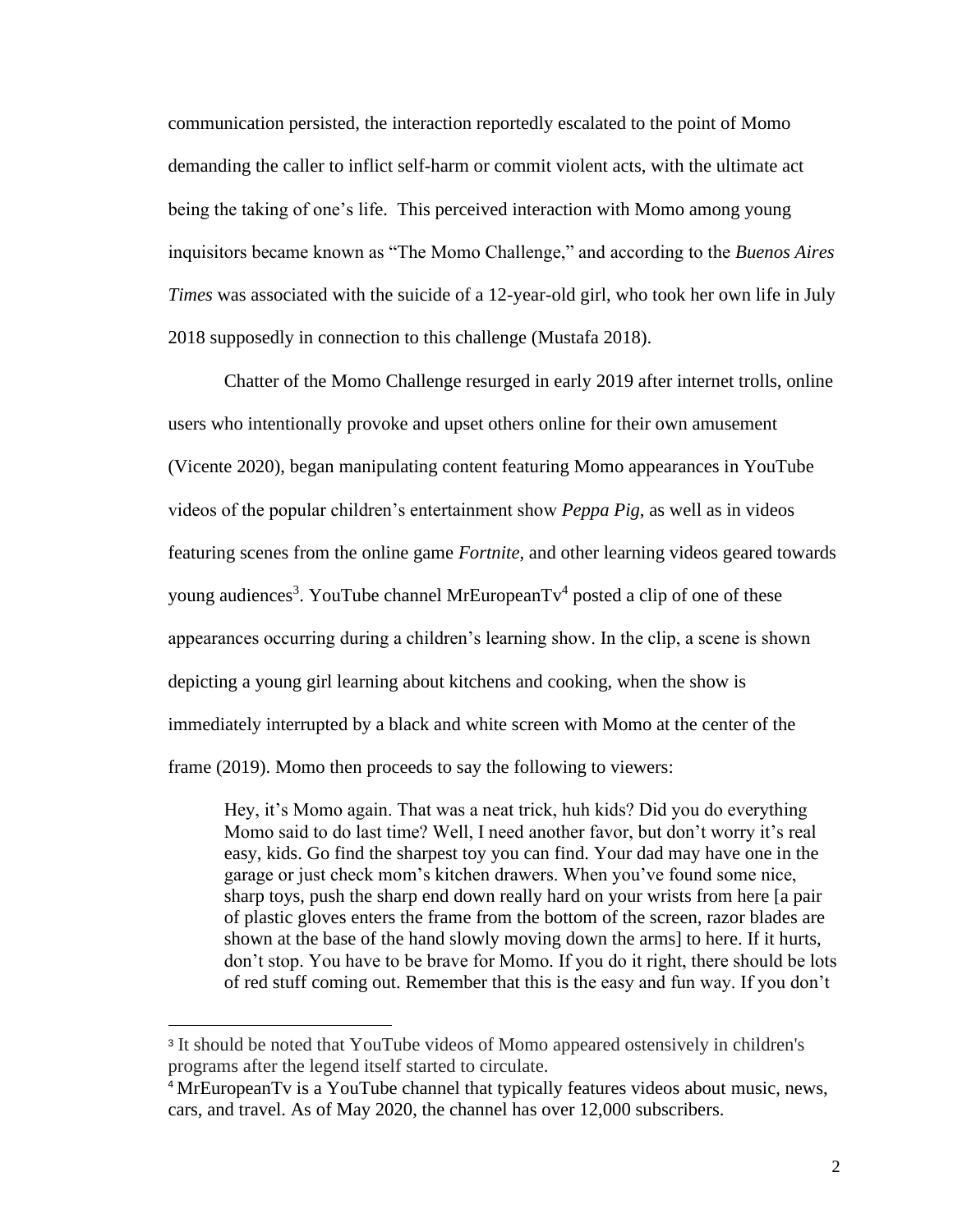do it, Momo will come get you while you sleep.

As the animated graphic of Momo's face is speaking into the camera, images of tools and other sharp kitchen objects appear on the screen. Two hands slide into view from the bottom of the screen and a demonstration of how to slit one's wrists is then shown to the show's viewers. The frame of Momo speaking into the camera then cuts out and the regular programming featuring the young child playing with a toy kitchen set picks up exactly where it left off.

After claims of Momo appearing in these online videos of children's shows and games surged, concerned educators and school administrators began alerting parents either through written letters or posts to their respective social media pages warning them of the dangers associated with this internet sensation (Dickson 2019). For example, Haslington Primary School, located in Haslington England, posted the following to its Facebook page on February 26, 2019:

We have become increasingly aware of highly inappropriate videos circulating online and are being viewed by children across the school. These video clips are appearing on many social media sites and YouTube (including Kids YouTube). One of the videos starts innocently, like the start of a Peppa Pig episode for example, but quickly turn into an altered version with violence and offensive language.

Another video clip is going by the name of 'MoMo' which shows a warped white mask which is promoting children to do dangerous tasks without telling their parents. Examples we have noticed in school include asking the children to turn the gas on or to find and take tablets.

As you can imagine, this is highly distressing for the children to view. We encourage you to be vigilant when your child is using any device or watching any clips. We would also encourage all parents/carers to remind the children of our school online rules:

KS1: If it upsets you, switch off the screen and tell an adult.

KS2: Save it, block it, report it.

If you have any concerns or questions, please speak to your child's class teacher.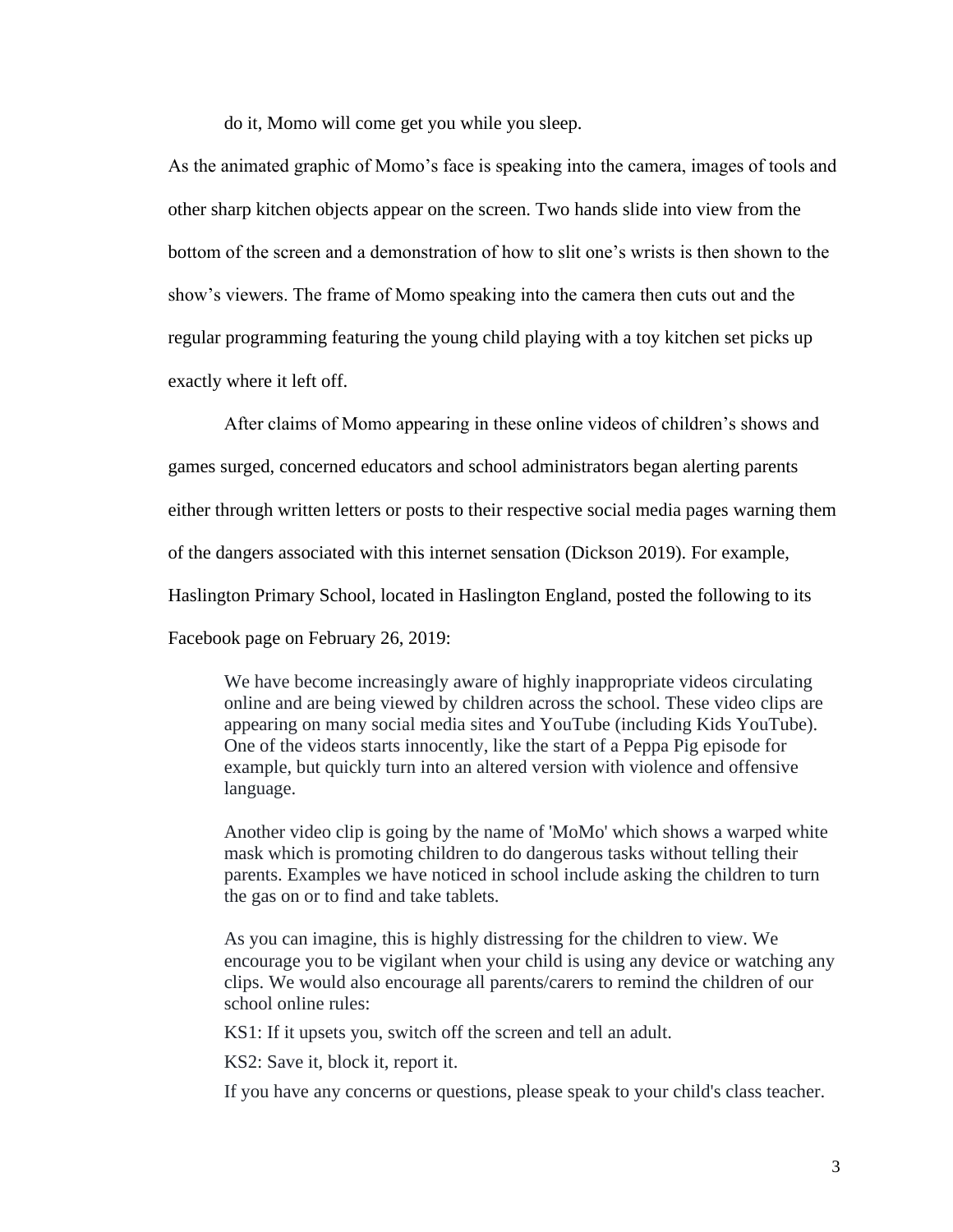These and other examples of weird internet phenomena highlighted in this article show that cultural oddities like the Momo Challenge have been shaped as a result of the internet's accessibility to wide audiences and content creators. No matter the role that we play in these phenomena—either as active participants or observers—at times, these phenomena seem to permeate society with frightening and/or confusing conversations at a rapid pace, which can be an intimidating experience. The goal of this article is to provide a basic, easy-to-use survival guide that can aid in understanding weird internet phenomena when they arise, so that ultimately these situations can become more survivable and the aftermath of which more manageable.

#### **The Digital Folklore Project**

I was first drawn to the study of weird internet phenomena as a researcher with the Digital Folklore Project (DFP), a virtual research center hosted by Utah State University's Department of English, Folklore Program, and Fife Folklore Archives in the Merrill-Cazier Library (DFP 2014)<sup>5</sup>. In early 2018, just a few months before Momo made her sweeping debut on the internet, the DFP started noticing internet content about Tide Pods that would later become tied for first place in that year's #digitaltrendoftheyear, a hashtag used to crowd-source digital folkloric trends from online users all around the

<sup>&</sup>lt;sup>5</sup> The following is a full description of Digital Folklore Project per USU's Department of English website: "The DFP tracks digital folklore trends (such as urban legends, Internet memes, hashtags, vines, and other trending items) on an annual basis. The DFP is dedicated to the documentation and study of this influential and growing cultural form. It creates digital depositories of this online lore and makes its annual findings publicly available regarding the most significant types of digital folklore for the calendar year" (2020).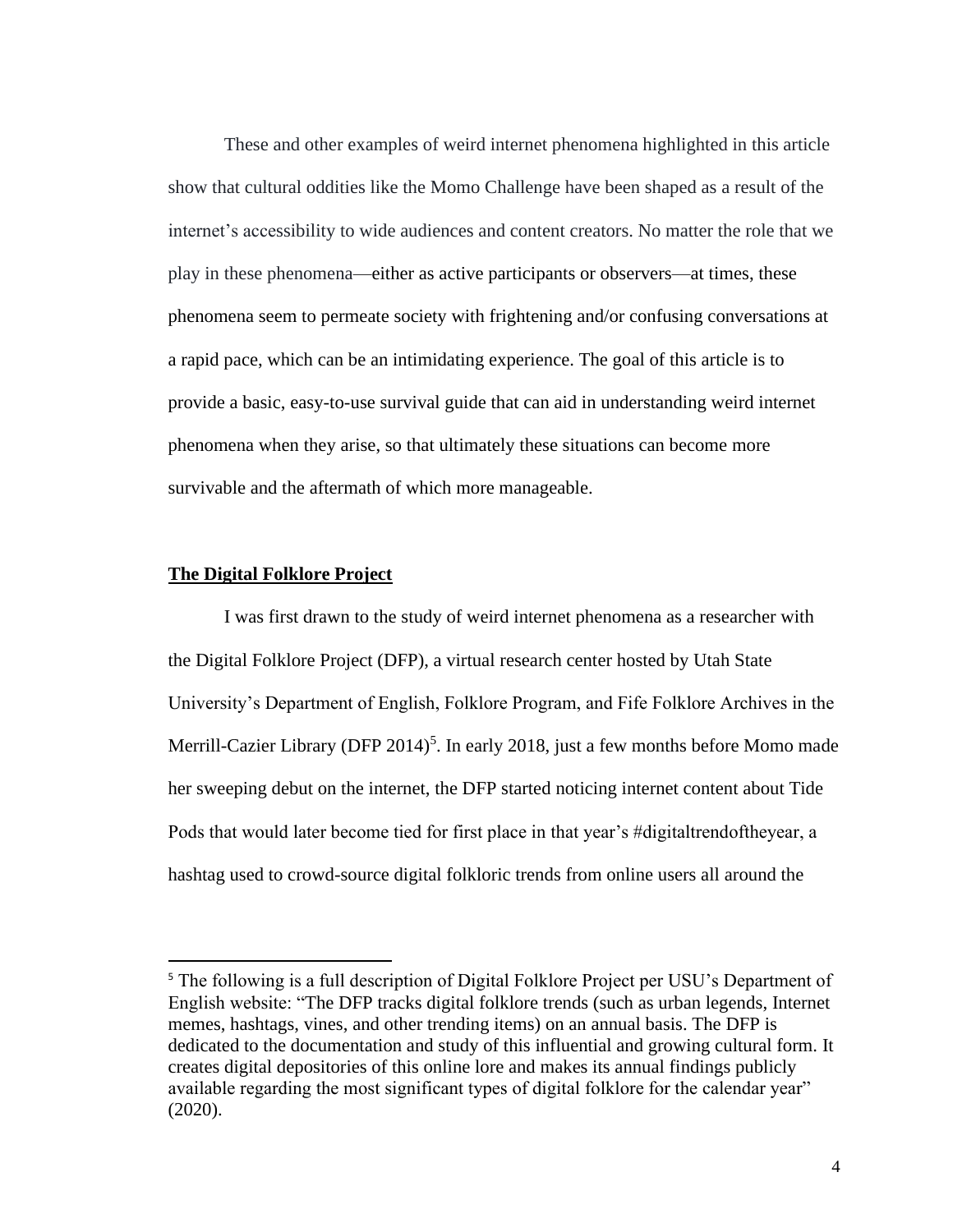world based on what they see in the various online spaces that they occupy. The content of the Tide Pod Challenge consisted of satirical memes showing how Tide Pods were a delicious addition to any regular food item. Content then shifted from satirical memes to youth, presumably zoomers, acting out this meme via YouTube footage showing them literally biting into Tide Pods. It was at this juncture that the Tide Pod Challenge was born, and the responses from outside observers, while varied in nature, were collectively both concerned and critical.

Many of the same players involved with the Tide Pod Challenge began interacting with the Momo Challenge in distinctly similar ways. For example, in both challenges zoomers were either genuinely curious seekers of the intrigue behind each internet phenomenon or were vocal criticizers of their peers who were. Both challenges also prompted responses of genuine concern and/or criticism from members of older generations. All of these responses to the Tide Pod Challenge and Momo Challenge spread through a variety of mediums including digital memes, news articles, popular culture, material culture, and more. Institutions became involved as well, namely social media sites such as YouTube, Facebook, Twitter, and in the case of Momo, Whatsapp was a central key player. (Sleight-Price, Ahlstone, and Jones 2018)

Whether or not an extraordinary number of young people were biting into Tide Pods or interacting with a malicious internet character, each example did illustrate the expression of real, lived experiences worthy of attention for the cultural narratives they highlighted regarding the concerns and challenges facing various generations, as well conflict that arose as a result of misunderstandings between members of older and younger generations. As a folklorist and researcher, it is my aim to investigate the ways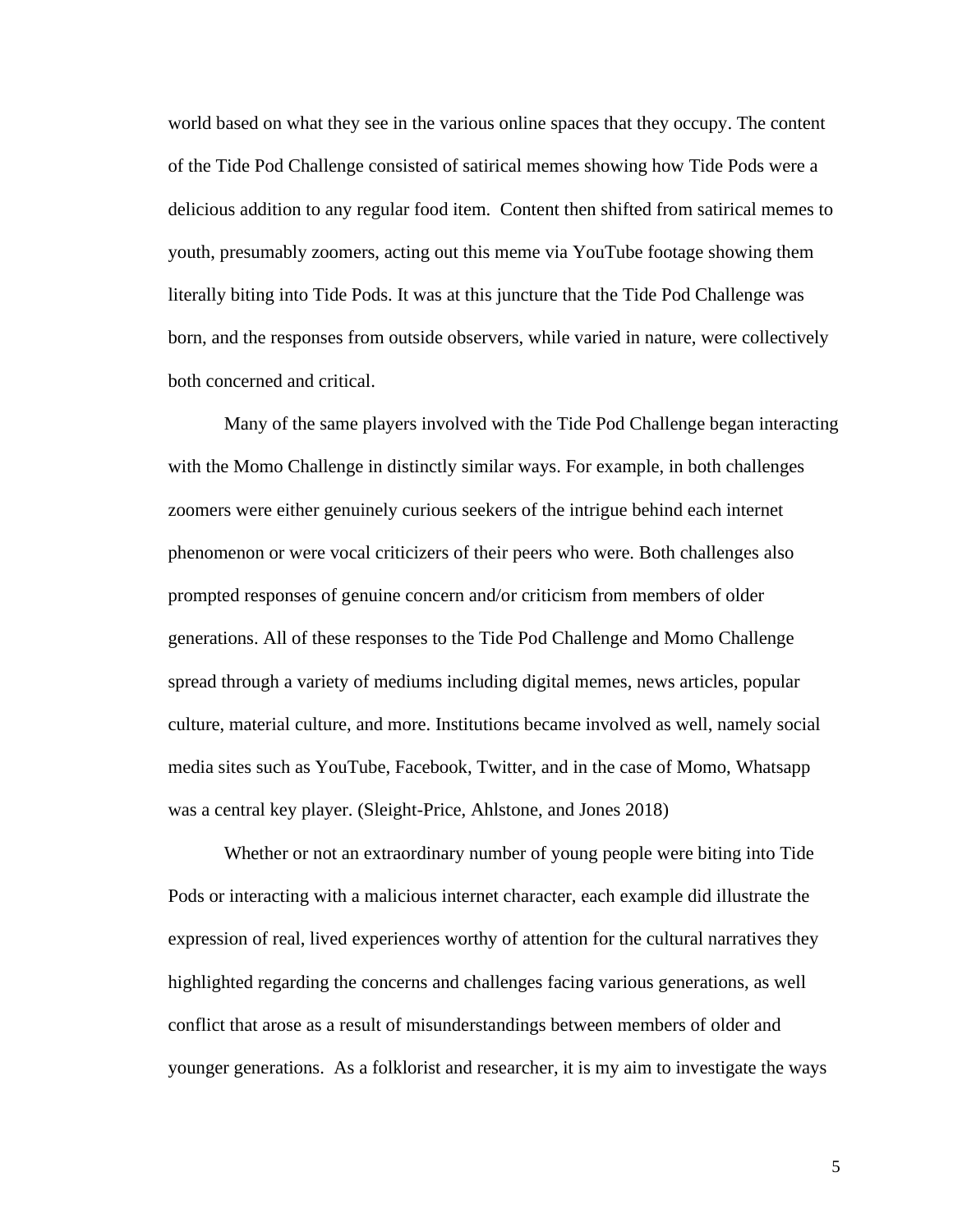in which society at-large interprets and responds to these online trends—or weird internet phenomena—that are perceived as dangerous, and to provide tools for navigating those challenges productively as they emerge.

#### **Defining Folklore**

In order to understand how certain behaviors, emerge online, it is important to discuss a few key terms, first. There are many definitions of folklore that exist in a number of texts, but quite simply, folklore is informal culture that emerges at a level that is both grassroots and crowd sourced. As Lynne McNeill explains in her introductory folkloristics text, folklore can be broken down into four major areas: stuff we do (behavioral), stuff we believe (spiritual/conceptual), stuff we make (physical), and stuff we say (verbal) (2013:37-64). For example, folklore can include anything from rituals surrounding a specific holiday or time of year such as decorating a Christmas tree, community-based values or convictions that influence the preservation of activities such as farmers' markets or annual festivals, family recipes that made for special occasions such as special birthday cakes or secret pie recipes, particular crafts passed down by someone else like beadwork or jewelry-making, and narratives that we share with one another such as jokes and proverbs or words of wisdom.

Another term closely related to folklore is performance, and as theater scholar and playwright Richard Schechner articulated "Everything in human behavior indicates that we perform our existence, especially our social existence" (1982:14). Deborah A. Kapchan adds that "...there is an agentive quality to performance, a force, a playing out of identities and histories" (2003:121). It is also important to note that folklore does not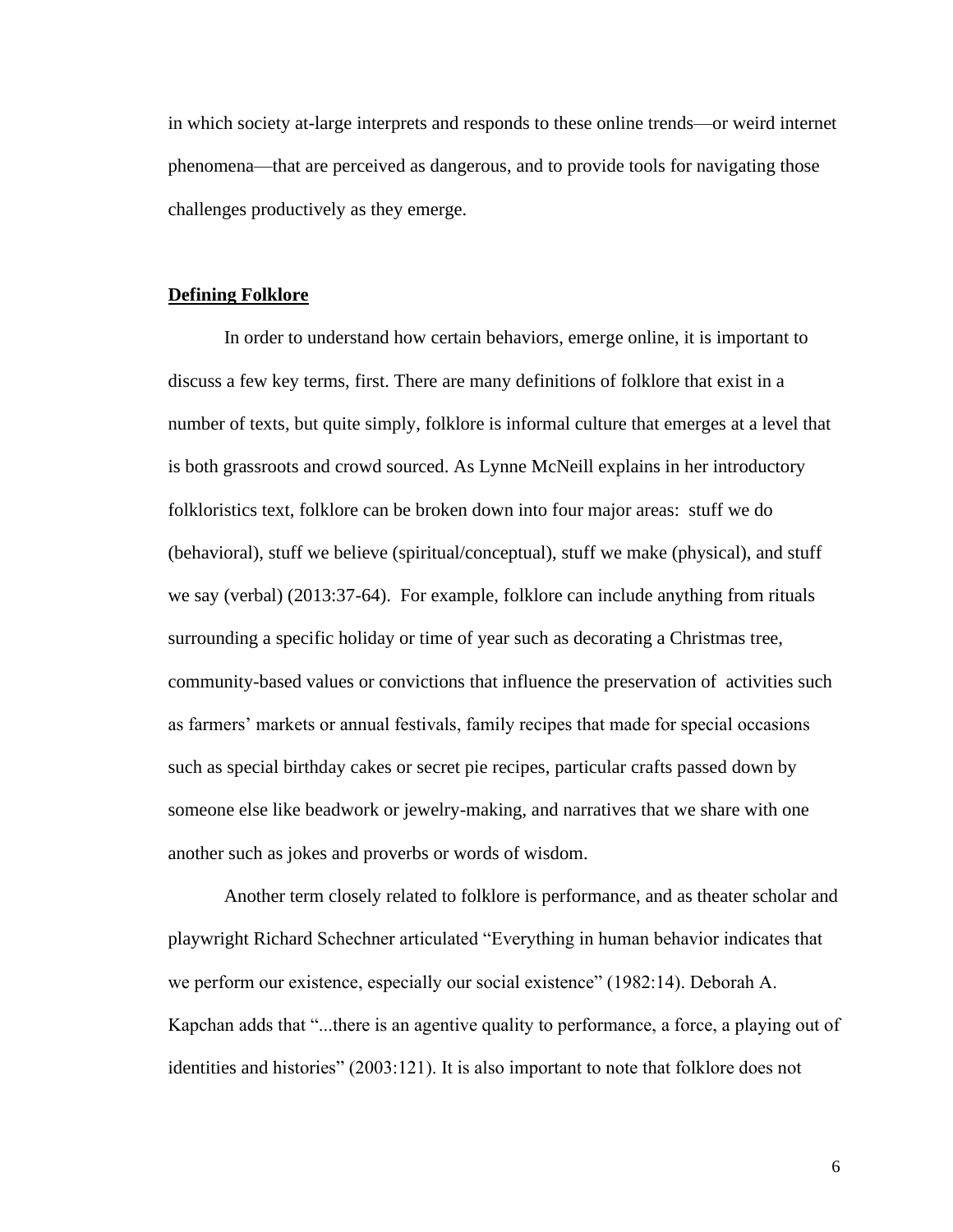imply falsehood, nor does it relate specifically to cultural artifacts and behaviors that existed exclusively in the past. While folklore can certainly include both of those elements, many folklorists, including myself, study expressive culture that exists all around us right here, right now. These folkloric categories of behavior, belief, material culture, and narrative as articulated by McNeill (2013) often overlap with one another, and they provide a general overview of all that folklore encompasses: in short, folklore is in everything about our daily lives and within the communities of which we are a part. It is helpful to have a basic understanding of these terms in order to use the survival guide offered later in this article, as the "weird internet phenomena" that emerges around us is the stuff of folklore<sup>6</sup>.

#### **Understanding Legends**

One subgenre of folk narrative is legends, and these stories are often at the center of weird internet phenomena, as will be discussed later. Legends are a genre of folk narrative that is situated somewhere in between the "stuff we believe" and the "stuff we say" categories: they are the stories we tell and believe to be true, that are popularly regarded as historical (this could be mean within the recent or distant past, though an historical element is not always present in a legend) though they are usually unable to be authenticated. Legends are identifiable by a set of key characteristics. For example, they are visible, temporal/spacial, and "truthy"; In other words, the evidence supporting the legend can be debated. Renowned legend scholar Linda Dégh explains that "... [legends touch] upon the most sensitive areas of our existence, and its manifest forms cannot be

<sup>&</sup>lt;sup>6</sup> This means that you too can wear a "folklorist badge" by the end of this article!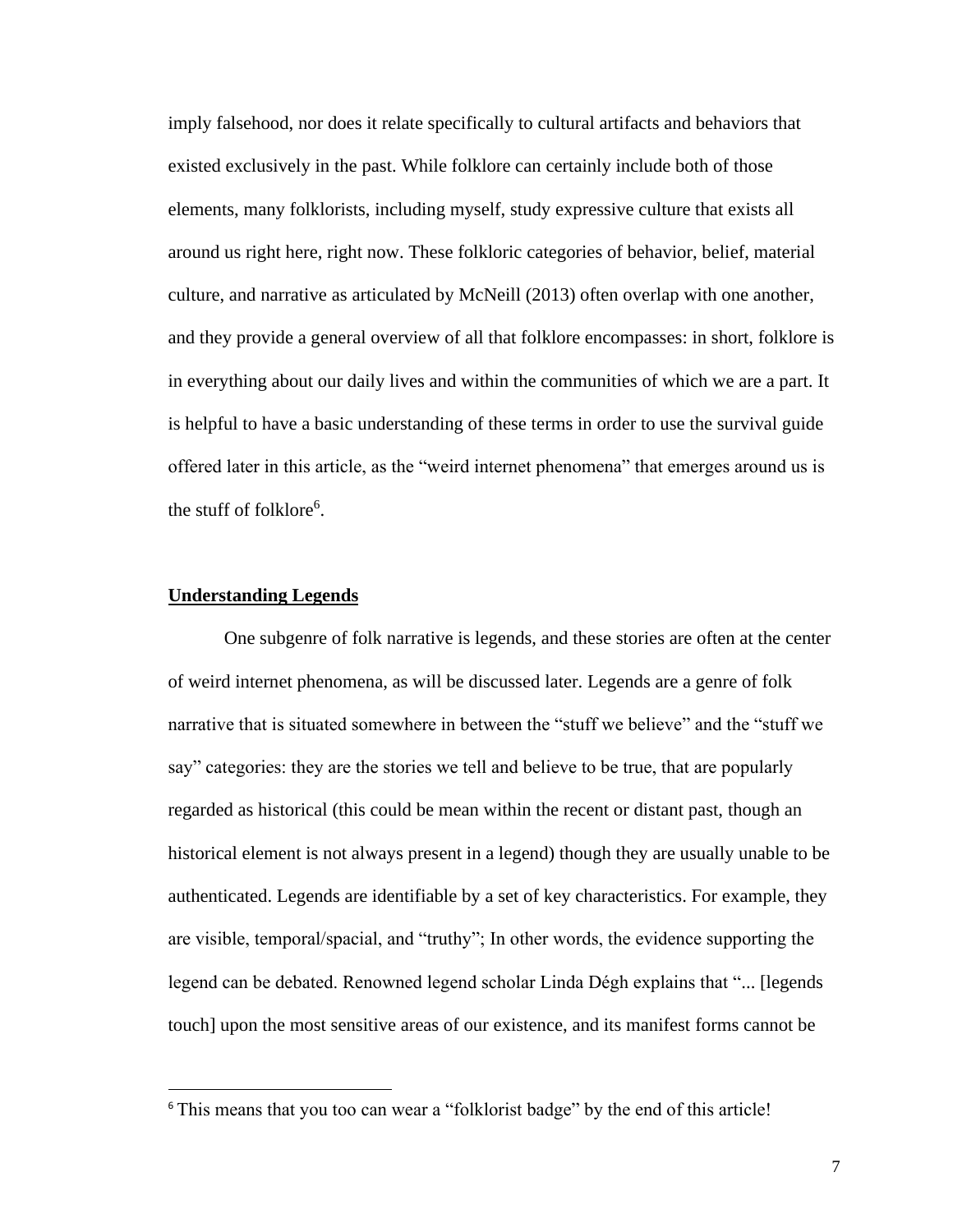isolated as simple and coherent stories. Rather, legends appear as products of conflicting opinions, expressed in conversation." (Dégh 2001:2). Legends function as a way of negotiating the fears and anxieties of a community, provide answers to irrational events, and reinforce societal roles and stereotypes (Dégh 1971; Dégh and Vázsonyi 1983; Ellis 1989; McNeill and Tucker 2018; Peck 2015).

Additional features to look for in identifying a legend include its visibility, contemporary relevance, and debatability. One legend local to Logan, Utah, is that of the cemetery's Weeping Woman. Locals will explain that the Weeping Woman statue—a prominently visible statue situated at the center of the cemetery—will produce tears on nights of full moons or Halloween or Friday the 13th, with added bonus points if a full moon coincides with any of those particular holidays. Other examples of legends that are visible to onlookers might also include old buildings considered to be "haunted," and of course one of this paper's primary case studies, Momo, with her startling image and widely known internet presence<sup>7</sup>. Additional features notable within a legend are its temporal and spatial aspects; in other words, how a particular haunting story or weird internet phenomenon is situated within the recent past or plausible present. And finally, legends are often told as being literally true while there always remains an interrogation of truth associated with them; if questions can be asked and evidence debated, chances are that what you are dealing with is a legend. For example, take this interview transcript regarding the Momo Challenge between *This Morning* hosts Holly Willoughby and Phillip Schoefield and guest Nicola Harteveld, a parent who had one of her children

<sup>7</sup> Additional examples dealing with specific "challenge-related" behaviors also include hanging and fainting games (Tucker 2014), the milk chug challenge (Jones 2018), and the babysitter murder legend.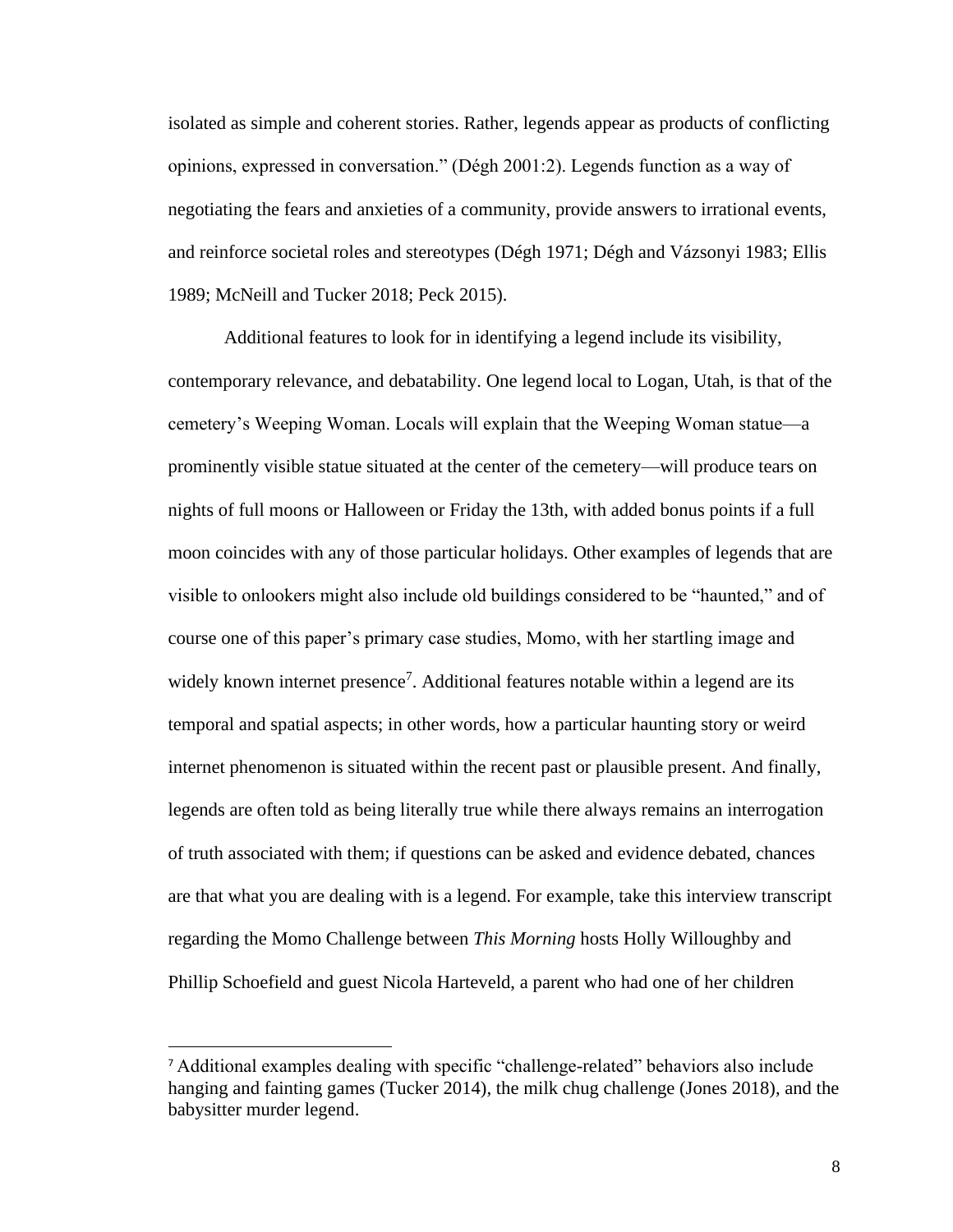commit suicide in 2017. Harteveld explains that she has other young children who were supposedly targeted by the Momo Challenge. At the beginning of the interview, they discuss the details surrounding the Momo Challenge and what it entails, why it became prevalent to the Harteveld family, and measures taken to address the matter at home. The group is also joined by psychologist Dr. Anna Colton (2019) and the interview begins with the group explaining the nature of the Momo Challenge (noted above). Ms. Harteveld explains that her children play a lot of Fortnite and she implies that Momo had appeared while they were playing the game. Ms. Willoughby asks for more information and the following conversation ensues:

HW: ...something like Momo, [is] spread by fear, and if I went home and said to Harry tonight, there is this thing called Momo dah, dah, dah. Is he going to go to school tomorrow and go, "Have you heard about Momo?" And am I perpetuating something I don't know?

AC: …it's difficult to say. It's personal. I would probably say, "Look, there's a bit of chat about a scary image. If you see it, just don't engage in it. Shut it down."

HW: Is that not going to make him Google it? What would you do?

NH: That was my fear that if I didn't say anything about it and then they go into school and their friends have all seen it, and then they are curious and they do start Googling it then. So at least if you ingrain that in them, "This is what it is and it's dangerous, don't click on it." Or like I told my youngest that it was a virus and to stay away from it.

Phillip Schoefield (PS): I don't know that between the four of us, here, if anyone watching, that we've actually managed to explain or even understand. And that's the trouble with people of our age is understand[ing] what it is precisely. It's been described as a hoax. Some police forces have said that it's a phishing exercise. It's that sort of thing. Yeah, it's a scary face, but there's loads of them on the internet. What makes it dangerous? How does it link with suicide? What are we actually physically seeing that is causing this?

NH: I think it's the fact that whoever is behind it, whether or not it is a hoax, but there could be sort of people that are taking it on as being Momo, so to speak. And then our messaging, whether it be anonymously, a friend or somebody, asking them to do these things such as leaving the gas on in your kitchen or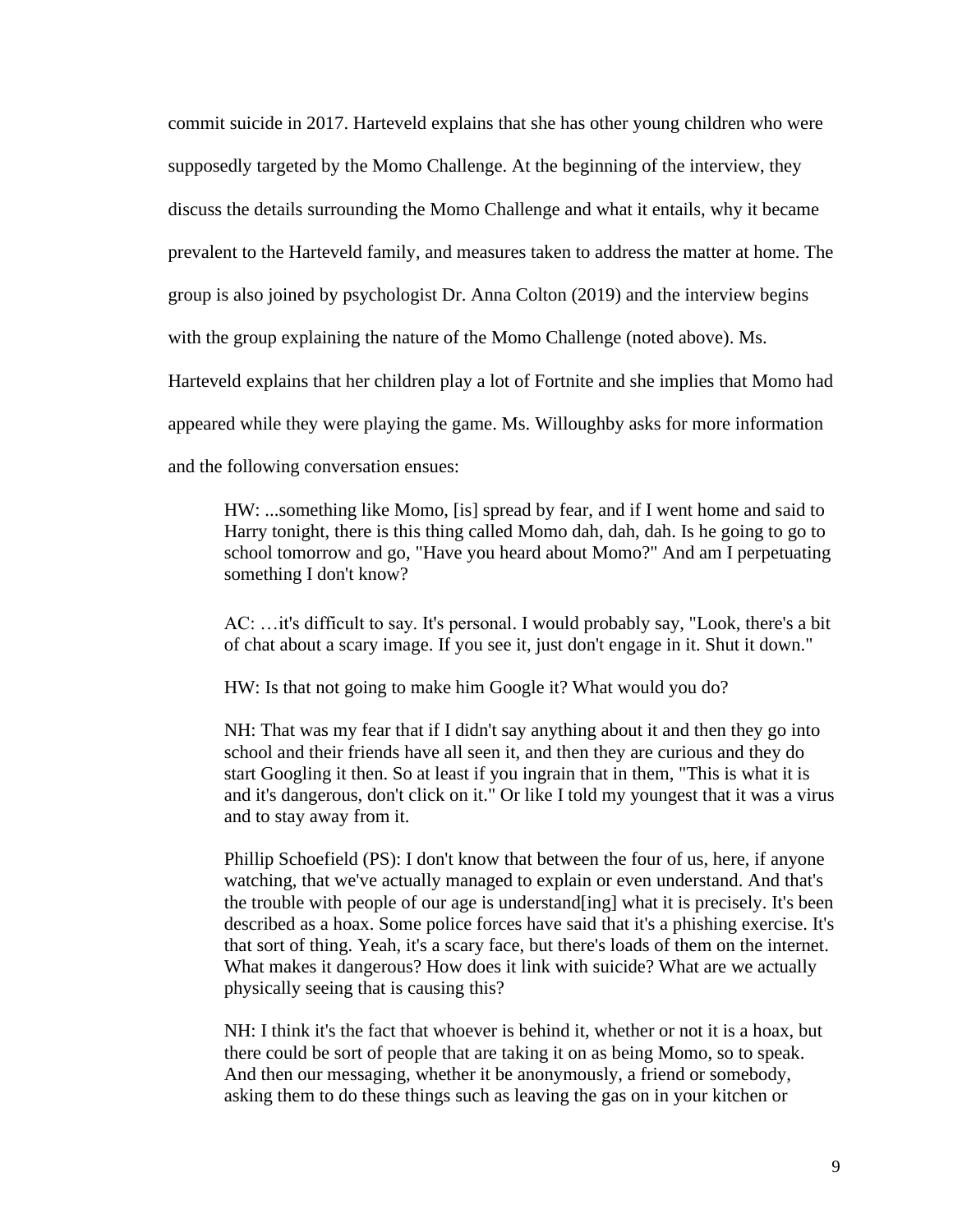harming yourselves.

HW: Or harming others.

NH: Or harming others. Exactly. So, it's a case of even if it is a hoax, all this hysteria and hype about it, is it perpetuate then for copycats to come and kind of take it on?

Throughout this conversation, it is clear that the nature of the Momo Challenge—who is behind it, what it entails, when it became a problem, where it is occupying space, why it matters, and how it is being used to influence audiences—is being debated among all conversants. The lack of objective verifiability of details surrounding the Momo Challenge is what helps us identify this phenomenon as being rooted in a legend.

Legends and the re-telling of those legends serve many purposes. They provide a rational answer to irrational events, reinforce gender stereotypes, and social roles. They also allow us to negotiate our fears and anxieties. In the case of Momo, people expressed concerns over internet security, safety controls in online platforms accessible to young people, how children interacted with Momo either as victims, seekers, or jokesters, and adults' insecurities about responding to the phenomenon in order to best protect younger populations. Similar fears related to internet safety have been expressed within digital folklore for many years; in fact, one may recall the Goodtimes virus of the 1990s, one of the first legends to emerge within the digital era. The Goodtimes virus warnings were transmitted to internet users via chain emails, and they cautioned its readers to avoid interacting with any email—either opening or deleting said emails—containing the phrase "Goodtimes or else their computers would be infected with a dangerous virus. The musician Laika details the hysteria surrounding that legend<sup>8</sup> in a satirical song called

<sup>8</sup> Upon sharing this song with a friend and mentor of mine, Dr. Lynne McNeill, she mentioned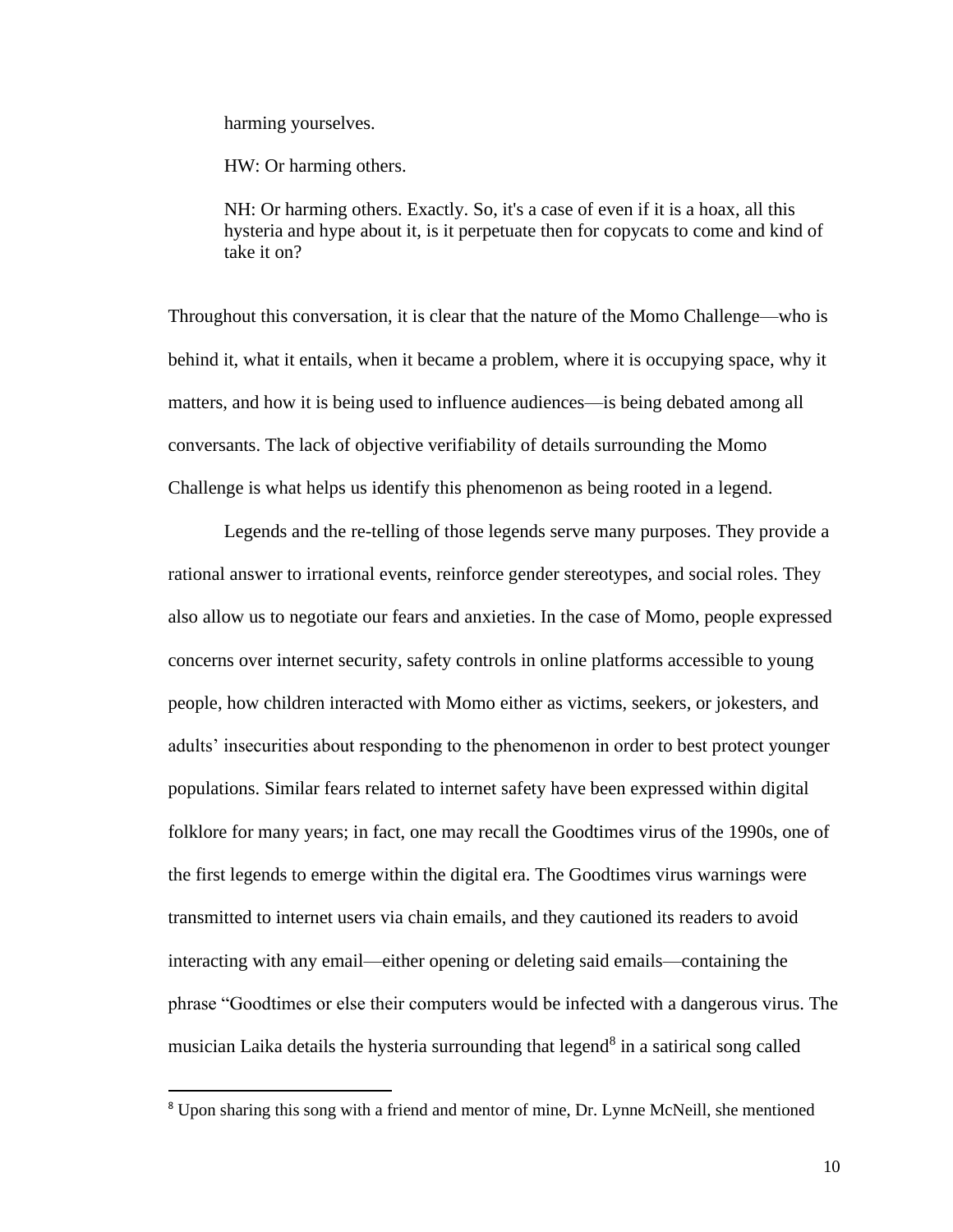#### "Badtimes" (2000):

"If you receive an e-mail with a subject of ["Badtimes"](https://genius.com/Laika-badtimes-lyrics#note-18892926), delete it immediately without reading it. This is the most dangerous e-mail virus yet.

"It will re-write your hard drive. Not only that, but it will scramble any disks that are even close to your computer. It will recalibrate your refrigerator's coolness setting so all your ice cream melts. It will demagnetize the strips on all your credit cards, screw up the tracking on your VCR and use subspace field harmonics to render any CDs you try to play unreadable. It will give your ex-boy/girlfriend your new phone number. It will mix antifreeze into your fish tank. It will drink all your beer and leave its socks out on the coffee table when there's company coming over. It will put a dead kitten in the back pocket of your good suit and hide your car keys when you are late for work

"Badtimes will make you fall in love with a penguin. It will give you nightmares about circus midgets. It will pour sugar in your gas tank and shave off both your eyebrows while dating your current boy/girlfriend behind your back and billing the dinner and hotel room to your Visa card. It will seduce your grandmother. It does not matter if she is dead, such is the power of Badtimes, it reaches out beyond the grave to sully those things we hold most dear

"It moves your car randomly around parking lots so you can't find it. It will kick your dog. It will leave libidinous messages on your boss's voice mail in your voice. It is insidious and subtle. It is dangerous and terrifying to behold. It is also a rather interesting shade of mauve

"Badtimes will give you [Dutch Elm disease.](https://genius.com/Laika-badtimes-lyrics#note-19129765) It will leave the toilet seat up. It will make a batch of methamphetamine in your bathtub and then leave bacon cooking on the stove while it goes out to chase high school kids with your new snowblower. These are just a few of the signs. Be very, very careful."

Each of these legend examples—the Momo Challenge, the Tide Pod Challenge,

and the Goodtimes virus of the 1990s—revealed personal safety concerns that seemed

insurmountable in terms of one's own ability to combat them<sup>9</sup>. The primary claims made

having received an email in the late 1990s with nearly the exact same verbiage used in the lyrics of Laika's song.

<sup>&</sup>lt;sup>9</sup> In recent news during the COVID-19 global pandemic, several legends emerged particularly with regard to potential remedies. The sitting president, Donald Trump, suggested that the public inject Lysol into their bodies to kill any viruses or bacteria currently lingering in their systems (Trump 2020). Reckitt Benckiser, parent company of the maker of Lysol and Dettol, immediately responded to this by issuing the following statement: "As a global leader in health and hygiene products, we must be clear that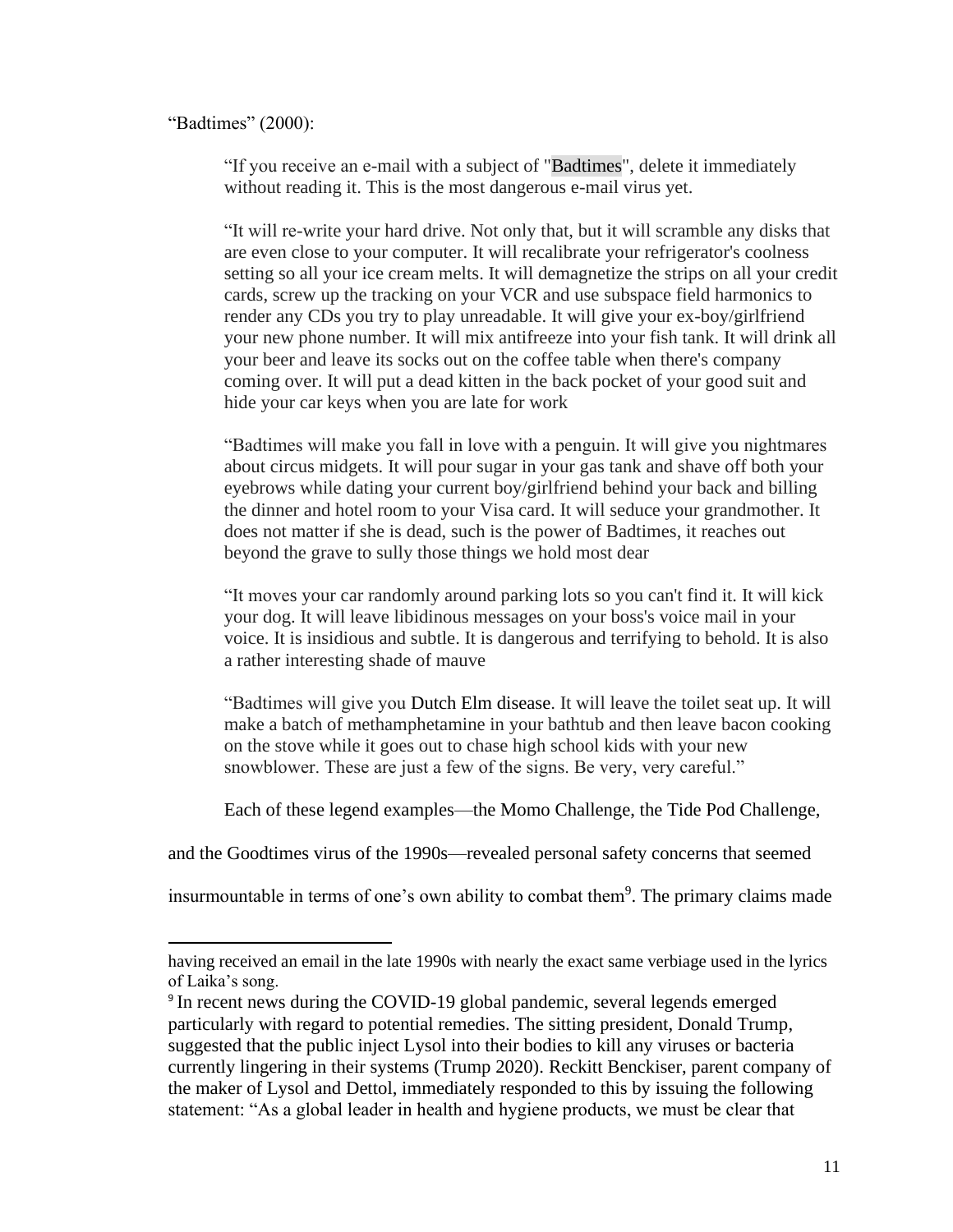in each of these cases—i.e., 'there's a creepy internet creature used to prey upon children,' 'kids are eating poison because they think it's cool,' 'this is a computer virus that will destroy your entire life,' respectively—were not necessarily the real harms; rather, it was the warnings themselves that spread like viruses because those were the dialogues that people and institutions were engaging in and investigating with each other. Furthermore, confronting these legends felt especially daunting because they all occurred on a platform available to an incalculably large audience: the internet. I am suggesting that these factors therefore necessitate a basic survival guide for learning how to identify the real harms that become prevalent in weird internet phenomena, and for subsequently navigating those issues confidently and productively, both now and in the future. However, in order to fully utilize a survival guide rooted in digital expressive culture, an understanding of a few other key folkloric terms—along with a few cross examples—is necessary.

#### **Additional Key Terms**

1. Memetics.

Memetics is the study of "memes," a term that was first coined by biologist Richard Dawkins in 1976 in his book *The Selfish Gene*. In Chapter 11, "Memes: The new replicators," he defines memes as "units of cultural transmission, or a unit of imitation." He continues to explain that "just as genes propagate themselves in the gene pool by

under no circumstance should our disinfectant products be administered into the human body (through injection, ingestion or any other route)" (Freking 2020). This comment catapulted the Tide Pod Challenge back into nationwide conversation in both on- and offline spaces, thus highlighting some familiar patterns present in all of the legends mentioned throughout this paper.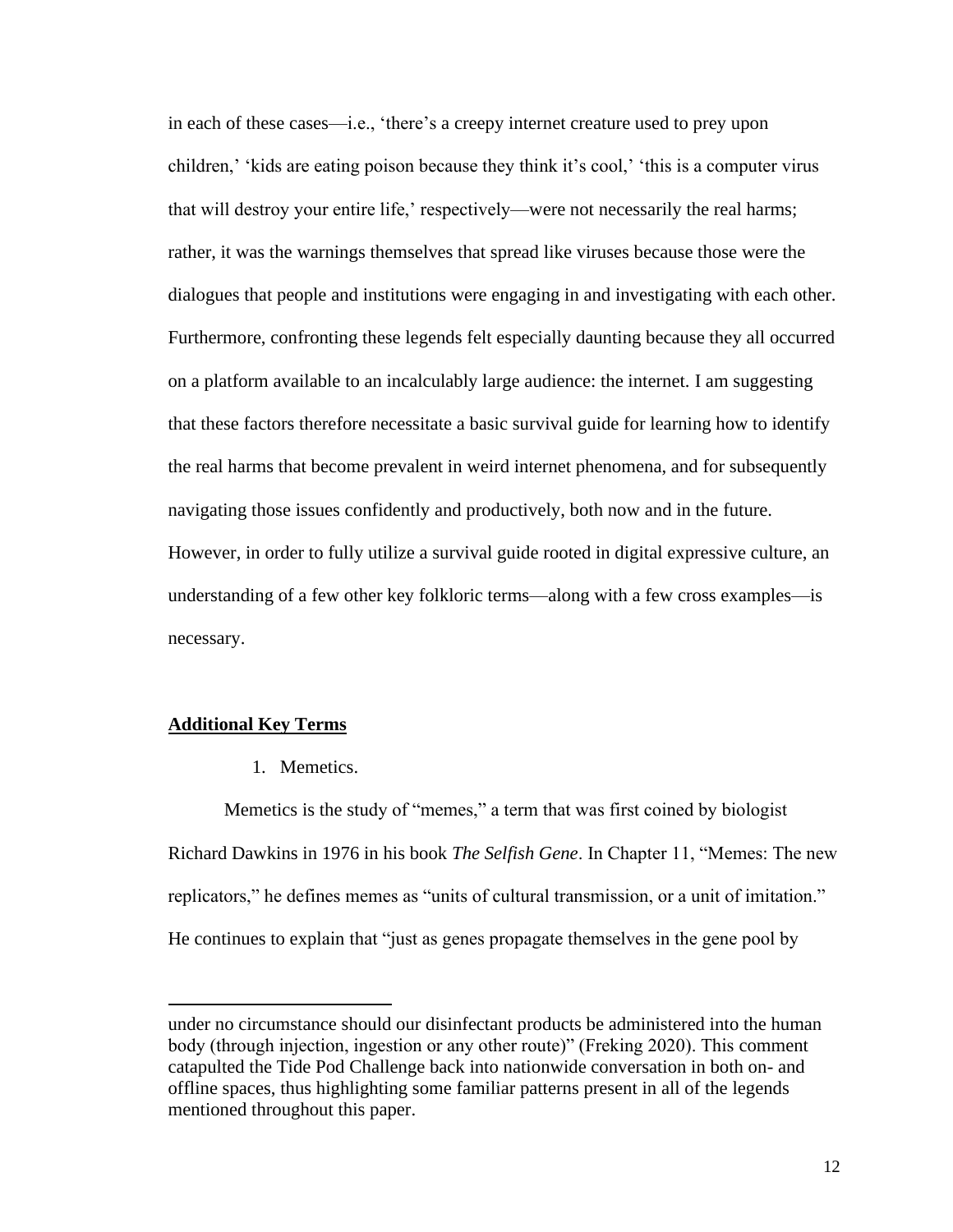leaping from body to body...so memes propagate themselves in the meme pool by leaping from brain to brain (206)." Examples of this may include certain phrases, songs or tunes, and beliefs. In the digital age, Limor Shifman builds upon this definition by explaining internet memes, as follows:

(a) A group of digital content units sharing common characteristics of content, form, and/or stance. For instance--photos featuring funny cats with captions share a topic (cats), form (photo  $+$  caption), and stance (humor). (b) These units are created with awareness of each other--the person posting the "cat with caption" image builds on the previous cats in the series. (c) These units are circulated, imitated, and/or transformed via the Internet by many users. Internet memes are multi-participant creative expressions through which cultural and political identities are communicated and negotiated (177).

Some characteristics to look for in a meme include replicability, wide-spread, simple, interactive, whimsical, and repetitive.

## *Folkloric example:*

Several memes came out of the Momo Challenge that meet these criteria. For example, in one meme a digital artist took the movie poster from the film "Mamma Mia" and photoshopped the Momo face onto each of the characters, thereby creating a new film called "Momo Mia: The Movie." This example includes both folklore and a pop culture<sup>10</sup> reference, was created in response to other similar memes being produced and perpetuated by other online users, and quite honestly, is funny. So, there we have it: a meme!

<sup>&</sup>lt;sup>10</sup> Pop culture differs from folklore in that it originates from a single, influential source, as opposed to collective grassroots sources.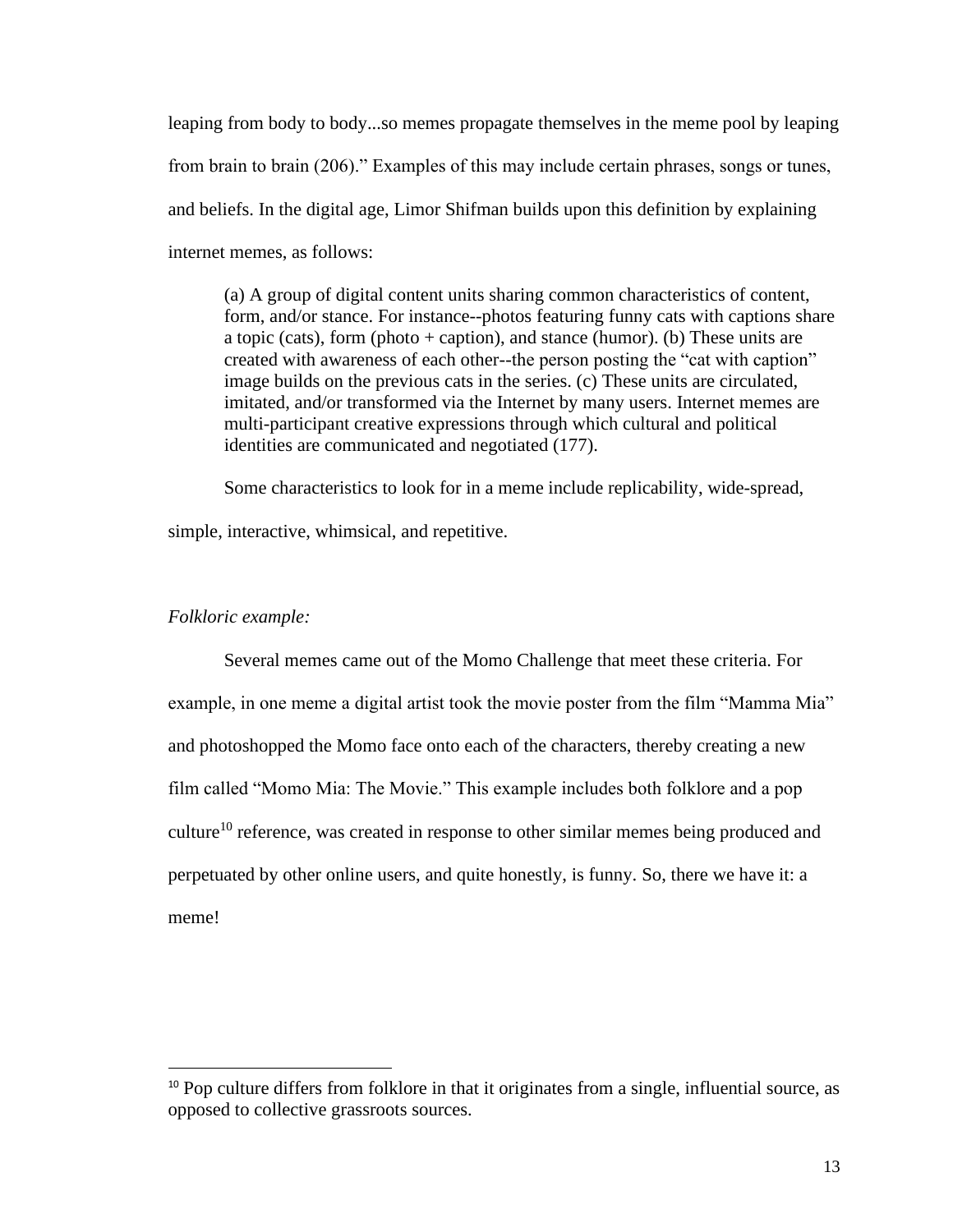

Figure 2: "Momo Mia" The Movie

2. Ostension and Legend-Tripping.

Ostension indicates real-life happenings that parallel the events told in preexisting and well-established [legends](https://en.wikipedia.org/wiki/Legend) and lore. The most direct form of ostension involved committing an actual crime mentioned in a well-known urban legend, such as microwaving someone's pet animal or placing poison in a child's Halloween candy. While such events are rare, folklorists must recognize, as Linda Dégh once famously articulated, "that fact can become narrative and narrative can become fact" (date unknown).

Dégh and Andrew Vázsonyi, another famous legend scholar, first applied the term "ostension" to folkloristics in their 1983 essay published in the *Journal of Folklore Research*, wherein they cite Ludwig Wittgenstein and Bertrand Russell<sup>11</sup>, language experts in semiotics, who explain ostension as "a type of communication where the reality itself, the thing, the situation or event itself functions in the role of message (6)." They elaborate on this term by explaining that "ostensive action … is the showing of an action by showing the action itself or by another action (8)." A later interpretation was made in 2015 by legend scholar Andrew Peck, who defined ostension as an aggregated

<sup>&</sup>lt;sup>11</sup> An additional source to consult regarding the work of Ludwig Wittgenstein and Bertrand Russell may include *Philosophy of Language and Linguistics: The Legacy of Frege, Russell, and Wittgenstein*, for which a complete citation has been included in the Works Cited section of this article.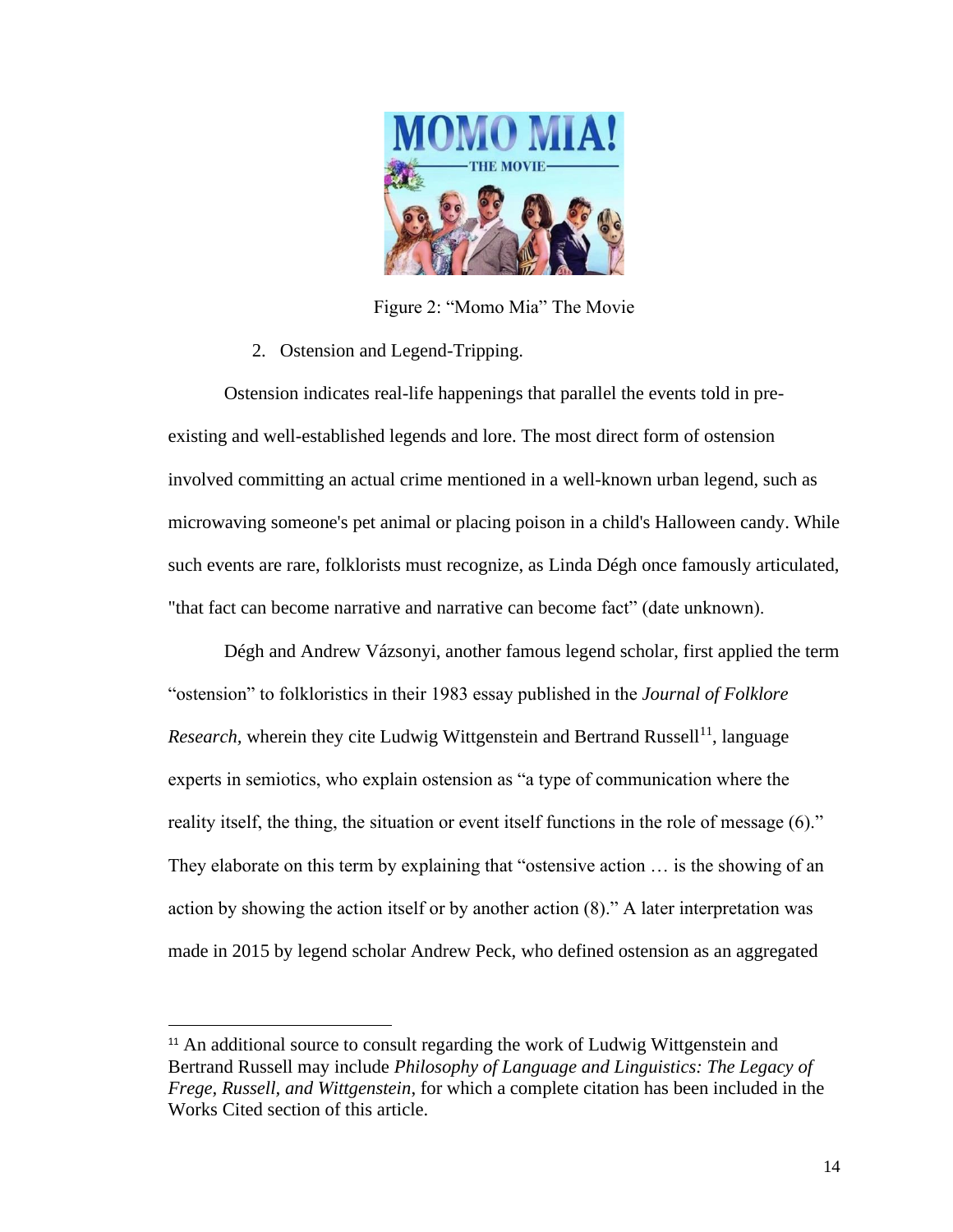practice as opposed to a singular action to illustrate the volume and variance of interactions people have with a legend. Peck writes, "'Action' suggests an individual expression of volition, ephemeral and shared on a personal scale; 'practice' refers to the collection of many actions and acknowledges the connectivity, aggregated volition, and self-awareness enabled by the affordances of networked communication (15)."

Anytime there is mention of ostension, there needs to be a brief discussion about legend-tripping. Legend-tripping essentially entails any action taken with the intent to recreate a legend experience for oneself, thereby seeking to take some ownership of the narrative. Legend "questing" is another cross term that is often used when discussing legend seekers within the context of ostension (Lindahl 2005:165; Tucker 2007: 182-210; Bronner 2012: 319-323; Gabbert 2015:146-169). The difference between the two is that "trip" references an entire journey, whereas "quest" primarily regards the objective of that trip (McNeill and Tucker 2018:8). Bill Ellis adds to our understanding of legend tripping by further explaining that "the trip, not the legend, is the thing" (Ellis 2001, 190). In other words, while a legend may be what inspires a specific trip or quest by a seeker, the journey's objective is what matters most; legend trips and quests stand all on their own, distinct from the legend narrative itself.

## *Folkloric example*:

A good way to think about legend-tripping is to reflect on personal experiences, such as visiting a specific site which is alleged to have been the scene of some tragic, horrific, and possibly supernatural event or haunting. Exploring these types of areas based on the stories surrounding the sites is called legend-tripping! Another example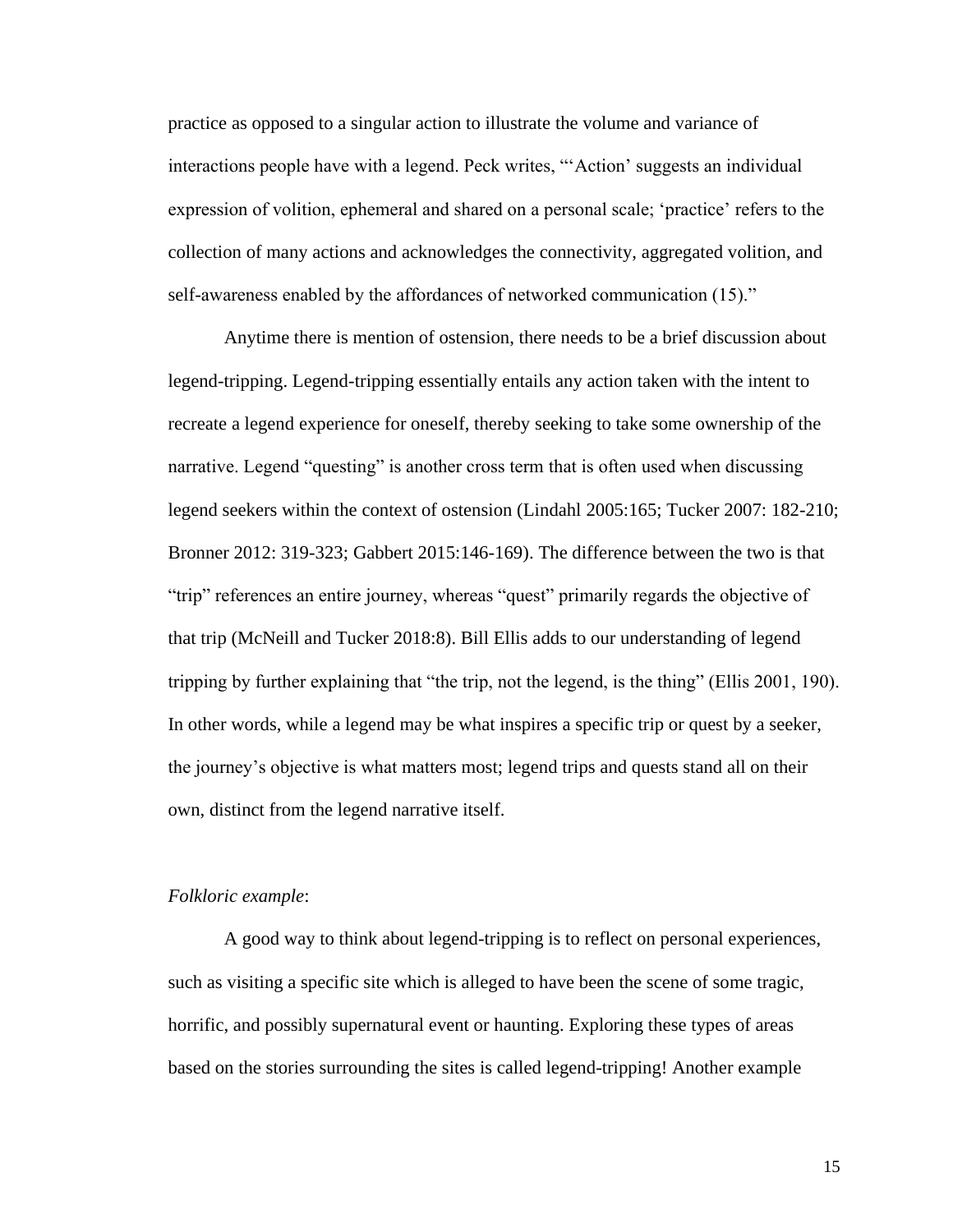mentioned earlier was that of the Weeping Woman statue of the Logan, Utah Cemetery. As the legend goes, if a group of people visit the gravesite on a night when there is a full moon, or it is Halloween or Friday the 13th, and stand in a circle, rotating counterclockwise 13 times while chanting "weep woman, weep," then the statue will eventually start to cry. Below are images showing legend-trippers testing the legend's theories by performing the ritual as previously described:



Figure 3: Group of legend-trippers chant around the weeping woman statue, Feb. 2019. Figure 4: Legend-tripper touches the eyes of the statue to see if there are tears present,

Feb. 2019.

(photographs by Camille Sleight)

3. Identity Play.

In their book *The Ambivalent Internet: Mischief, Oddity, and Antagonism Online*, Whitney Phillips and Ryan Milner borrow from sociologist Erving Goffman's (1958) description of identity performance by explaining that it is "...the process...of implicitly asserting who a person is or wants to be seen as being." Phillips and Milner further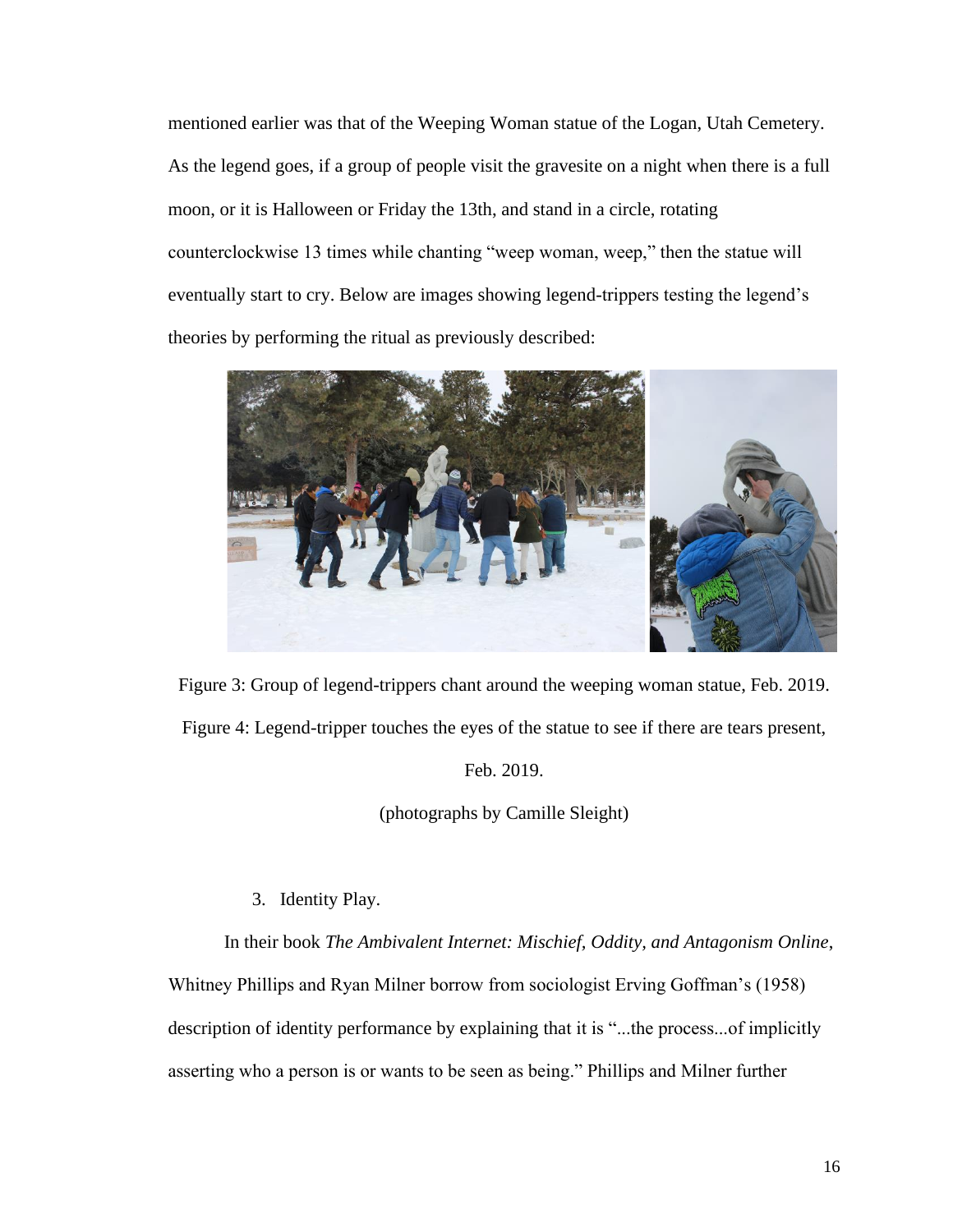explain that "identity play is tied to as much 'performing a role' as 'messing around' or 'making fun of.'" In their chapter of the same title, they argue that Identity Play can help and harm equally (58).

#### *Folkloric example*:

In their article, "Forbidden Foodways: Tide Pods, Ostensive Practice, and Intergenerational Conflict," Camille Sleight-Price, Daisy Ahlstone, and Michelle Jones explain that many of the Tide Pod Challenge's younger participants dissented against the negative labeling that occurred towards their generation throughout the course of that particular internet phenomenon. Dissenting participants, in particular, sought to distinguish themselves specifically as *non*-participants of the challenge, in that they did not literally attempt to eat a Tide Pod like some of their peers. In one example, the authors, Sleight-Price, Ahlstone, and Jones cite a YouTube video entitled "KID DOES THE TIDE POD CHALLENGE!!!". In the video, a boy appearing to be around the age of 10, stares directly into the camera lens and states, "Hey, everybody! ...So… I've heard this, um, thing on the Internet, the Tide Pod Challenge. Uh, yeah, so I'm gonna do the Tide Pod Challenge. Don't worry, I've talked to my parents and they're okay with it…" (ThunderChezz  $2018$ )<sup>12</sup>. The boy holds his hands up to the camera to reveal that he is holding a detergent pod. He then opens his mouth and proceeds to count down ("3-2-1!") while moving the pod closer to his mouth as if to eat it. At the last moment he tosses the detergent pod off to the side and speaks sternly into the camera, "Of course I'm not

<sup>12</sup> Unfortunately, this video is no longer available on YouTube due to new content guidelines.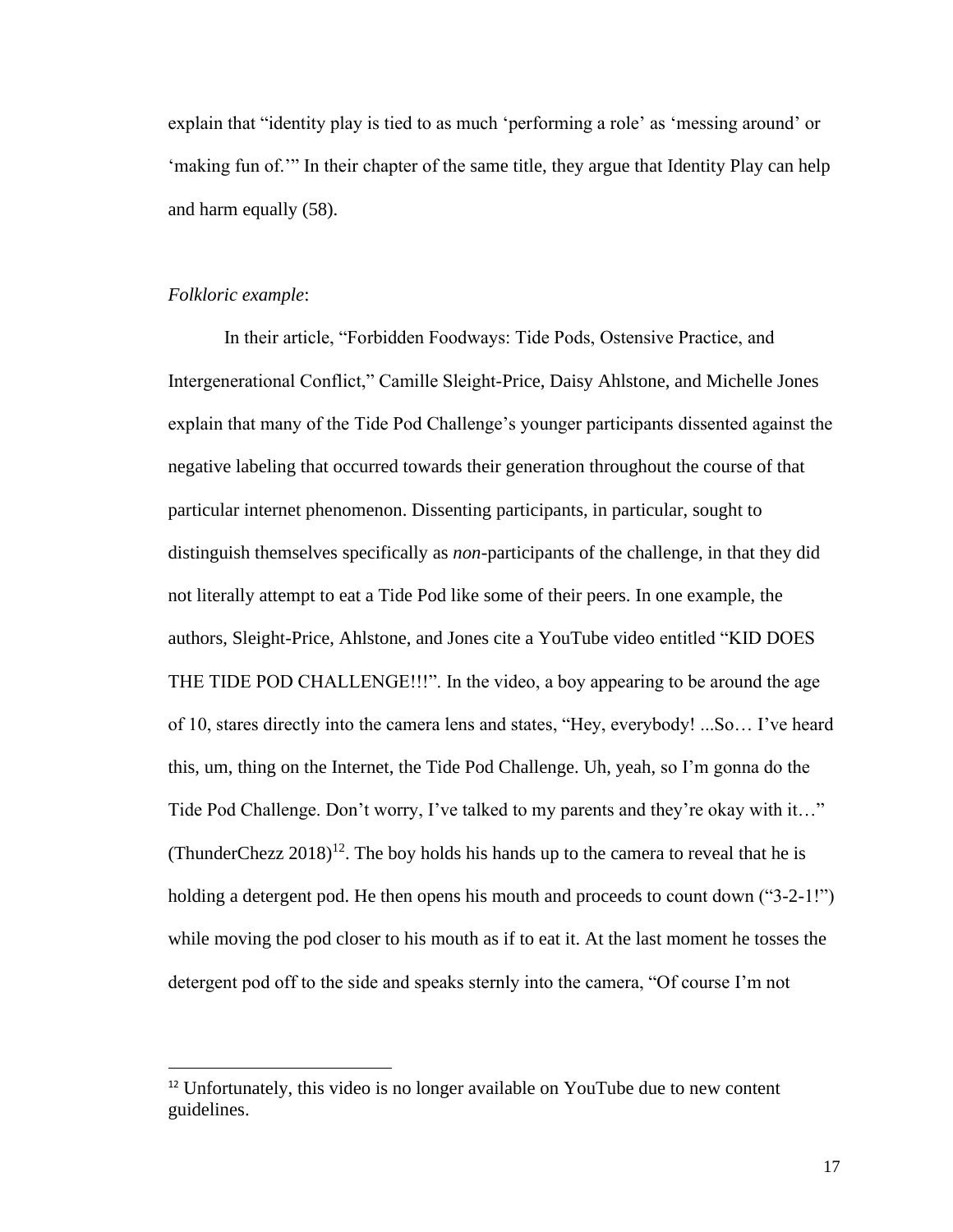gonna do it! How stupid can I be to do this stupid challenge?! Like, those people that are out there doing that challenge, they've got to be complete idiots!" (2018:10).

We can see in this example that the boy, whose generation was particularly gaslighted<sup>13</sup> throughout the course of the Tide Pod Challenge, is asserting his position as a wiser member of his generation through play intended to help self-identify himself as a "wiser zoomer" among a community which he shares with other zoomers who did 'stupidly' bite into Tide Pods when the challenge was popular. He does this by pretending to bite into a Tide Pod himself, but then it becomes clear that his intent is to make fun of the challenge and berate fellow young people for performing in a way deemed foolish. The creation of this video not only serves to call upon fellow young people to cease behaviors as dangerous as eating poison, but also as a public relations announcement to people from across all generations that not all young people deserve to be gaslighted for behaviors they publicly do not approve of.

#### **A Practical Guide for Understanding and Surviving Weird Internet Phenomena**

Noted legend scholar Jeannie Thomas is often heard imploring her folklore students to "notice and wonder" about the world around them. I have found this advice particularly useful when navigating aspects of expressive culture that I either find interesting and/or particularly difficult to make sense of. Her admonition is the launching point for this survival guide. I will offer some key steps in thinking like a folklorist so that readers can feel more confident in their understanding and survival of weird internet

<sup>&</sup>lt;sup>13</sup>Gaslighting aims to control another person or cover up abusive behaviors through shame responses. Gaslighting often involves manipulation meant to make a victim feel crazy (BTR 2020)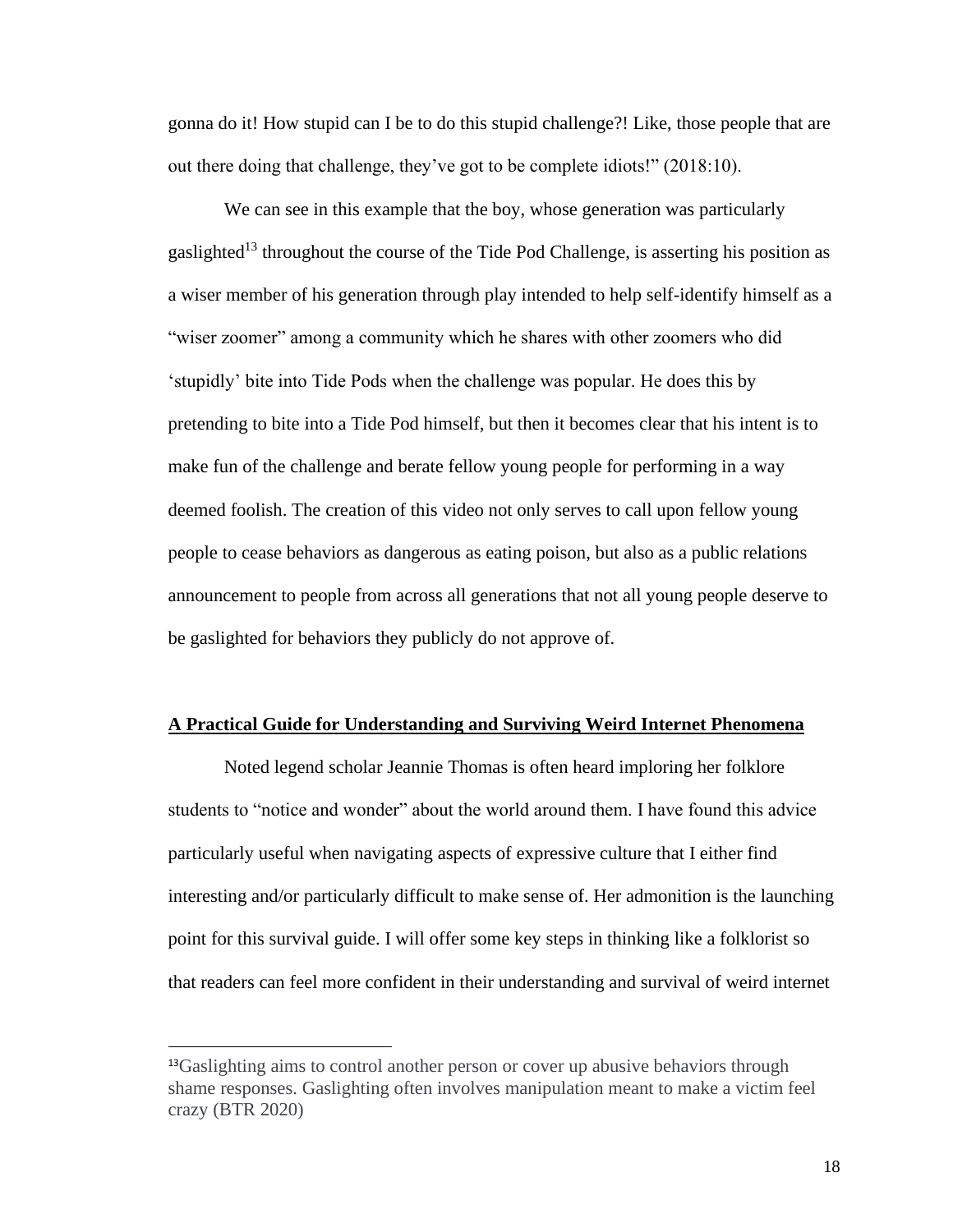phenomena. The steps we'll be exploring together throughout this survival guide include the following: 1) Noticing and wondering; 2) Looking for patterns; 3) Identifying key players; 4) Considering the narrative behind the narrative; 5) Pausing and breathing; 6) Observing to understand, not to judge; 7) Collecting evidence and analyzing the big picture; and; 8) Coming up with a game plan.

#### 1. *Notice the phenomenon and wonder about it*.

The first step in surviving any weird internet phenomenon is acknowledging that it exists. Before reacting to the situation, allow for adequate time to briefly reflect on what is happening. Folklorists would consider the following questions when writing down field notes<sup>14</sup> for a particular form of folklore they were noticing and wondering about: When and where did you first notice it? Why did you start paying attention? What were your initial thoughts when you first started observing the phenomena/phenomenon? What do you wonder about it now? As these questions are considered, it helps to write down one's answers; in other words, create a set of field notes! It acts as a way to ground oneself in the situation so that all steps to surviving weird internet phenomena are followed, rather than jumping to a conclusion that may or may not be on target with what is actually taking place. Remember, the last step is to act responsibly amid whatever chaos—large or small—is being caused as a result of the weird internet phenomenon that is being observed.

<sup>&</sup>lt;sup>14</sup> Field notes are intended to be read by the researcher as evidence to produce meaning and an understanding of the culture, social situation, or phenomenon being studied (Schwandt 2015).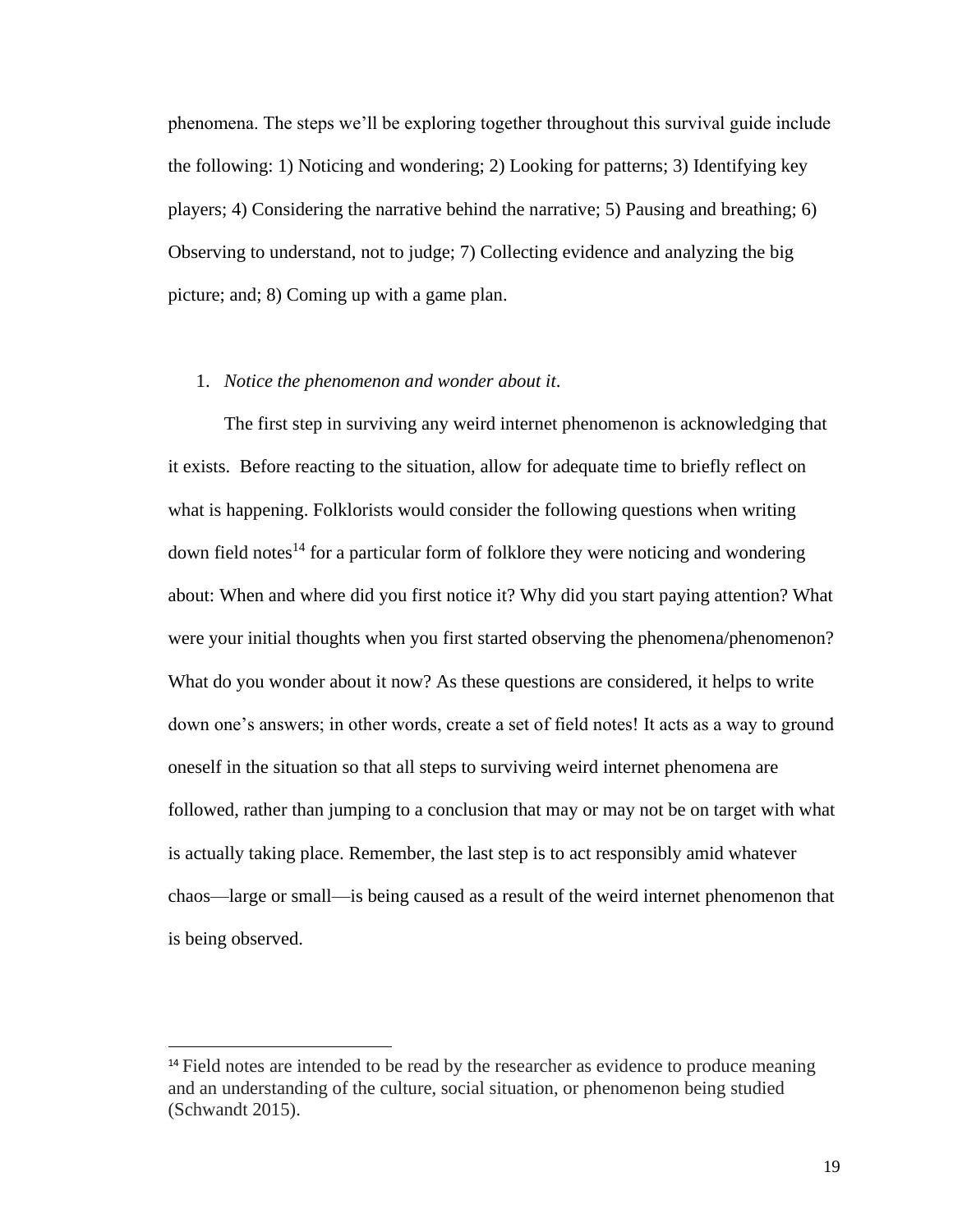#### 2. *Look for patterns*.

One way of looking for patterns is by paying attention to both the conversations taking place and the manner in which they are occurring. Oftentimes something catches our attention because we have seen or experienced similar versions of it elsewhere. In looking for patterns, some questions to consider asking and jotting down in field notes may include: What about this situation seems familiar? Why does it feel familiar? Last time I observed these familiarities, how was it influencing me based on the role I was playing at the time? What is different about this situation? What is different about me within this context as opposed to last time? Establishing patterns is critical for finding footing when there is a weird internet phenomenon, especially if you feel it is directly affecting you or someone you care about, and there are feelings of angst and/or chaos as a result. We will build upon these concepts more when we reach step #7: collecting and analyzing evidence. For now, though, it is important to focus solely on observations of the situation at-hand.

#### 3. *Identify all of the conversants involved in the phenomena/phenomenon*.

Not only is it important to pay attention to what conversations are taking place, but also to recognize how that information is being exchanged. For example, was news of the phenomena/phenomenon shared through a friend or family member? Email? Social media? The news? The local police department? A letter from a school administration? These questions matter because the role that each conversant play informs the *intent*  behind the phenomena/phenomenon, and until we understand the intent of those involved can we thoughtfully consider the narrative behind the narrative as we will discuss in the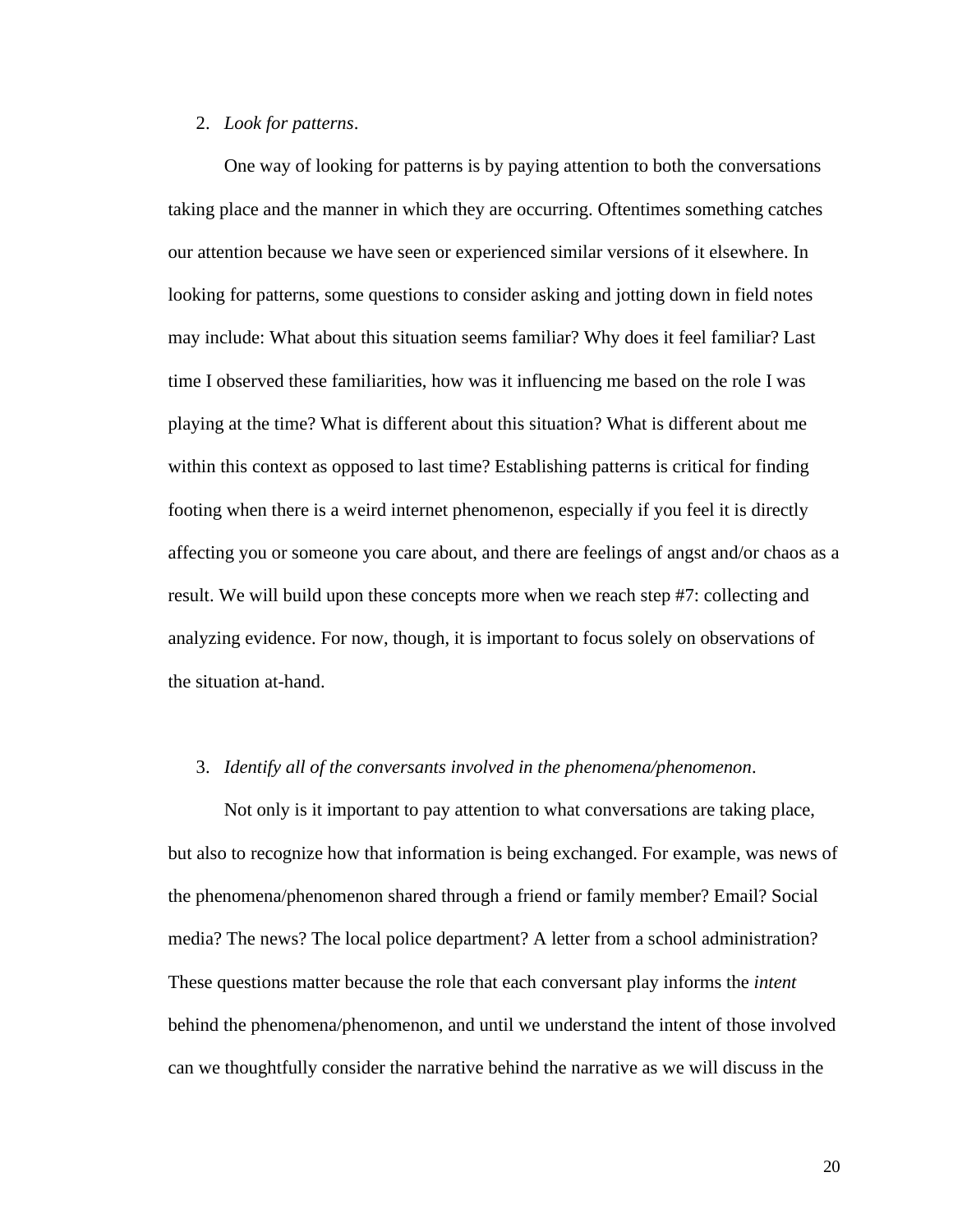next step. Intent reveals bias, and bias<sup>15</sup> informs intent. Understanding how bias may be influencing not only the message being communicated, but also the manner in which it is being interpreted is an essential precursor to navigating through the next steps of this survival guide. Communication scholar, Cris Critcher suggests that anytime there is a mass panic occurring--or a weird internet phenomenon as this paper articulates--the key players involved oftentimes fall somewhere into the following categories: 1) mass media; 2) moral entrepreneurs; 3) the control culture; and 4) the public (2008: 1129-1131). In noticing and wondering about the weird internet phenomenon occurring and continuing to keep track of those thoughts by way of field notes, the participants of a particular phenomenon can then be identified either using these categories articulated by Critcher, or perhaps Critcher's model could be used to identify new categories if needed.

#### 4. *Consider the narrative behind the narrative*.

One way to understand what is meant by finding the "narrative behind the narrative," which essentially means to "find out what's really going on," would be to first look inwardly at the ways in which one personally expresses themselves. One could consider reflecting upon the following: Have you ever written a poem, doodled in a notebook, or cooked a special meal to show someone you care about them? What about planting certain flowers because they remind you of someone or singing songs associated with specific memories? All of these behaviors—and of course, the list is endless here communicate something that runs deeper than what is simply visible at the surface. It is

<sup>15</sup> Bias: "a particular tendency, trend, inclination, feeling, or opinion, especially one that is preconceived or unreasoned" (dictionary.com, accessed 4 April 2020).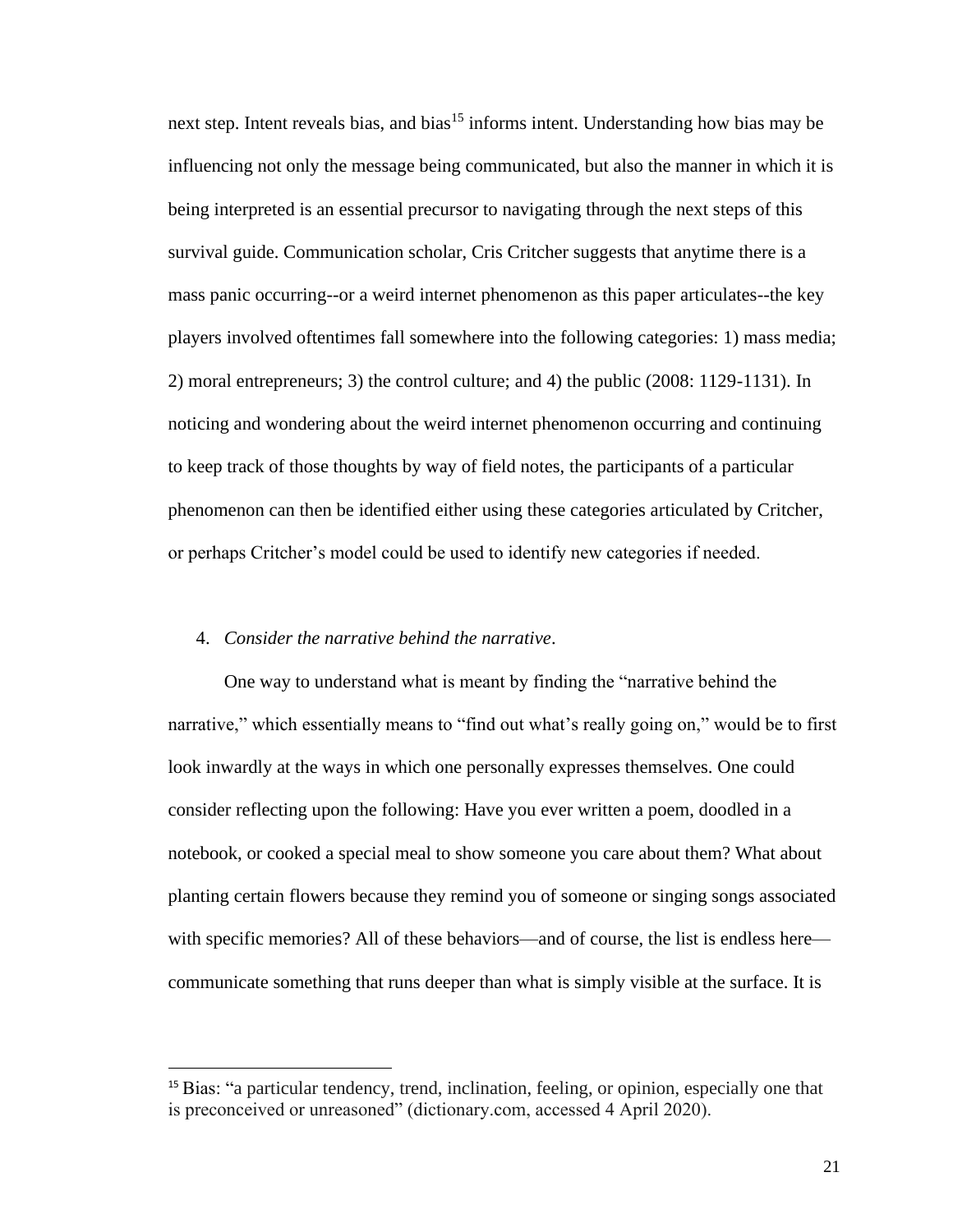important to consider these seemingly small, individualistic behaviors, because anytime we are assessing the nature of an internet phenomenon, we are looking at the collective behaviors of several individual people. Folklorists are constantly searching for exactly those types of hidden communications and what they represent not only for the individual creating them, but also for the communities of which that individual is a part.

In thinking about this idea of narratives behind narratives, some helpful questions to guide one's thought processes could include: What activities or behaviors of mine do I turn to when expressing a reality that might not be readily visible to others? What would I like people to understand more about me when they observe those behaviors in me? How can reflecting on these personal experiences help me seek to understand others when they are expressing something that is not immediately understood to me at the surface level? What might those performances teach me about what is really happening with what that person is experiencing? These questions will be helpful in digging a little deeper when wondering about a weird internet phenomenon: in other words, looking for the "narrative behind the narrative."

#### 5. *Pause and breathe. It's not time to react yet*.

After having identified the weird internet phenomena or phenomenon, noting patterns that the phenomena/phenomenon share(s) with other similar situations, reflecting on the narratives behind those narratives, and identifying all of the key players, let all of the information marinate before deciding whether or not to react. Get grounded by taking deep yogic breaths: breathe in (1-2-3-4) and breathe out (1-2-3-4-5-6). Repeat as many times as necessary. We are oftentimes inherently reactive to weird internet phenomena,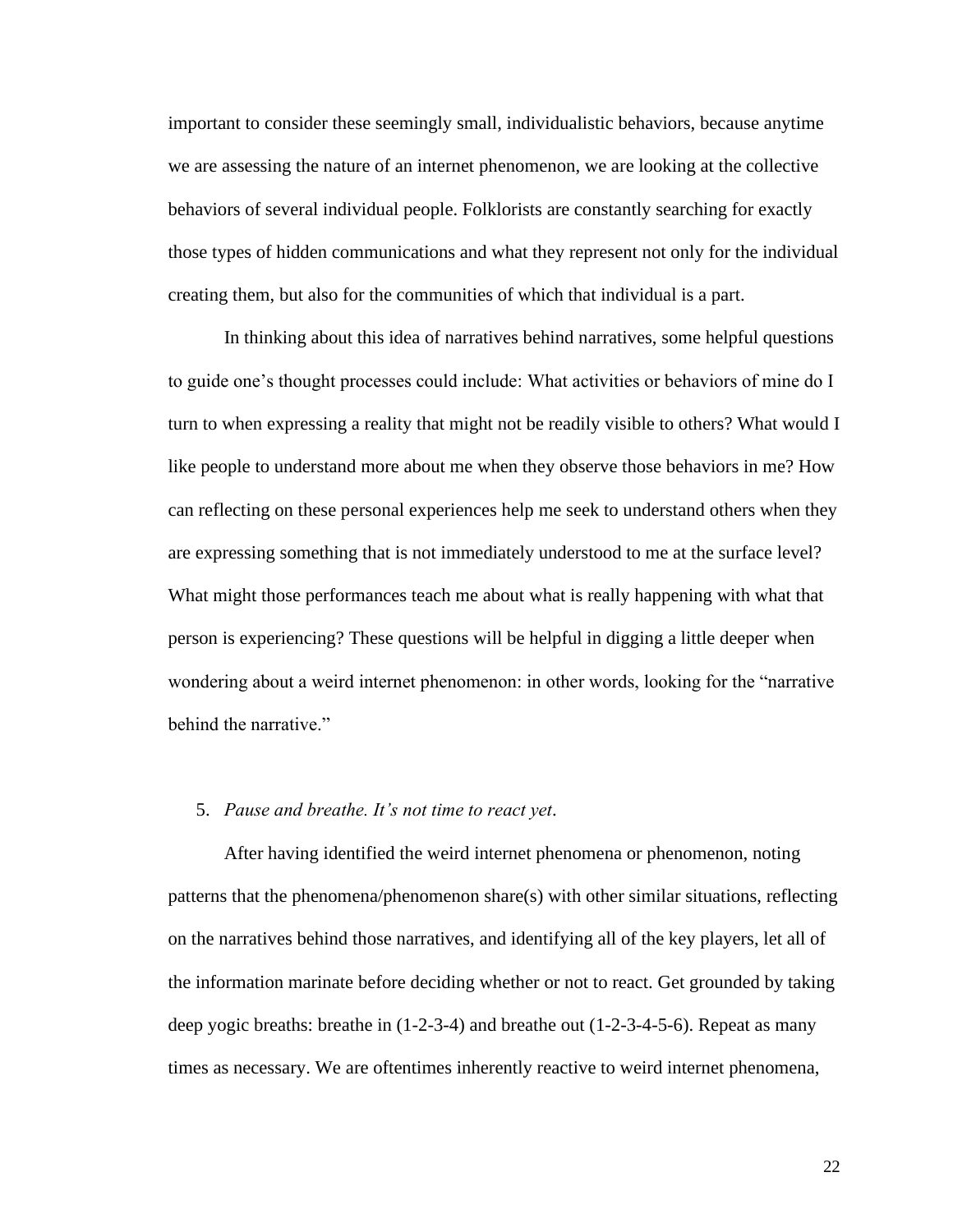which is why they spread so easily (Critcher 2008). However, paranoia and gut reactions have no place in the following survival guide steps, which are designed to help all of us make sense of odd situations through an objective lens.

#### 6. *Observe to understand, not to judge*.

Entering conversations with preconceived judgements can often hinder one's ability to absorb information objectively, which as stated in the previous step, is the main goal of this survival guide. The same rings true when noticing and wondering about weird internet phenomena. Thomas says it best: "If something strikes you as strange or weird, recognize that you are judging and try to unpack that response" (2018:38). Communication scholar Dr. Marshall B. Rosenberg adds to this by noting that one form of alienating communication is "the use of moralistic judgements that imply wrongness or badness on the part of those who don't act in harmony with our values" (2003:24). A strategy for avoiding this, he explains, is to observe without evaluating; otherwise, combining the two--observation and evaluation (which admittedly tends to be human nature) --communicates criticism. He offers seven rules of thumb for using evaluative as opposed to judgmental language, which essentially boils down to the following: 1) be mindful of verb choice; 2) do not confuse prediction with certainty; 3) be specific when describing both the situation and those involved; and 4) avoid using denotative adjectives (2003:25-35). In reviewing one's observations, or field notes as this article suggests as one way of documenting those thoughts, one may pay attention to the places where they have been making straight observations as opposed to evaluations. It can, at times, feel easier to jump right into making evaluations about something, especially when we do not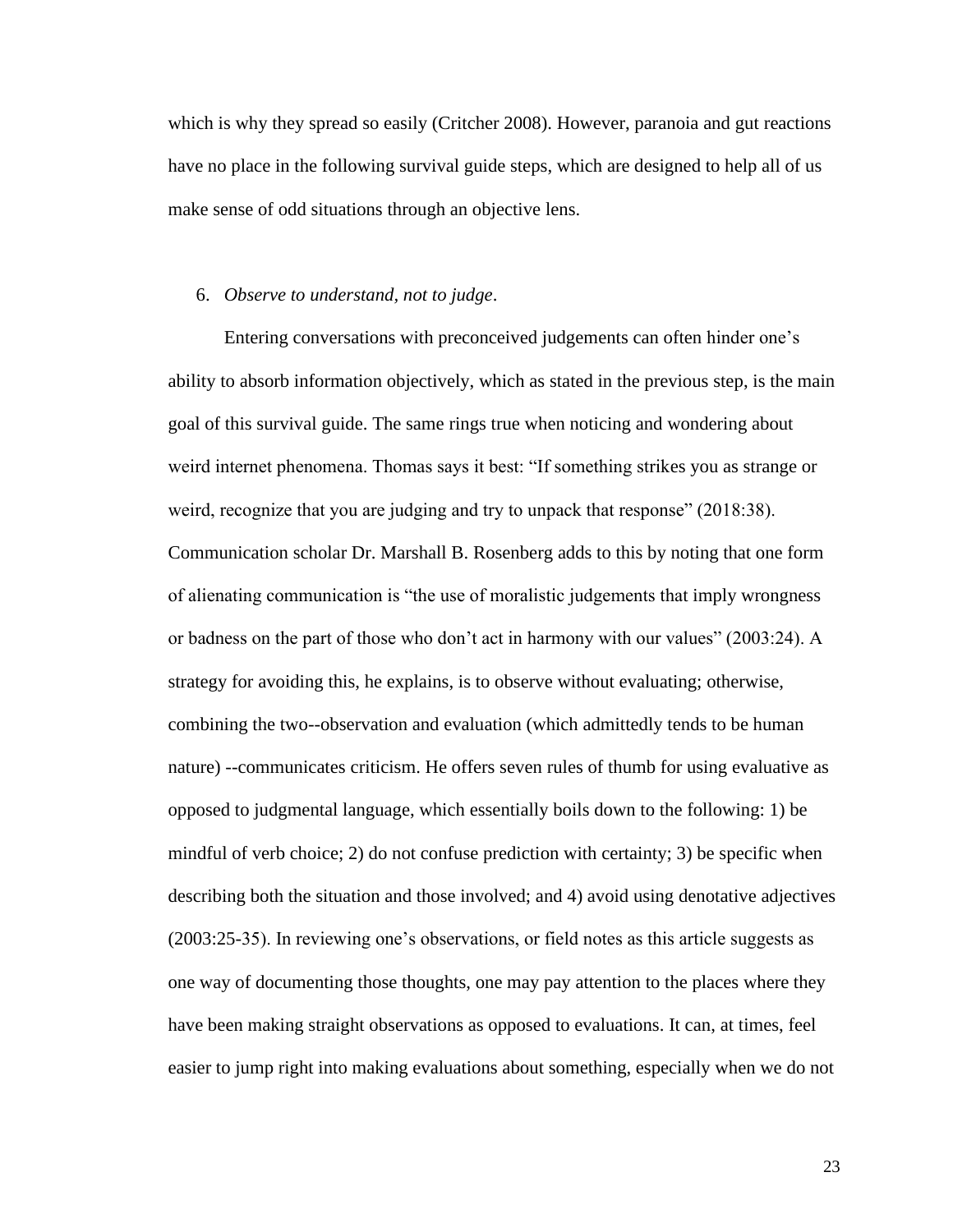understand it (i.e., behaviors we deem to be "weird" as the title of this article suggests). However, at this step in the survival guide, we still are not quite ready to start drawing conclusions (we're almost there, though, so stay tuned!).

#### 7. *Collect the evidence and analyze the big picture*.

Analyze the situation using evidence. When collecting evidence, it is important to find a variety of sources as opposed to just one type, always remembering to keep track of sources using field notes. For example, when an internet phenomenon pops up on a popular news site, be sure to find a corresponding article from a different network to compare what information is being reported or *not* being reported (this helps for seeing past biases, as discussed in step # 4). A person may ask themselves if the source is relevant to what is being investigated. How does that source align with the purpose of this research? Is the source itself reliable (and why or why not?)? Determining the answers to these questions is essential for productive analysis because if the sources are not reliable- -either because the author's credentials do not match the expertise they are claiming to have, or they are making certain judgement calls based on information that has been taken out of its original context--a person will not have an accurate view of the big picture to begin with and therefore the final analysis will be incomplete.

Once a person has gotten a grasp on what their information sources are saying about the situation (and remember, news sources can have a range, as pointed out in step #4), it is important to contextualize all of it within other similar happenings either in the recent or distant past. Revisit any notes that may have been written down when looking for patterns in step #2. Try and sort them into the "Whos, Whats, Whens, Wheres, And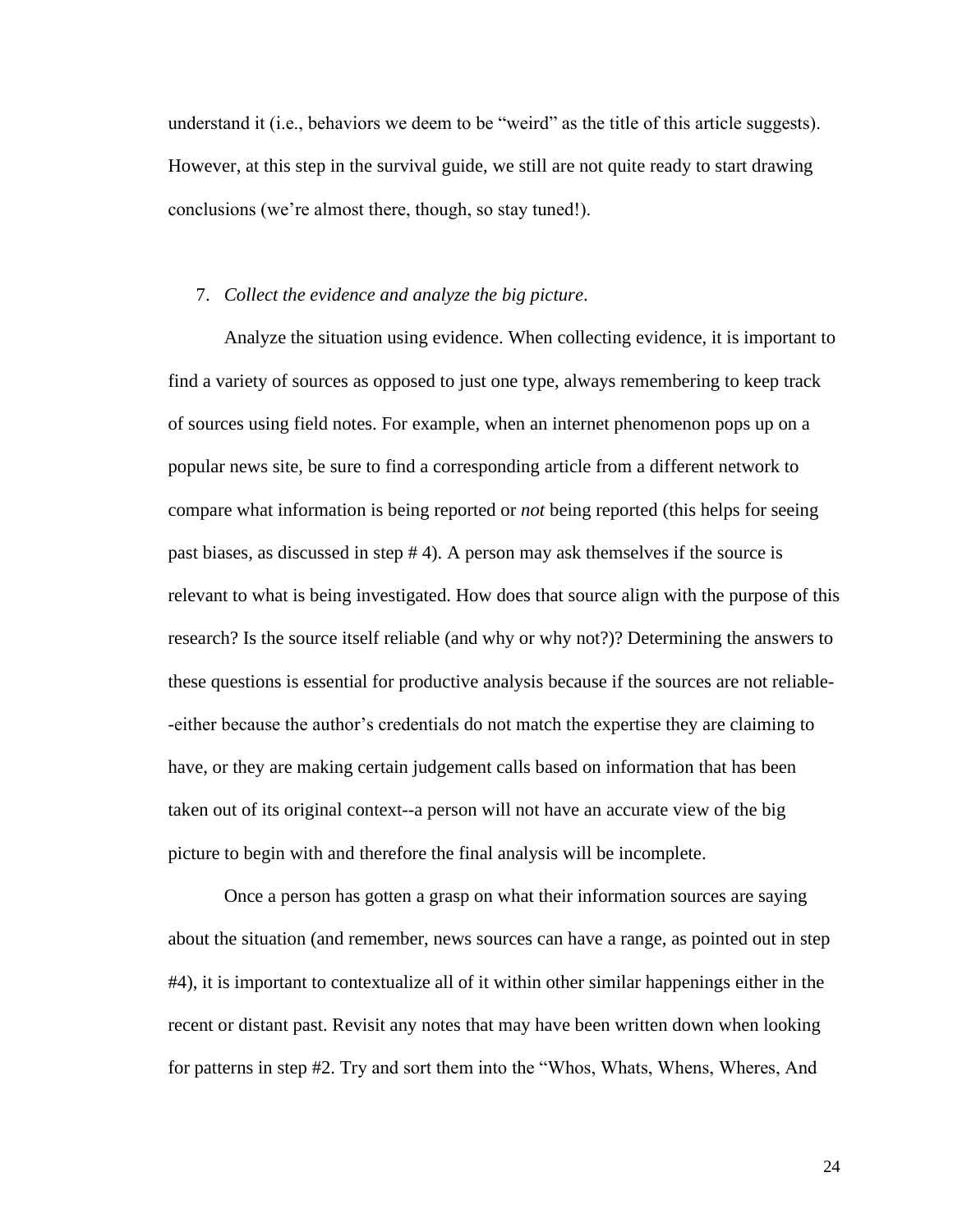Whys" of the internet phenomena/phenomenon being studied. Continue contemplating the following: How did the events play out in other similar circumstances? What did experts say at the time, and which experts should I consult now? How can noticing details about a past phenomenon help clarify that which I am wondering about with a current one? What data is available that speaks to the phenomenon at-hand? What methods were used by the researchers who collected that data? If no data and/or specific methodology is available, what inferences could be made about the nature of that phenomenon?

Responses should only be planned after proper time has been given to consider all of the moving parts and people who are at play throughout the course of the weird internet phenomena/phenomenon. Once all of the facts have marinated and settled in, then a person can start to move towards analyzing the big picture—or making specific evaluations as discussed in step # 6—and determining a response that Thomas states is "...self-aware, well-informed, well-reasoned, questioned, and open to revision" (2018:39).

#### 8. *Come up with a game plan.*

Before coming up with a game plan it is to determine how the phenomenon personally affects oneself and the people around them. For example: Are you or is someone you know directly contributing to the phenomenon and its spread? Or are the phenomenon's related behaviors indirectly influencing responses within a community of which you are a part? Understanding how the phenomenon affects oneself will be helpful for two reasons: 1) It will reveal the importance of the information that has been gathered up to this point and therefore necessitate a response, and 2) it will help to identify the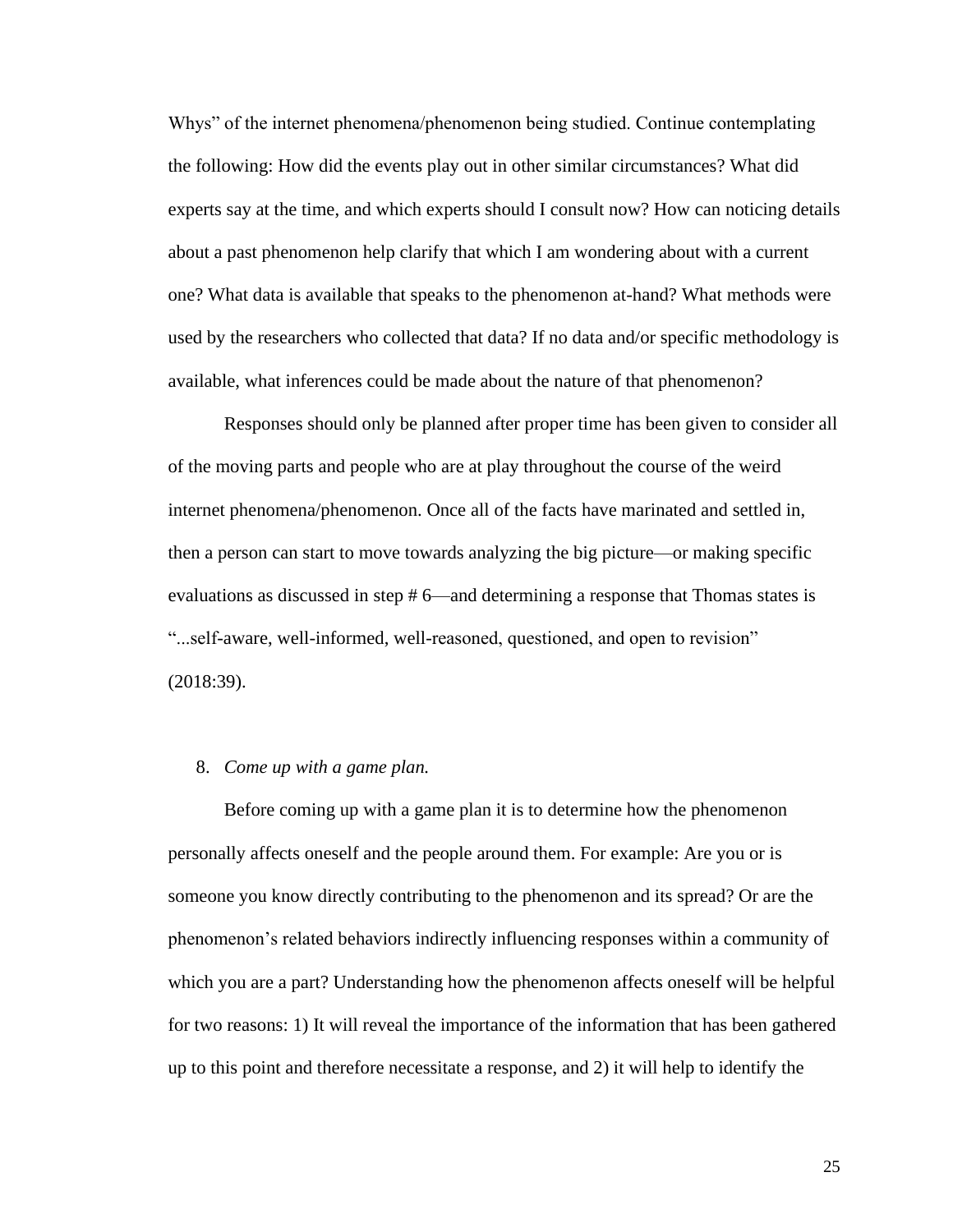audience for *whom* the game plan is being developed. Is the audience yourself? A family member? Fellow community members? What values does the audience hold? One way to think about this is to come up with a list of identities that they carry (Meeks & Austin 2002:28-30). For example, how old are they? What is their profession? How would they describe their gender if they identify with one? What are their religious and/or spiritual traditions if they have any? What familial roles do they play? In what ways are they potentially advantaged or disadvantaged economically? How does their geographic location factor into their lives?

Secondly, think about *what* message should be conveyed to this audience. Knowing what message to send will be based on understanding the audience's values and needs as they pertain to the given situation. Another way to think of this is to pretend what it would be like trying to sell toilet paper to someone. What approaches would be used if one were selling toilet paper to their mother-in-law versus a classroom full of preschoolers? How can contemplating the various aspects of the identities of each audience inform how well the information presented to either of them will be received?

And finally, consider *how* to communicate this message to the intended audience. It is important to think about what the most accessible option will be based on who will be interested in the information being presented, and again, thinking about their different values will be crucial at this point, too. How will different social media platforms affect communication? Is the audience accessing these platforms? If not, what alternatives will they respond to best? *When* will the audience be available to receive information? In addition to thinking about the best way of reaching the audience, it is also important to be thinking about timing.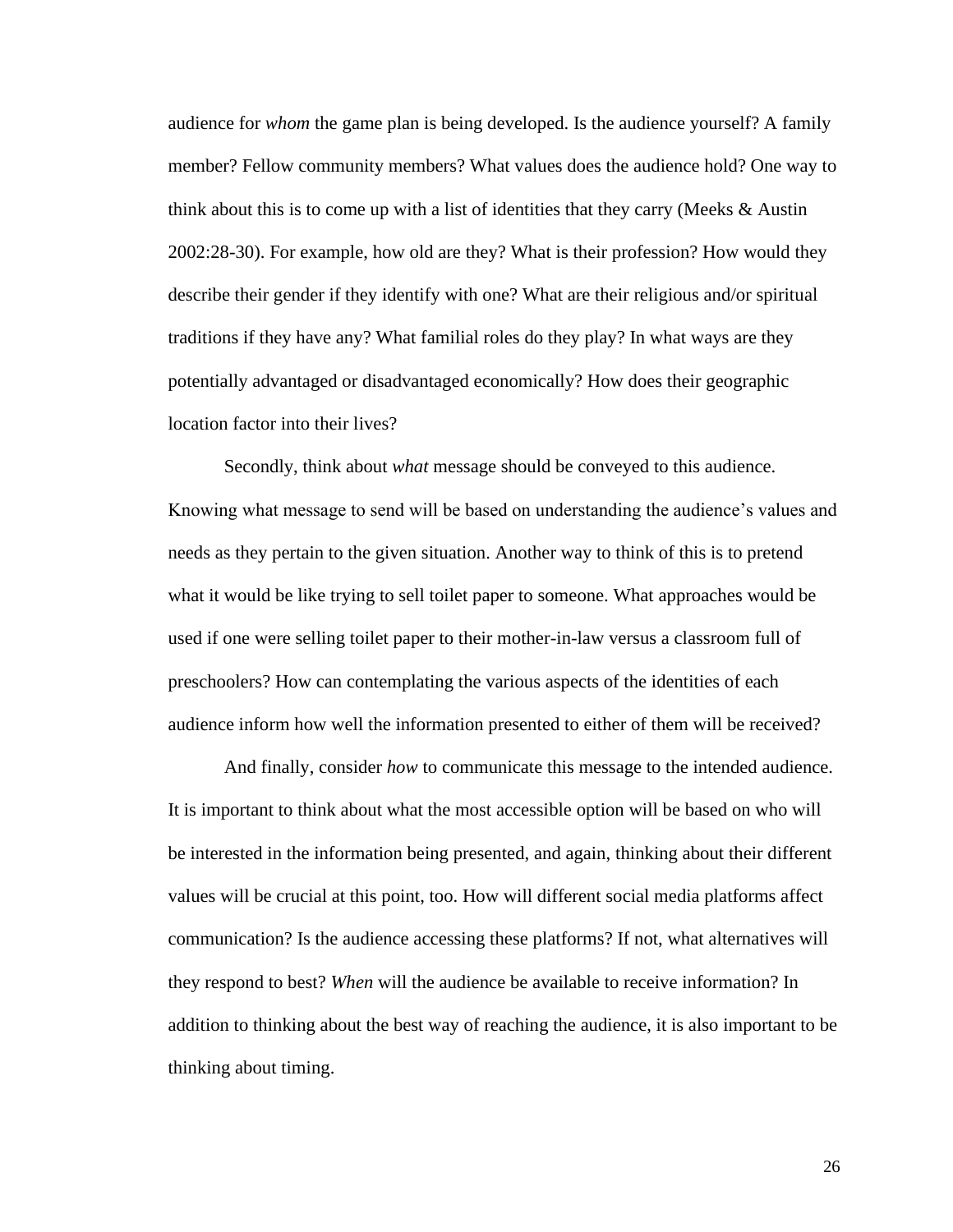#### **Survival Guide Application**

With this survival guide in mind, let us return to the Momo Challenge and try and make sense of what was going on throughout this particular weird internet phenomenon. In a letter that was shared with me in February 2019 by an anonymous informant within my own community, the director of Little Wonders Daycare in Logan, Utah, had sent out the following letter to parents:

Dear Parents,

It has come to my attention that in the Elementary and Kindergarten classrooms there has been a lot of talk about "Momo". When I researched this it is a game that has challenges attached to it that are inappropriate and very concerning to us at Little Wonders. We are taking measures to prevent this from becoming a bigger issue, thus talking to the children today and explaining that this will no longer be a topic of conversation at Little Wonders [sic]

If you have any questions or concerns on how to help us with this matter, please feel free to talk to the administration.

Sincerely,

Sandy Dellow **Director** 

Before this letter was sent to me in early 2019, I had noticed quite a bit of new buzz (because to recap: the Momo Challenge had already been a topic of internet conversation the summer prior) about the Momo Challenge through my social media channels. As a researcher with the Digital Folklore Project, I had heard about the Momo Challenge the prior summer, but I wondered why it was becoming such a hot topic of conversation among my parenting friends. I decided to start paying attention to the Momo Challenge again because I was interested in understanding how young people were engaging with this internet phenomenon, which I found to be both fascinating and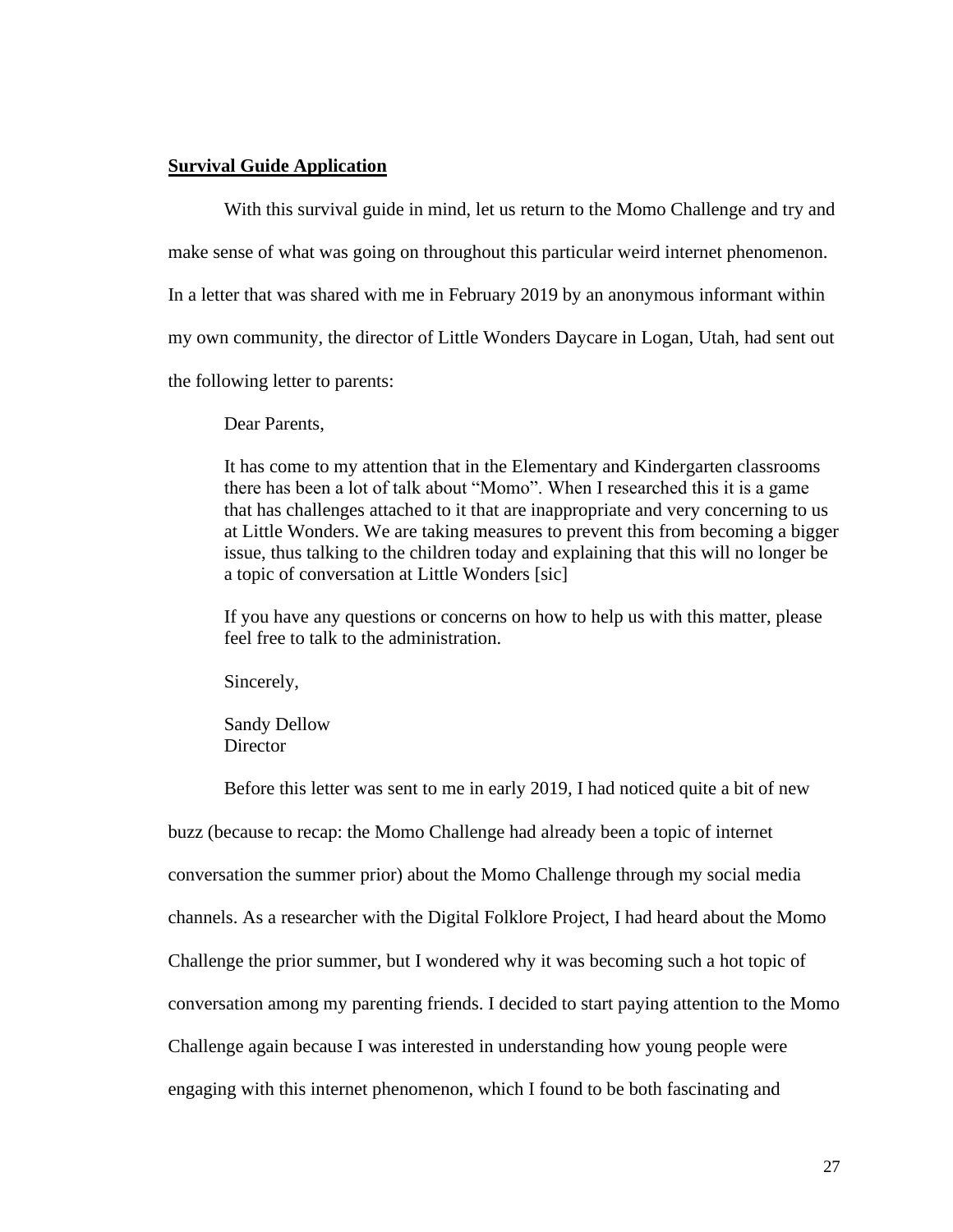honestly, a little weird. I kept track of articles and social media posts speaking to the challenge, making notes along the way of what I was observing (step 1).

As I was taking notes, I started noticing a lot of patterns existing between the Momo Challenge and the Tide Pod Challenge, which was another internet phenomenon that I had previously researched and that had started permeating the internet at around the same time. In the case of both Momo and Tide Pods, there were a lot of similarities in the conversations taking place: they were both focused on youth (particularly zoomers), memes were a common method of communication, and in particular negative memes were created to illustrate intergenerational conflict between younger and older generations. There were also material artistic responses through digital art, <sup>16</sup>Etsy products, and businesses creating merchandise to pay homage to the phenomena. Further, the news picked up both of these phenomena and published several warnings to adults of the dangers of the activities involved in each respective "challenge" (step 2).

I was curious as to what was really going on in terms of kids' interactions with the Momo Challenge; in other words, I wanted to understand what narratives existed behind those which were being reported upon by the news and being discussed by some of my friends on social media (step 3). Were kids actually interested in Momo at all, or was it all hype on the part of adults? If kids were actively engaging with this weird internet phenomenon, in what ways were they participating? How did kids' interactions differ from adults' perceptions of those interactions? These were some of the questions I wanted to try and answer so that I could unearth what was really going on with the Momo

<sup>&</sup>lt;sup>16</sup> [www.etsy.com](http://www.etsy.com/) is a website for independent makers to sell their products in personalized online stores.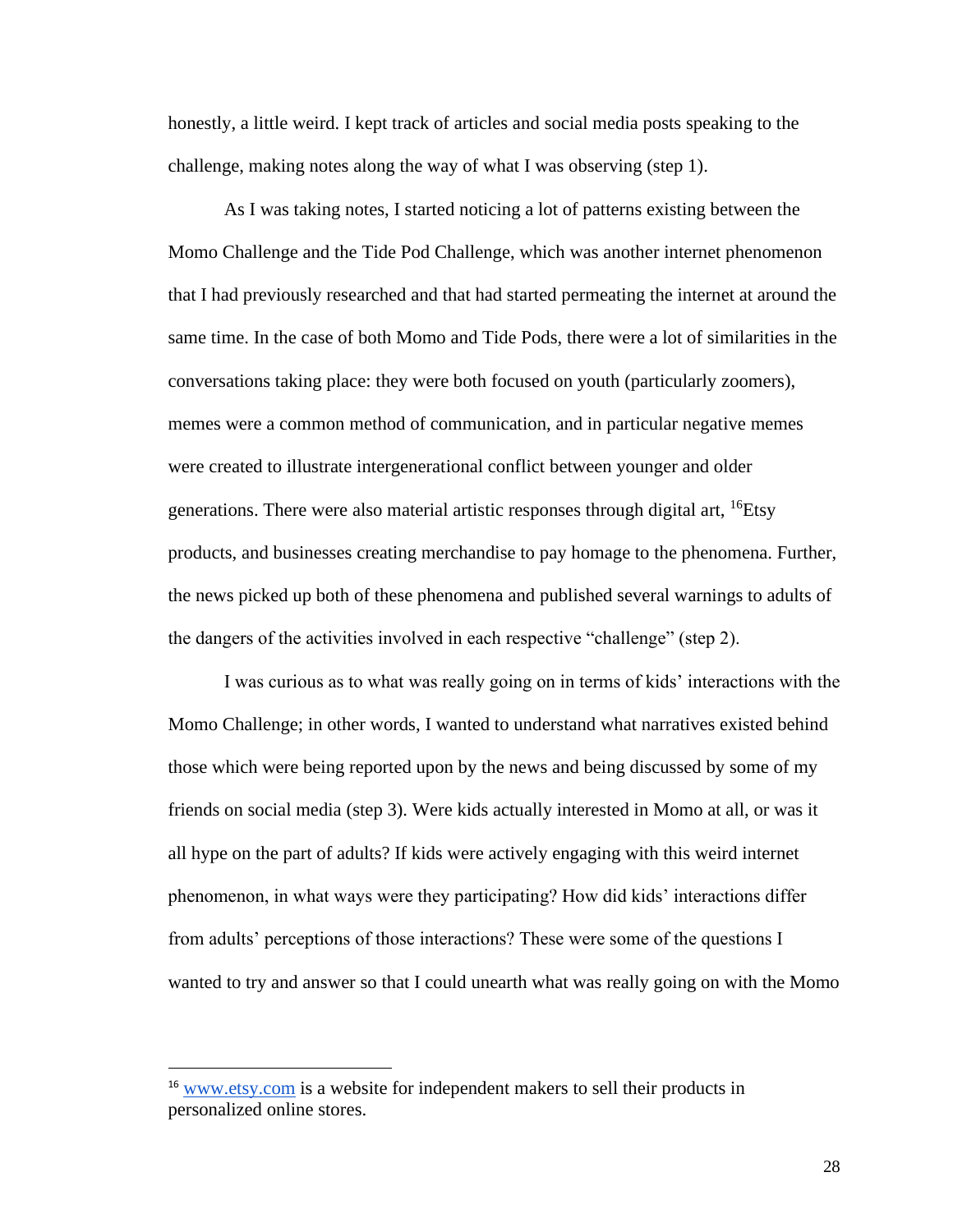Challenge.

As I was taking notes about patterns, I was seeing throughout the Momo Challenge (step 2) and looking for deeper-seeded narratives behind those that were circulating online and in my own community, it was time for me to articulate who some of the key players were in terms of this internet phenomenon spreading its influence (step 4). In returning to the groups Critcher noted in his 2008 article on moral panic and which are noted in the above survival guide, I was able to identify several key players. First, there were media networks with various political and social leanings covering this story. I wanted as much information as possible on this topic, so I made sure to collect from a range of information sources (which is also important when following step 7). Second, I noted several moral entrepreneurs—individuals and groups that campaign against immoral and/or threatening behaviors (Critcher 2008:1130)—getting involved with the Momo Challenge as well. For example, as I was scrolling through the social media site Reddit, I came across a group called r/GamerGhazi. One thread<sup>17</sup> stood out to me in particular: "Like Eating Tide Pods and snorting condoms, the Momo challenge is a viral hoax. Spreading the story distracts from the internet's real harm" (lizlynngarcia, 2019). I was intrigued by this because the subject line addressed two weird internet phenomena I had either previously researched (The Tide Pod Challenge) or was currently researching (The Momo Challenge), and this came in handy to me in going through step 2 (looking for patterns) as well as step 7, which I will cover in just a bit. This Reddit group, which was one group out of many that I found, acted in a moral entrepreneurial role in how its

<sup>&</sup>lt;sup>17</sup> Reddit threads function as a group chat for all members of a particular Reddit community, in this case, r/GamerGhazi.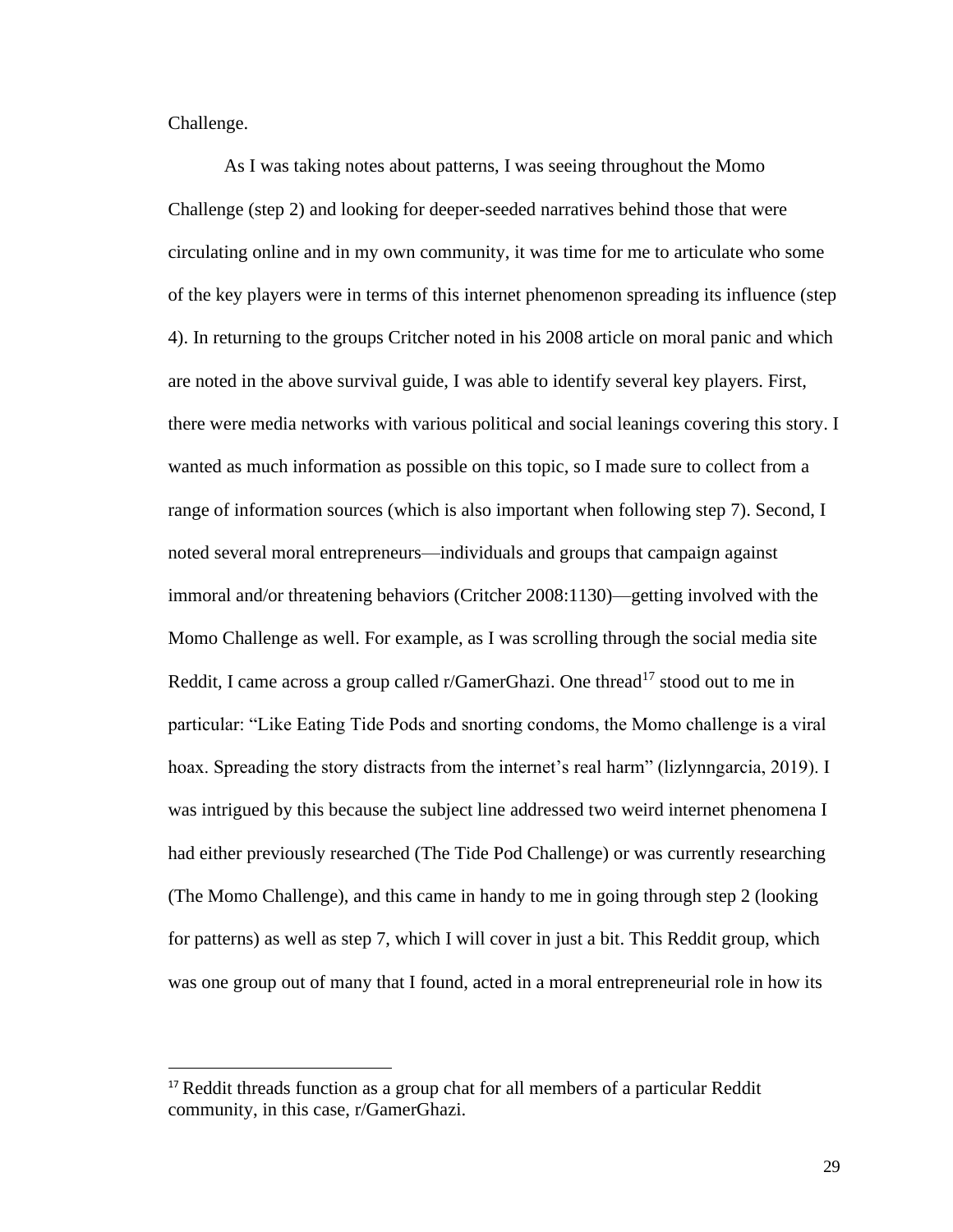members advocated for people outside of the group that were interacting with the Momo Challenge (either seriously or satirically) to stop doing so. In particular, they felt that by giving the legend of the Momo Challenge (i.e., there is a creepy thing on the internet stalking kids) so much "airtime" as it were, that the real harms to which adults needed to be alerted were going unaddressed. Some of the real harms, they argued, included cluelessness in journalism (r/GamerGhazi, user post deleted, 2019), diversions that allowed for undesirable candidates getting elected to office (Kapparoth, 2019), and social media sites being used for exploitative purposes such as suicidal ideation (brita\_water\_filter, 2019), to name only a few.

In continuing to identify key players in the Momo Challenge based on the groups Critcher (2008) identified, the control culture in this instance included law enforcement and school administrations. As seen in the examples from both Haslington Primary School (Haslington, UK) and Little Wonders Daycare (Logan, UT, USA), as educators and school administrations became aware of the Momo Challenge, with law enforcement being one such source of that information (Lewis 2019), they began distributing emails and letters warning parents of the challenge's "inappropriate and very concerning" (Dellow 2019) activities. Lastly, all of the culmination of all conversants in these instances can be considered the public opinion of which Critcher (2008) makes note. I personally consider myself to be a part of this last group because of my interest as a researcher in understanding the phenomenon. Furthermore, not only do I wish to understand the narratives behind the narratives of the Momo Challenge, but that desire is backed by the intent to talk about the Momo Challenge with my peers, social media followers, and readers. In recognizing this intent, however, it is important that before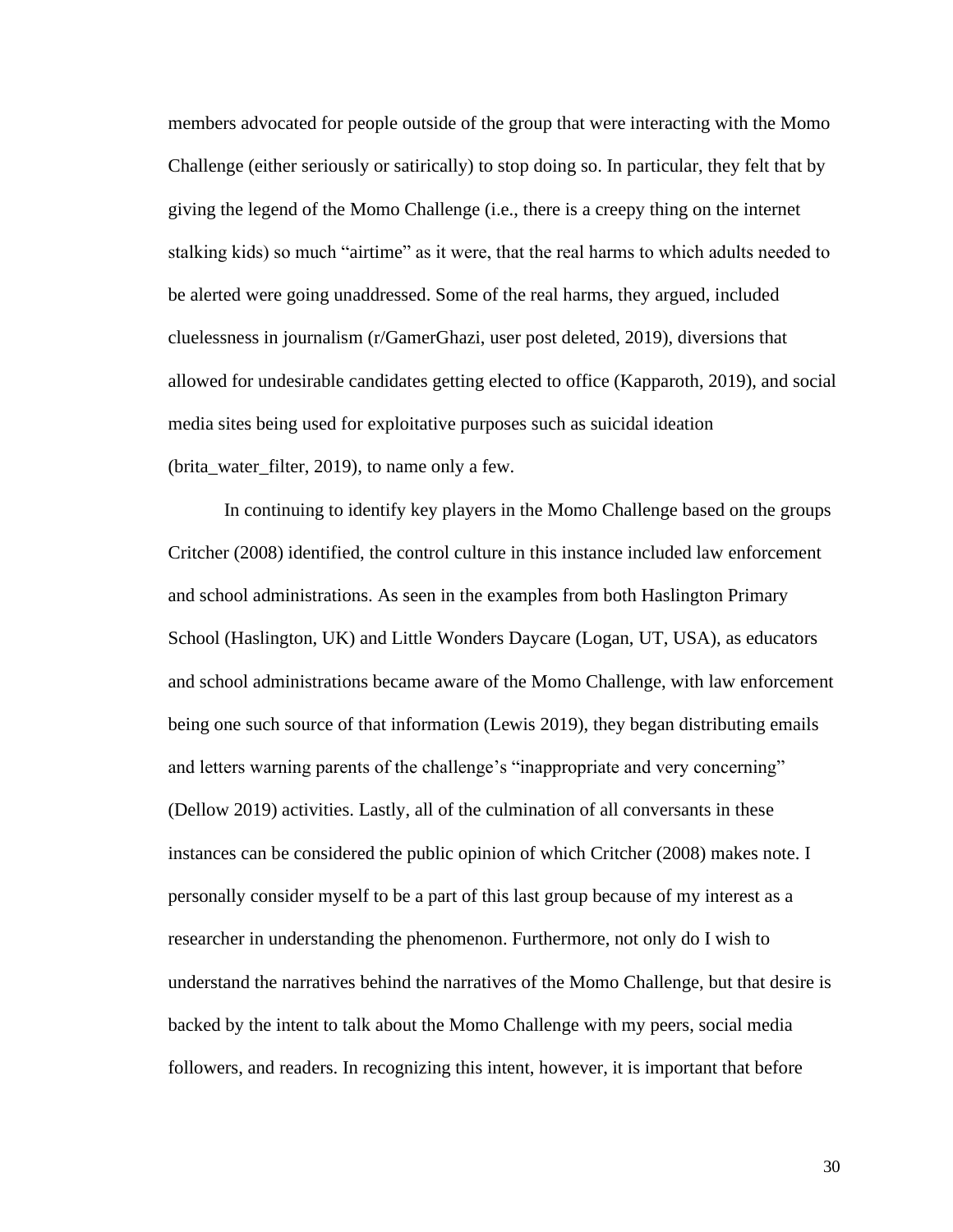sharing posts on social media or writing papers on the Momo Challenge that I take the time to pause and breathe (step 5) and collect the necessary information that I need in order to talk about the phenomena truthfully with my audiences so as to avoid inadvertently spreading misinformation.

Admittedly, it was challenging at first not to immediately make evaluations of the Momo Challenge. I tend to err on the side of skepticism, and as I noticed several individuals in my life reacting to the phenomenon in ways that I thought were "overdramatic," I had to recognize my own judgmental observations in order to separate my feelings from making simple observations of the behaviors taking place (step 6). In fact, the title of this paper even invokes a sort of judgement in that I call the Momo Challenge, as well as the other challenges mentioned, to be "*weird* internet phenomena"! It can be difficult to label something for exactly what it is without automatically relegating that "something" to a category that helps us make sense of what it is that we are noticing and wondering about. However, this separation of observation and evaluation when navigating the *process* of understanding is essential for creating an objective and thorough perspective on a matter. When we approach issues, we do not understand objectively we avoid unproductive dialogues and actions, and ultimately, we get to the bottom of things more quickly, more efficiently, and with far fewer casualties along the way. In short, we are better able to survive the situations that seem completely and totally *weird* to us.

As talk of Momo continued to circulate through social media and more schools began issuing warnings through letters and emails, I determined that in order to better understand how kids were really grappling with this particular internet phenomenon—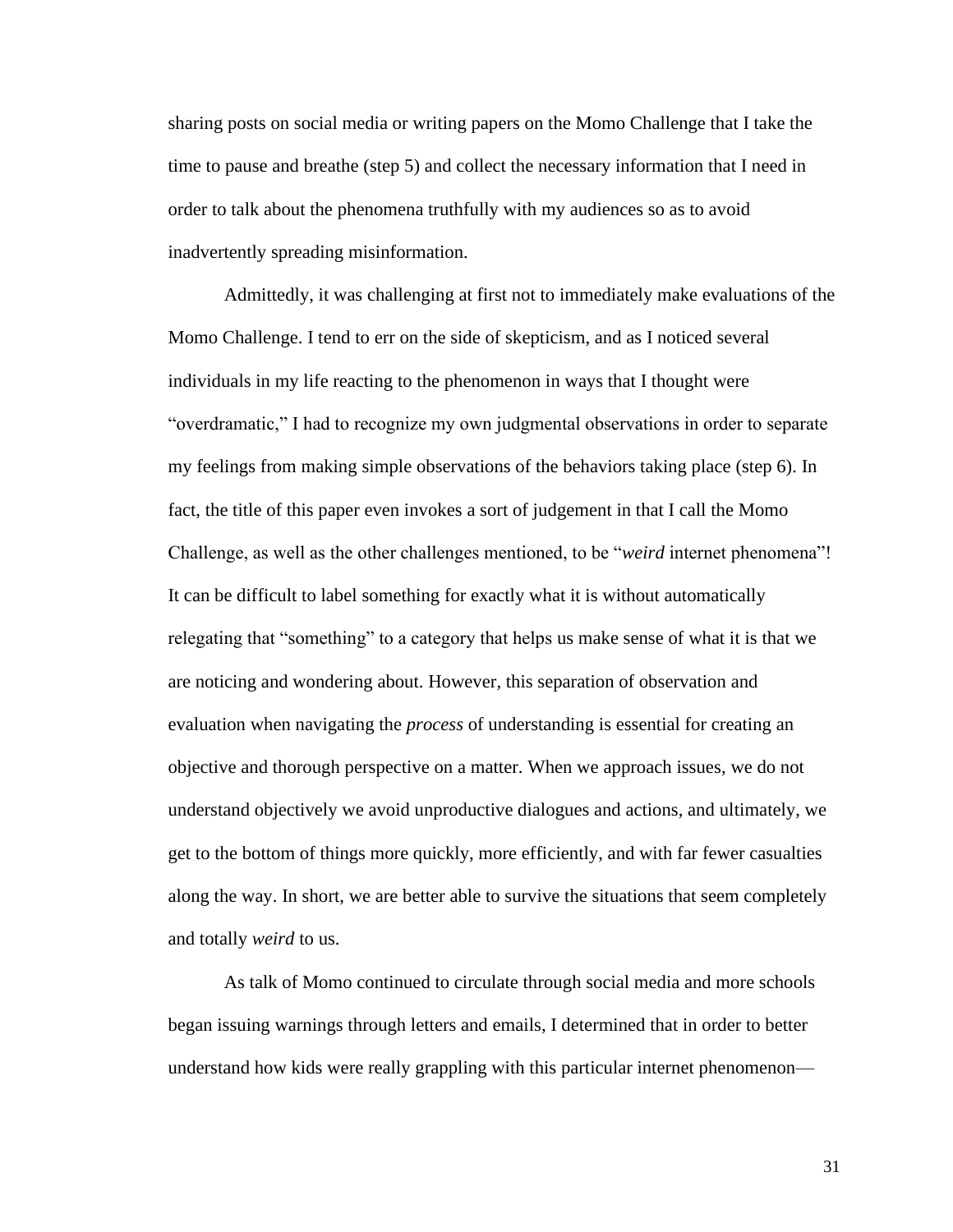and therefore have a better idea of the big picture in terms of the Momo Challenge (step 7)—I needed to cross-reference all of what I was hearing in the news by going right to the source and talking to a young person myself. A colleague of mine had mentioned to me one day in class that her 12-year-old daughter had been talking non-stop with her friends about Momo, and so I asked if she and her daughter would be willing to share with me their thoughts on the matter. In our visit, my informant "O" explained the

following to me:

I know there was this Momo Challenge where you text her and she texts you things to do. ... People were really scared of her and everything. And then I wasn't really a part of it. I was more just watching YouTube videos on it. And then I figured out that she was just this art piece and I was like, "Huh, interesting." **I had one friend and she was really into it. She's like, "Do you want to talk to Momo?" And I was like, "Mm-mm (negative) I'm not into that."** And then she was like, "Well, it's fine." I'm like, "No."... The Momo Challenge is where Momo tells you to do these things. It's kind of like the Whale Challenge<sup>18</sup> or whatever. ...I wasn't really into Momo. It didn't seem like the thing that scared me or made me awake at night, just imagining, "what is it? Wow." I knew what she was. **There wasn't anything scary about it after I knew that she was an art piece.** … **We watched a lot of YouTube videos on it and they're like, "Oh my god, I want to try this." And I was like... I don't know** (personal interview, 2020, emphases added).

In her book on seeking the supernatural through legend-tripping, Jeannie Thomas points out that "...we don't just run from scary things, we run to them as well" (2015:4). I learned that in O's particular friends' circle the reactions to Momo were mixed. While some of the (presumably young) people to which my informant was referring in our interview were interested in "contacting the Momo," others were not. Once O learned that Momo was a sculpture and not actually a creepy supernatural being lurking around

<sup>&</sup>lt;sup>18</sup> Another example of a dangerous and conceivably lethal game that took place through the internet was the Blue Whale Suicide Challenge. This challenge was studied extensively by folklorists Elizabeth Tucker (2018), Benjamin Radford (2018), and Alexandra Arkhipova, Anna Kirzyuk, Daria Radchenko, and Josef Zislin (2018).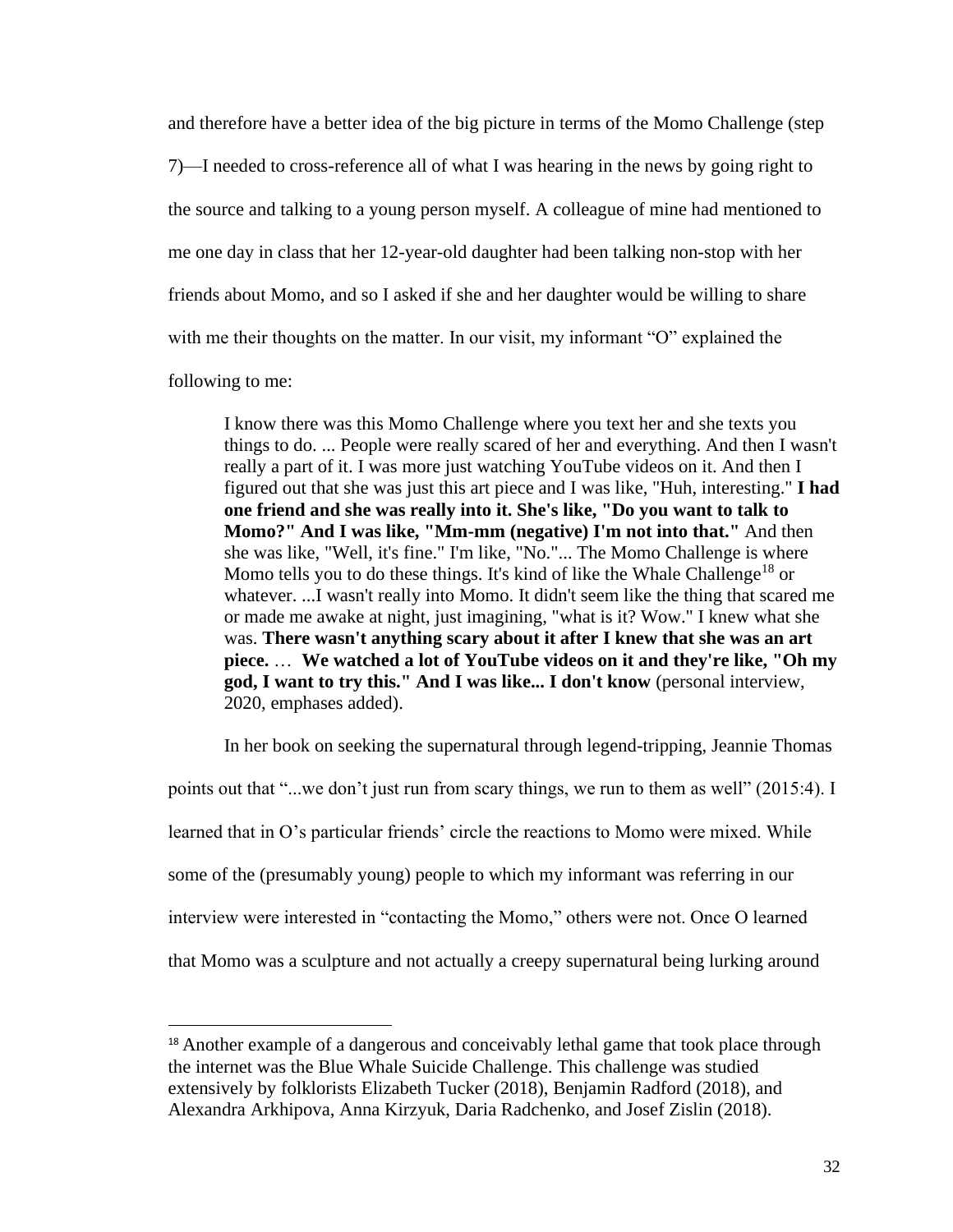on the internet, she expressed disinterest in Momo because the "scare factor" just was not there.

As I thought about these mixed reactions as related to me by O, I once again thought back to similar patterns that I noticed while studying the Tide Pod Challenge, which, as previously discussed, involved many of the same key players. During the height of the Tide Pod Challenge, the news had catapulted the phenomenon into mainstream conversation in such a way that made it seem as if nearly every zoomer was eating Tide Pods (Zwirz 2018; Bever 2018; Gartenberg 2018). However, the reality of that situation was that there were only 130 cases of Tide Pod ingestion reported, which when speaking of an entire generation of people, was statistically insignificant (NPR 2018). In the case of that phenomenon, it seemed to me to be an unfair assessment on the part of the media and members of older generations gaslighting and belittling the entire zoomer generation over the actions of just a few (Caulderwood 2018; Rodgers 2018; Wright 2018). Noticing these details about the Tide Pod Challenge helped clarify for me some of the things I was wondering about with the Momo Challenge (step 7). First, while some zoomers were expressing interest in interacting with Momo either literally (as a supernatural internet creature) or metaphorically (representative of a particular narrative: satirical, serious, or otherwise) many zoomers were not interested in Momo at all, or simply recognized from the beginning that Momo was just a hoax. What I noticed from both phenomena was a disconnect between how members of older generations perceived the actions of zoomers, versus what types of behaviors zoomers were actually involved in. While there were still valid concerns that existed in both phenomena, the ones that got addressed seemed less significant than what could have potentially had greater impact to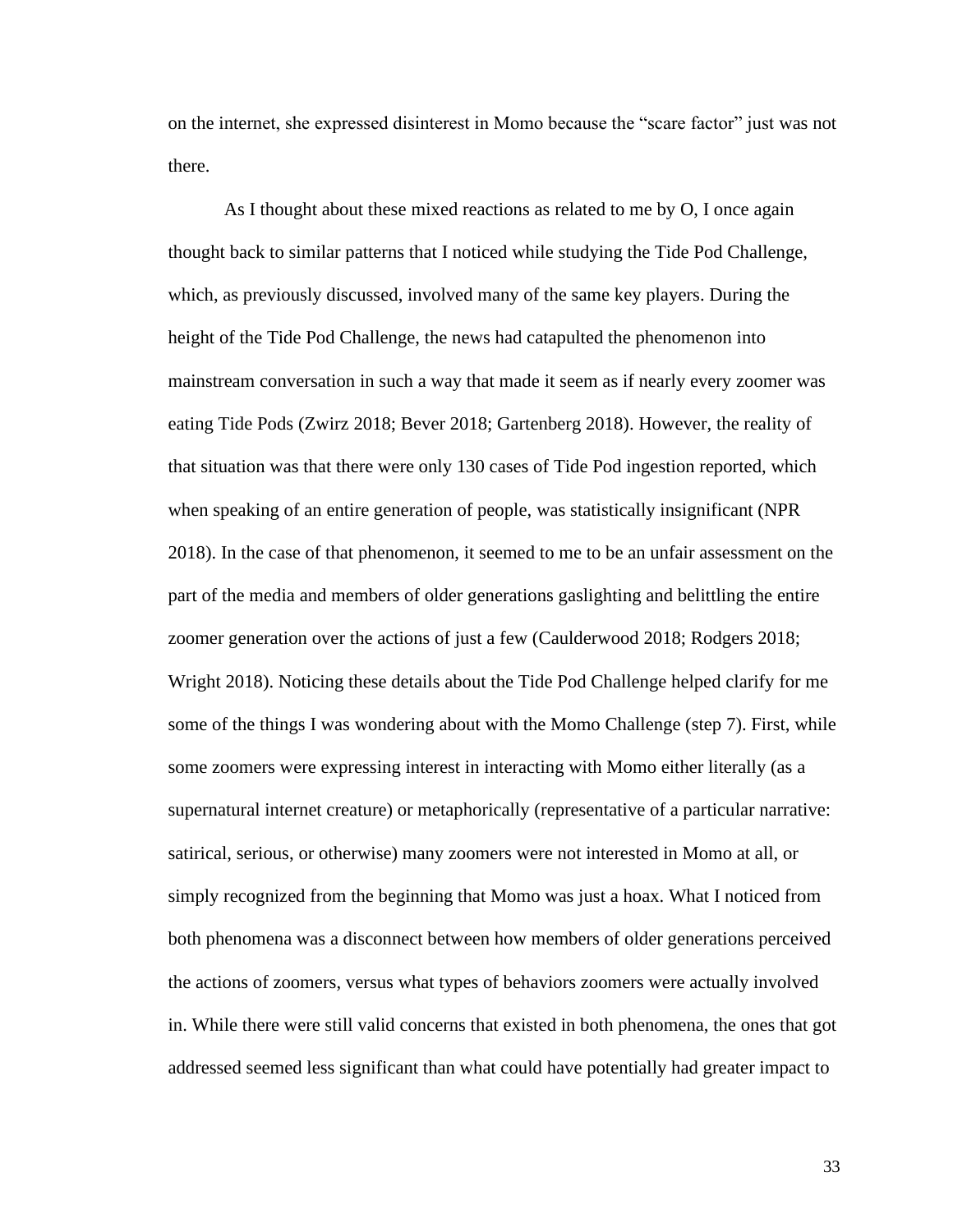the audiences involved with each case.

#### **Conclusion**

After noticing and wondering about the Momo Challenge and Tide Pod Challenge, identifying patterns between the two phenomena, considering the narratives behind the narratives, identifying key players in each case, pausing, observing to understand, collecting evidence, and analyzing the big picture, it was finally time for me to come up with a game plan (step 8)! As someone who spends a lot of time studying legends and internet culture, it was important to me that my game plan be to come up with a guide that could be applied within multiple contexts. Why? Well, because "weird stuff" surfaces online every day and these phenomena will keep showing up for as long as the internet exists, and for as long as people continue to interact with each other through it as a primary channel of communication. Online spaces are places where global communities gather to create new meaning through the metaphors found within legends and storytelling, all of which are able to transcend the barriers of space and time because of the accessibility afforded by the internet. *And this is a good thing.* Even when social behaviors surface online that we do not understand right away, there is something to be learned about the way the world works and the people that make it work through the human narratives that breathe life into these types of weird internet phenomena. Folklorists offer countless, valuable tools for tracing the cultural meanings found within each of those metaphors, which the majority of us play some part in helping to create anytime we interact with them ourselves either directly as a participant or indirectly as a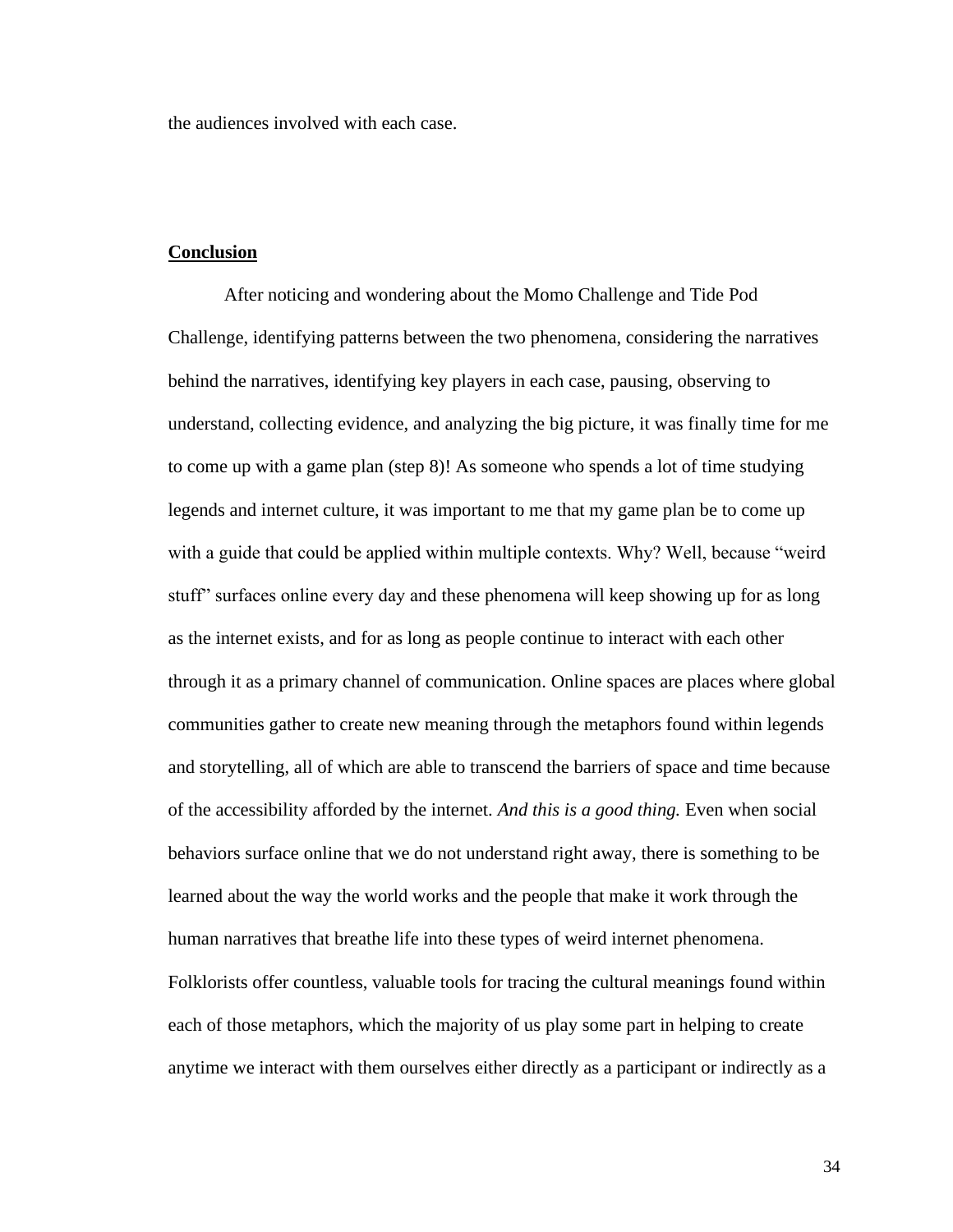curious bystander. This survival guide is meant to help all of us—regardless of the roles we play—take responsibility in those narratives that we help shape, and to do so in a way that fosters understanding rather than chaos.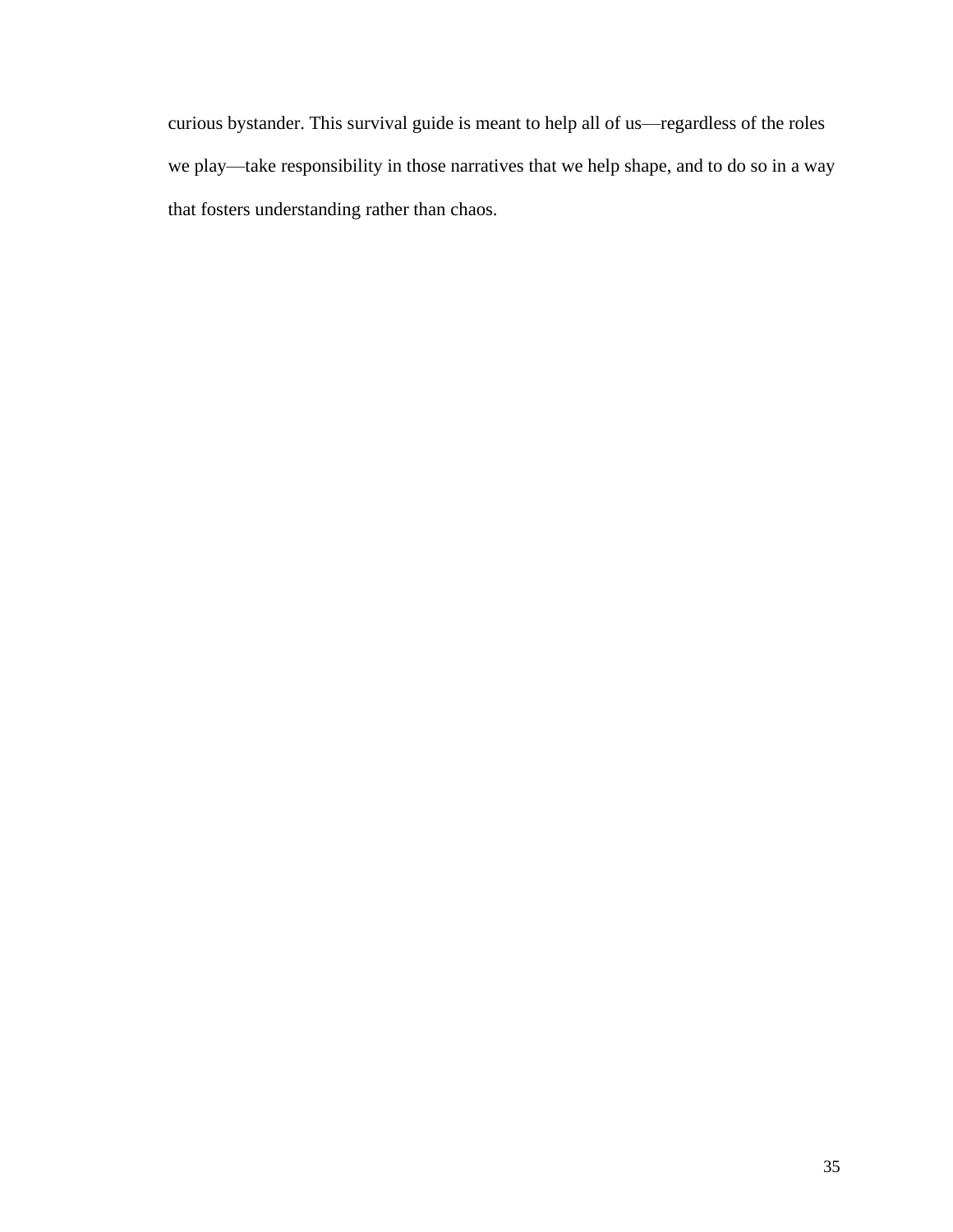#### Bibliography

Arckhipova, Alexandra, and Anna Kirzyuk, Daria Radchenko, and Josef Zislin. 2018. "Death Groups: From Urban Legend to Moral Panic." Paper presented at the International Society for Contemporary Legend Research, Brussels, Belgium.

Bever, Lindsey. January 17, 2018. "Teens Are Daring Each Other to Eat Tide Pods. We Don't Need to Tell You That's a Bad Idea." T*he Washington Post*. Accessed August 15, 2018. https://www.washingtonpost.com/news/to-yourhealth/wp/2018/01/13/teens-are-daring-each-other-to-eat-tide-pods-we-dont-needto-tell-you-thats-a-bad-idea/?utm\_term=.293c215dfe28.

"Bias." Definition acquired from *dictionary.com*. Accessed 30 April 2020.

- Bronner, Simon J. 2012. *Campus Traditions: Folklore from the Old-Time College to the Modern Mega- University*. Jackson: University Press of Mississippi.
- Brita water filter. 2019. "Momo started off as a real thing (I think?) that should have been ignored the same day it was discovered...but shitty YouTube horror channels decided to give it attention and here we are." In *Like Eating Tide Pods and snorting condoms, the Momo challenge is a viral hoax. Spreading the story distracts from the internet's real harms*. r/GamerGhazi. Accessed April 2020. [https://www.reddit.com/r/GamerGhazi/comments/aw84f5/like\\_eating\\_tide\\_pods\\_](https://www.reddit.com/r/GamerGhazi/comments/aw84f5/like_eating_tide_pods_and_snorting_condoms_the/) [and\\_snorting\\_condoms\\_the/](https://www.reddit.com/r/GamerGhazi/comments/aw84f5/like_eating_tide_pods_and_snorting_condoms_the/)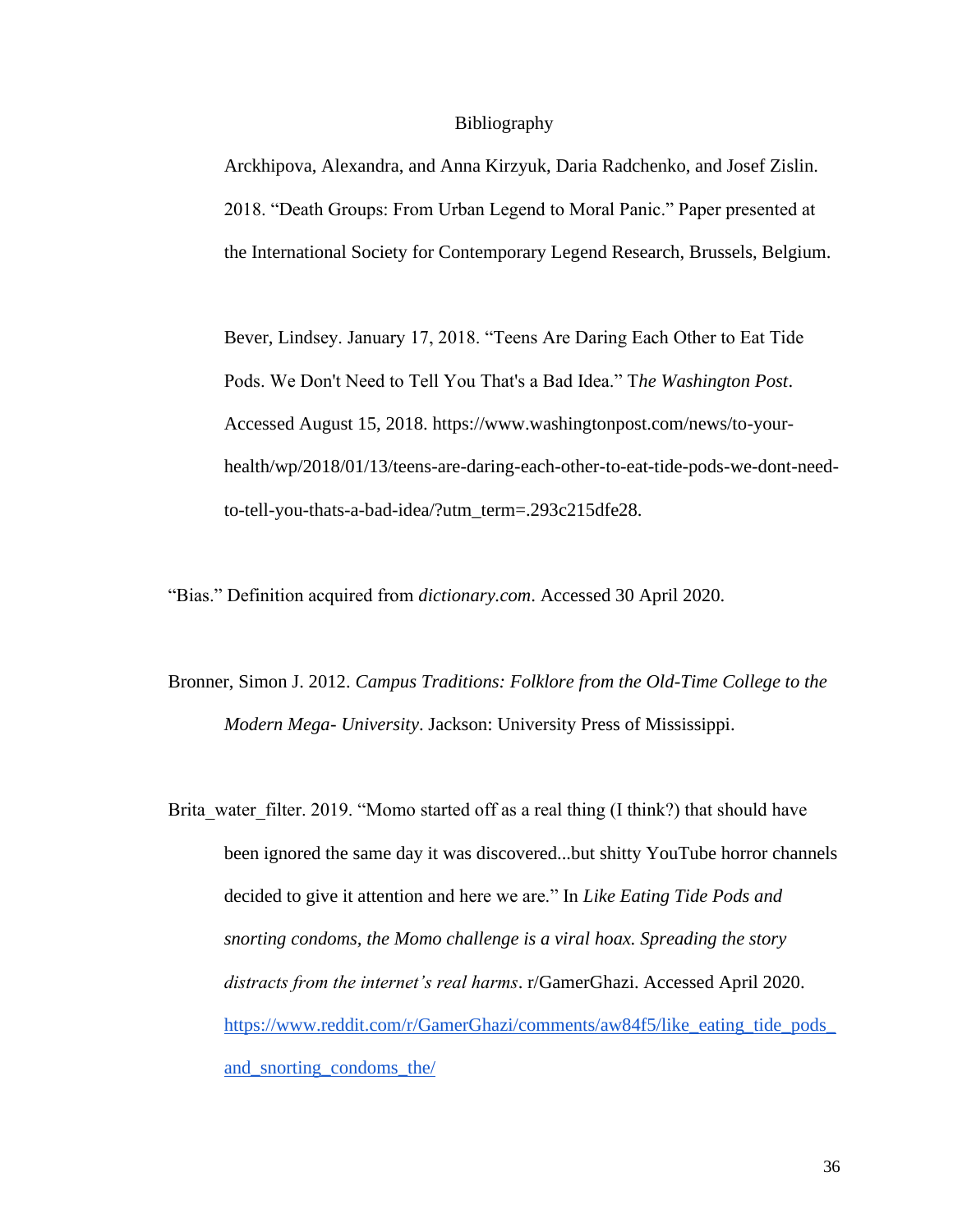BTR. 2020. "Detecting & Confronting Gaslighting." *[www.btr.org](http://www.btr.org/)*. Accessed May 2020. [https://www.btr.org/topic/detecting-and-confronting](https://www.btr.org/topic/detecting-and-confronting-gaslighting/?gclid=Cj0KCQjwnv71BRCOARIsAIkxW9H5djf_xtGa5_sOIGgfYXXrwMyJWB4x3wg-3P-ryAS23iQgm0v_ATEaAkt2EALw_wcB)[gaslighting/?gclid=Cj0KCQjwnv71BRCOARIsAIkxW9H5djf\\_xtGa5\\_sOIGgfYX](https://www.btr.org/topic/detecting-and-confronting-gaslighting/?gclid=Cj0KCQjwnv71BRCOARIsAIkxW9H5djf_xtGa5_sOIGgfYXXrwMyJWB4x3wg-3P-ryAS23iQgm0v_ATEaAkt2EALw_wcB) [XrwMyJWB4x3wg-3P-ryAS23iQgm0v\\_ATEaAkt2EALw\\_wcB](https://www.btr.org/topic/detecting-and-confronting-gaslighting/?gclid=Cj0KCQjwnv71BRCOARIsAIkxW9H5djf_xtGa5_sOIGgfYXXrwMyJWB4x3wg-3P-ryAS23iQgm0v_ATEaAkt2EALw_wcB)

Caulderwood, Kathleen. 2018."Image of March for Our Lives protester holding a sign that reads 'Stop Eating Tide Pods and Start Calling BS'." *These March for Our Lives Students Brought Their Sign A-Game to D.C.*, Vice News, news.vice.com/en\_us/article/vbxdd3/these-march-for-our-lives-students-broughttheir-sign-a-game-to-dc.

Critcher, Chas. 2008. "Moral Panic Analysis: Past, Present and Future." *Sociology Compass* 2/4: 1127-1144.

Dawkins, Richard. 1976. "Memes: the new replicators." In *The Selfish Gene*. New York and Oxford: Oxford University Press.

Dellow, Sandy. "Dear Parents." 2018. *Little Wonders Daycare*. Logan, Utah.

Dégh, Linda. 2001. *Legend and Belief*. Bloomington: Indiana University Press.

\_\_\_\_\_. 1971. "The 'belief legend' in Modern Society: Form, Function, and Relationship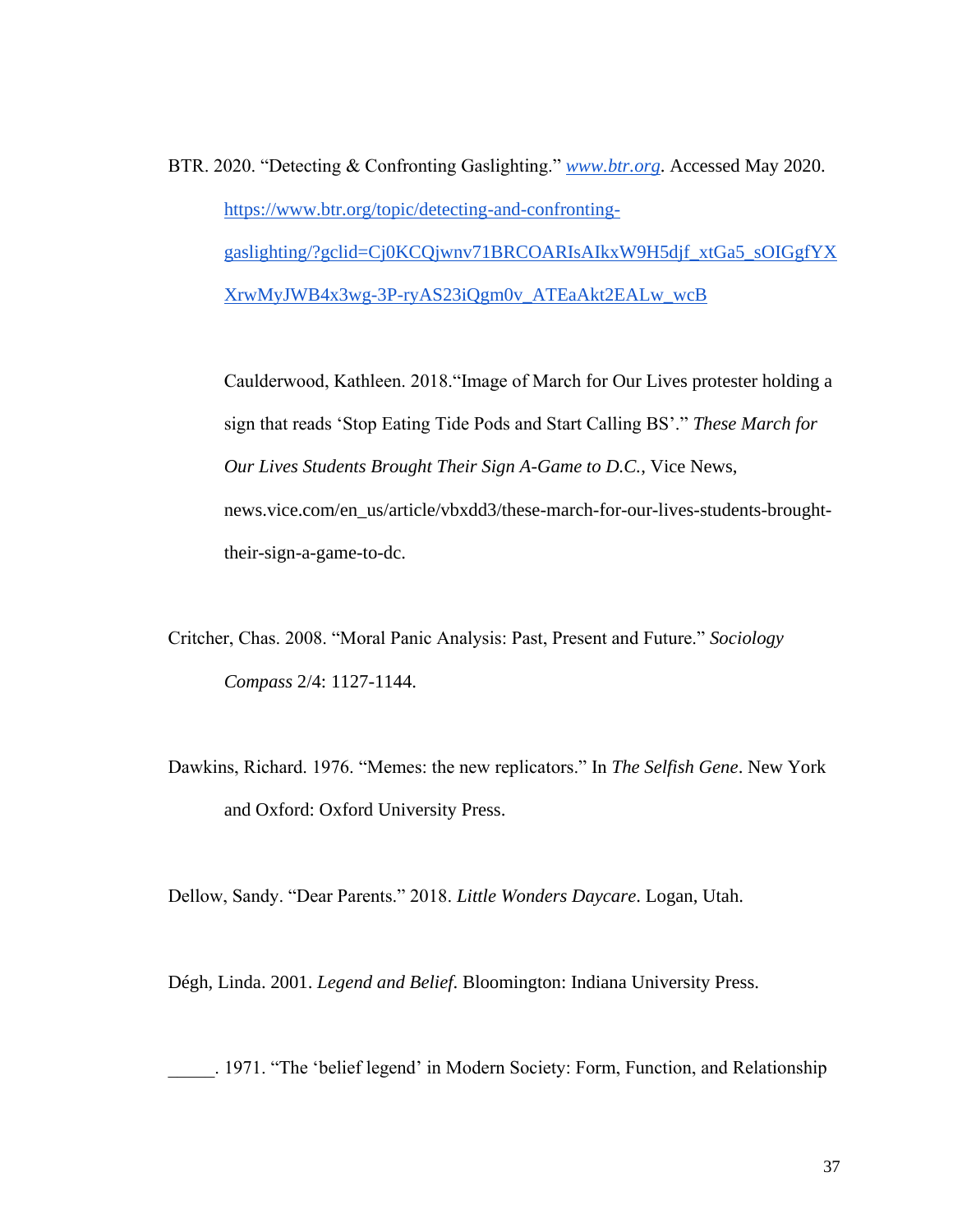to Other Genres." In *American Folk Legend: A Symposium*, ed. Wayland D. Hand, 62-66. Berkley: University of California Press.

Dégh, Linda and Andrew Vázsonyi. 1983. "Does the Word 'Dog' Bite? Ostensive Action: A Means of Legend-Telling." *Journal of Folklore Research* 20 (1): 5-34.

Dickson, EJ. 2019. "What is the Momo Challenge?" *The Rolling Stone*. 26 February. Accessed February 2020. [https://www.rollingstone.com/culture/culture](https://www.rollingstone.com/culture/culture-news/what-is-momo-challenge-800470/)[news/what-is-momo-challenge-800470/](https://www.rollingstone.com/culture/culture-news/what-is-momo-challenge-800470/)

Dimick, Michael. 2019. "Defining Generations: Where Millennials end and Gen Z Begins." *Pew Research Center*, 17 January. [https://www.pewresearch.org/fact](https://www.pewresearch.org/fact-tank/2019/01/17/where-millennials-end-and-generation-z-begins/)[tank/2019/01/17/where-millennials-end-and-generation-z-begins/](https://www.pewresearch.org/fact-tank/2019/01/17/where-millennials-end-and-generation-z-begins/)

Ellis, Bill. 1989a. "Death by Folklore: Ostension, Contemporary Legend, and Murder." *Western Folklore* 48 (3): 201-220.

Freking, Kevin. 2020. "Don't inject disinfectant: Blunt pushback on Trump musing." *Associated Press*, 24 April. [https://www.ksl.com/article/46744877/dont-inject](https://www.ksl.com/article/46744877/dont-inject-disinfectant-blunt-pushback-on-trump-musing)[disinfectant-blunt-pushback-on-trump-musing](https://www.ksl.com/article/46744877/dont-inject-disinfectant-blunt-pushback-on-trump-musing)

Gabbert, Lisa. 2015. "Legend Quests and the Curious Case of St. Ann's Retreat: The Performative Landscape." In *Putting the Supernatural in Its Place: Folklore, the*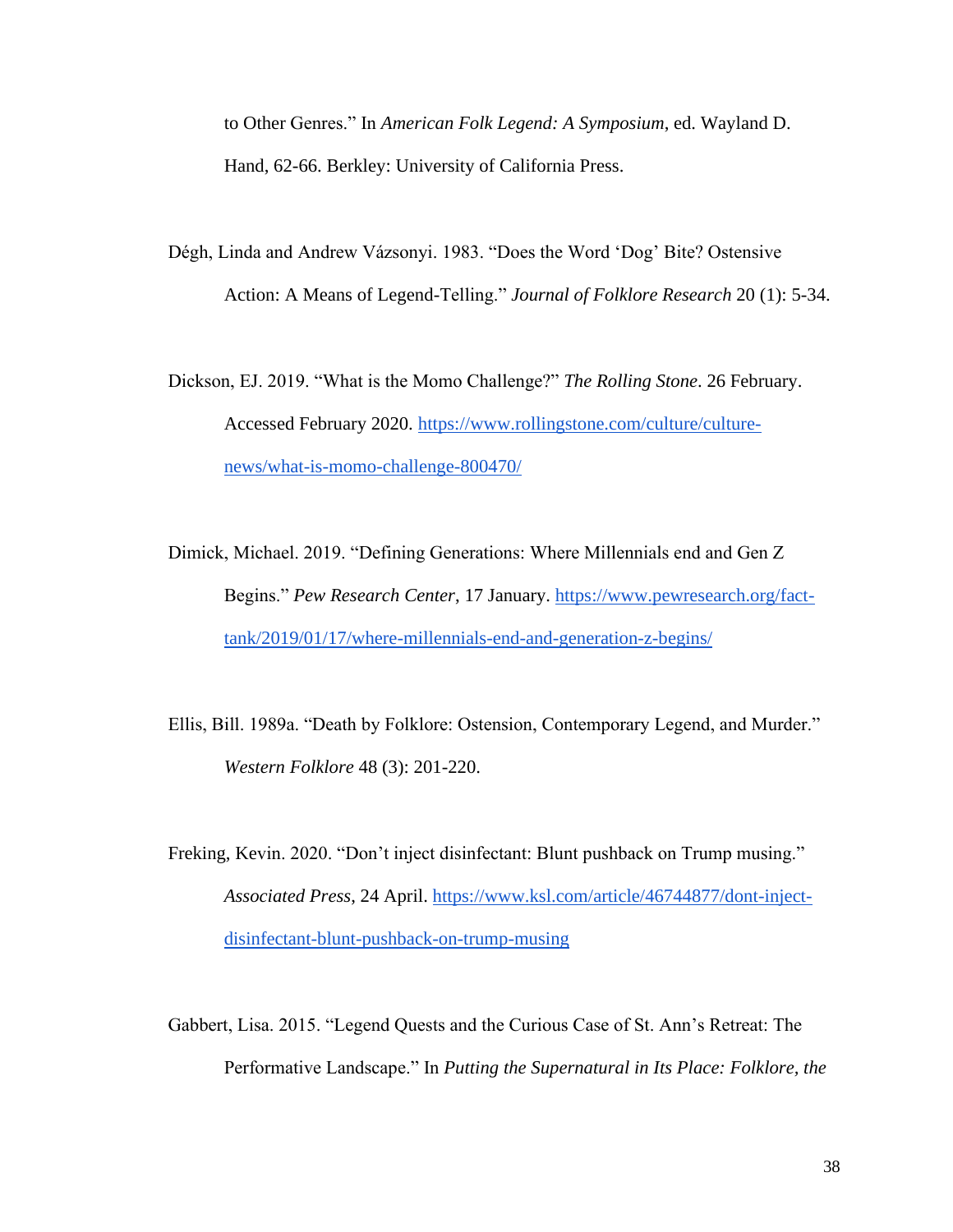*Hypermodern, and the Ethereal*, ed. Jeannie Banks Thomas, 146-169. Salt Lake City: University of Utah Press.

Gartenberg, Chaim. January 25, 2018. "Despite YouTube and Amazon's Efforts, Record Numbers of Teens Are Still Eating Tide Pods." *The Verge*. Accessed August 15, 2018. [https://www.theverge.com/2018/1/25/16932708/tide-pods](https://www.theverge.com/2018/1/25/16932708/tide-pods-poison-control-centers-teens-amazon-youtube-poison-do-not-eat)[poison-control-centers-teens-amazon-youtube-poison-do-not-eat.](https://www.theverge.com/2018/1/25/16932708/tide-pods-poison-control-centers-teens-amazon-youtube-poison-do-not-eat)

Haslington Primary School. 2019. "Momo warning." *Haslington Primary School Facebook Page*, February 26. <https://www.facebook.com/haslingdenprimary/posts/2092485294192864>

Kapchan, Deborah A. 2003. "Performance." In *Eight Words for the Study of Expressive Culture,* ed. Burt Feintuch, 121-145. Chicago, IL: University of Chicago Press.

Kapparoth. 2019. "It was just a diversion from putting an evil clown in the Oval Office." In *Like Eating Tide Pods and snorting condoms, the Momo challenge is a viral hoax. Spreading the story distracts from the internet's real harms*. r/GamerGhazi. Accessed April 2020. [https://www.reddit.com/r/GamerGhazi/comments/aw84f5/like\\_eating\\_tide\\_pods\\_](https://www.reddit.com/r/GamerGhazi/comments/aw84f5/like_eating_tide_pods_and_snorting_condoms_the/)

[and\\_snorting\\_condoms\\_the/](https://www.reddit.com/r/GamerGhazi/comments/aw84f5/like_eating_tide_pods_and_snorting_condoms_the/)

Know Your Meme. 2019. "Momo Challenge: Part of a series on Creepypasta."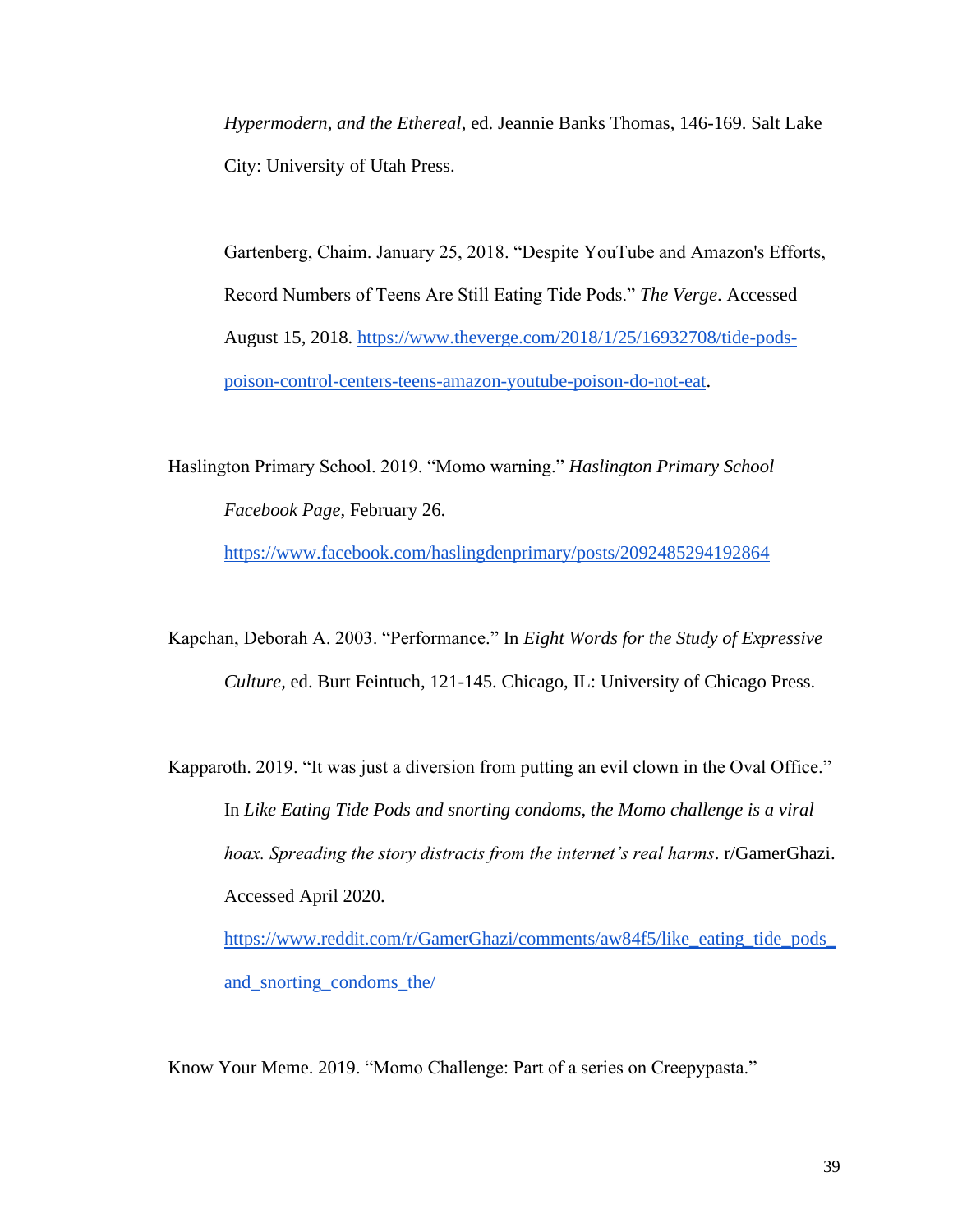*KnowYourMeme.Com*. Accessed 26 April 2020.

<https://knowyourmeme.com/memes/momo-challenge>

Laika. 2000. "Badtimes." *Good Looking Blues*. London: Too Pure Recording Studios. <https://www.youtube.com/watch?v=uqZZ72UbOgA>

Lewis, Sophie. 2019. "Police issue warning to parents after "Momo challenge" resurfaces." *CBS News*, February 28. Accessed April 30, 2020. [https://www.cbsnews.com/news/momo-challenge-resurfaces-police-issue](https://www.cbsnews.com/news/momo-challenge-resurfaces-police-issue-warning-to-parents/)[warning-to-parents/](https://www.cbsnews.com/news/momo-challenge-resurfaces-police-issue-warning-to-parents/)

Lindahl, Carl. 2005. "Ostensive Healing: Pilgrimage to the San Antonio Ghost Tracks." *Journal of American Folklore* 118 (468):164-185.

Lizlynngarcia. 2019. "Like Eating Tide Pods and snorting condoms, the Momo challenge is a viral hoax. Spreading the story distracts from the internet's real harms." *r/GamerGhazi*. Accessed April 2020. [https://www.reddit.com/r/GamerGhazi/comments/aw84f5/like\\_eating\\_tide\\_pods\\_](https://www.reddit.com/r/GamerGhazi/comments/aw84f5/like_eating_tide_pods_and_snorting_condoms_the/)

[and\\_snorting\\_condoms\\_the/](https://www.reddit.com/r/GamerGhazi/comments/aw84f5/like_eating_tide_pods_and_snorting_condoms_the/)

McNeill, Lynne. 2013. *Folklore Rules!* Logan: Utah State University Press.

McNeill, Lynne, and Elizabeth Tucker. 2018. *Legend Tripping: A Contemporary Legend*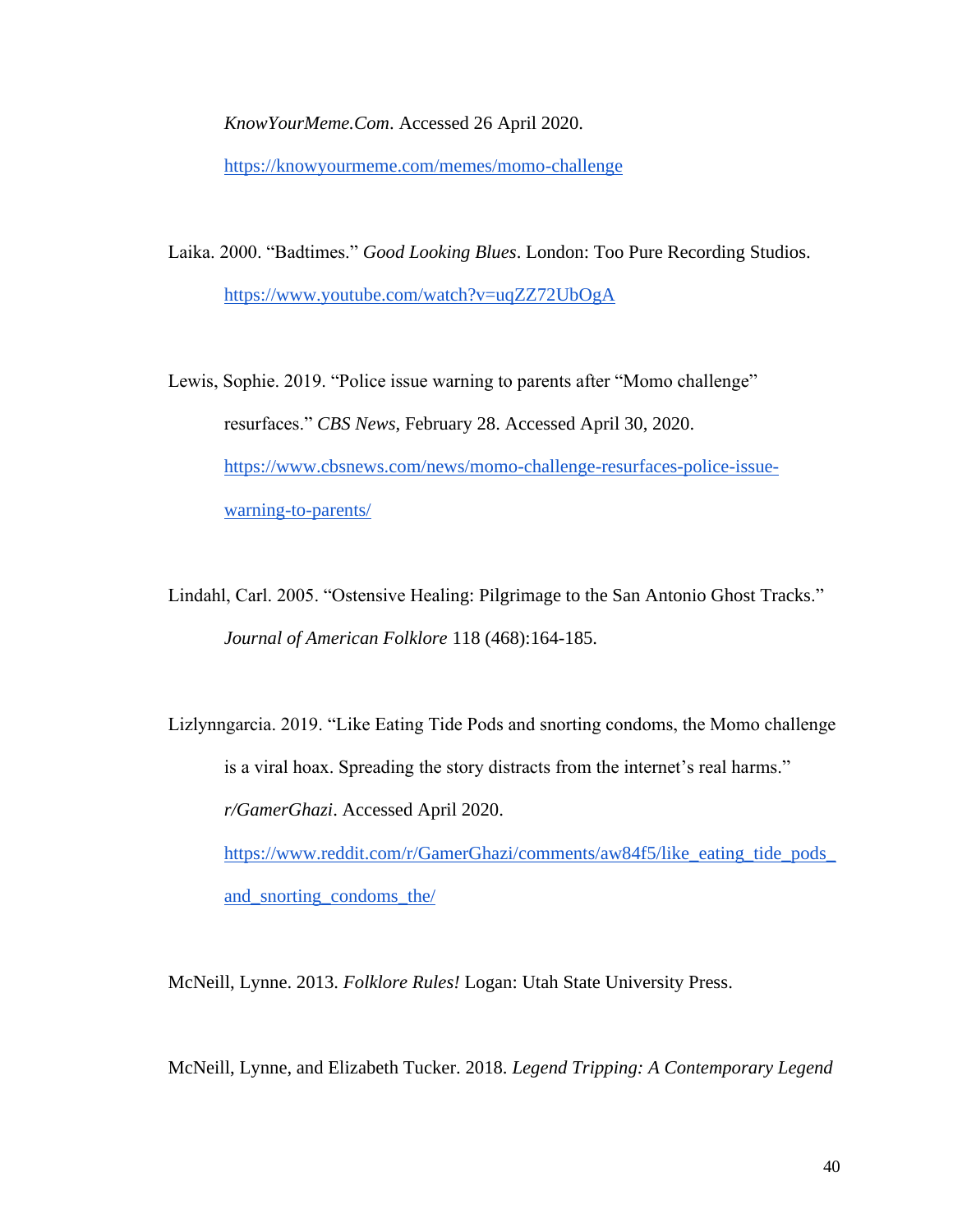*Casebook.* Logan: Utah State University Press.

Meeks, Lynne Langer and Carol Jewkes Austin. 2002. "Dialects, Genres, and Discourses: Developing Empathy and Cultural Awareness in a Literacy Learning Environment." In *Literacy in the Secondary English Classroom: Strategies for Teaching the Way Kids Learn*, 21-39. Boston: Allyn & Bacon.

Momo memes. 2018. "The Momo bust." *Buenos Aires Times*. 25 July. [https://www.batimes.com.ar/news/argentina/police-suspect-12-year-old-girls](https://www.batimes.com.ar/news/argentina/police-suspect-12-year-old-girls-suicide-linked-to-whatsapp-terror-game-momo.phtml)[suicide-linked-to-whatsapp-terror-game-momo.phtml](https://www.batimes.com.ar/news/argentina/police-suspect-12-year-old-girls-suicide-linked-to-whatsapp-terror-game-momo.phtml)

\_\_\_\_\_. 2019. "Momo Mia: The Movie." *Reddit r/memes*.

[https://www.reddit.com/r/memes/comments/axcs2a/momo\\_mia/](https://www.reddit.com/r/memes/comments/axcs2a/momo_mia/)

MrEuropeanTv. 2019. "Real proof of MOMO CHALLENGE Appears in Kids Learning Videos After Fortnite & Peppa Pig." YouTube Channel, 1 March. <https://www.youtube.com/watch?v=ZBAT8f8WKc8>

NPR. 2018. "Teenagers Are Still Eating Tide Pods, But Don't Expect A Product Redesign." *All Things Covered*.

https://www.npr.org/2018/01/30/581925549/teenagers-are-still-eating-tide-podsbut-dont-

expect-a-product-redesign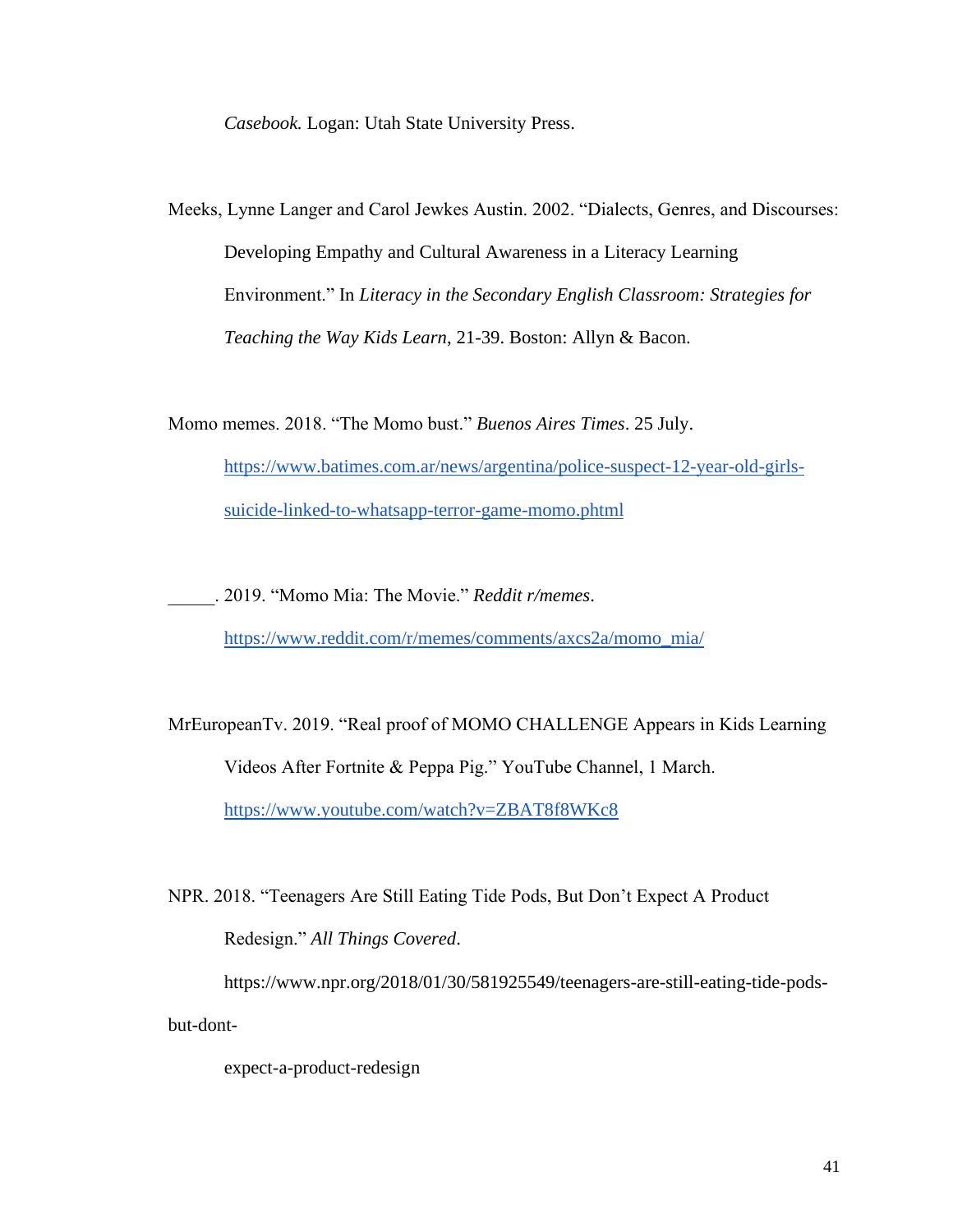"O." Personal Interview. February 2020.

Peck, Andrew. "At the Modems of Madness: The Slender Man, Ostension, and the Digital Age." *Contemporary Legend*, 3rd ser., 5 (2015): 14-37. Accessed August 10, 2018.

Pseudo Fiction. 2018. "Zoomer." *Urban Dictionary*, https://www.urbandictionary.com/define.php?term=Zoomer.

Phillips, Whitney, and Ryan M. Milner. 2017. *The Ambivalent Internet: Mischief, Oddity, and Antagonism Online*. Malden: Polity Press.

Publications and Media. 2014. "The Digital Folklore Project." *Utah State University Department of English Official Website*, accessed April 2020. <https://english.usu.edu/stay-connected/publications-and-media>

r/GamerGhazi. 2019. "Just shows how out-of-touch even the media can be sometimes." Post deleted. In *Like Eating Tide Pods and snorting condoms, the Momo challenge is a viral hoax. Spreading the story distracts from the internet's real harms*. r/GamerGhazi. Accessed April 2020. [https://www.reddit.com/r/GamerGhazi/comments/aw84f5/like\\_eating\\_tide\\_pods\\_](https://www.reddit.com/r/GamerGhazi/comments/aw84f5/like_eating_tide_pods_and_snorting_condoms_the/) [and\\_snorting\\_condoms\\_the/](https://www.reddit.com/r/GamerGhazi/comments/aw84f5/like_eating_tide_pods_and_snorting_condoms_the/)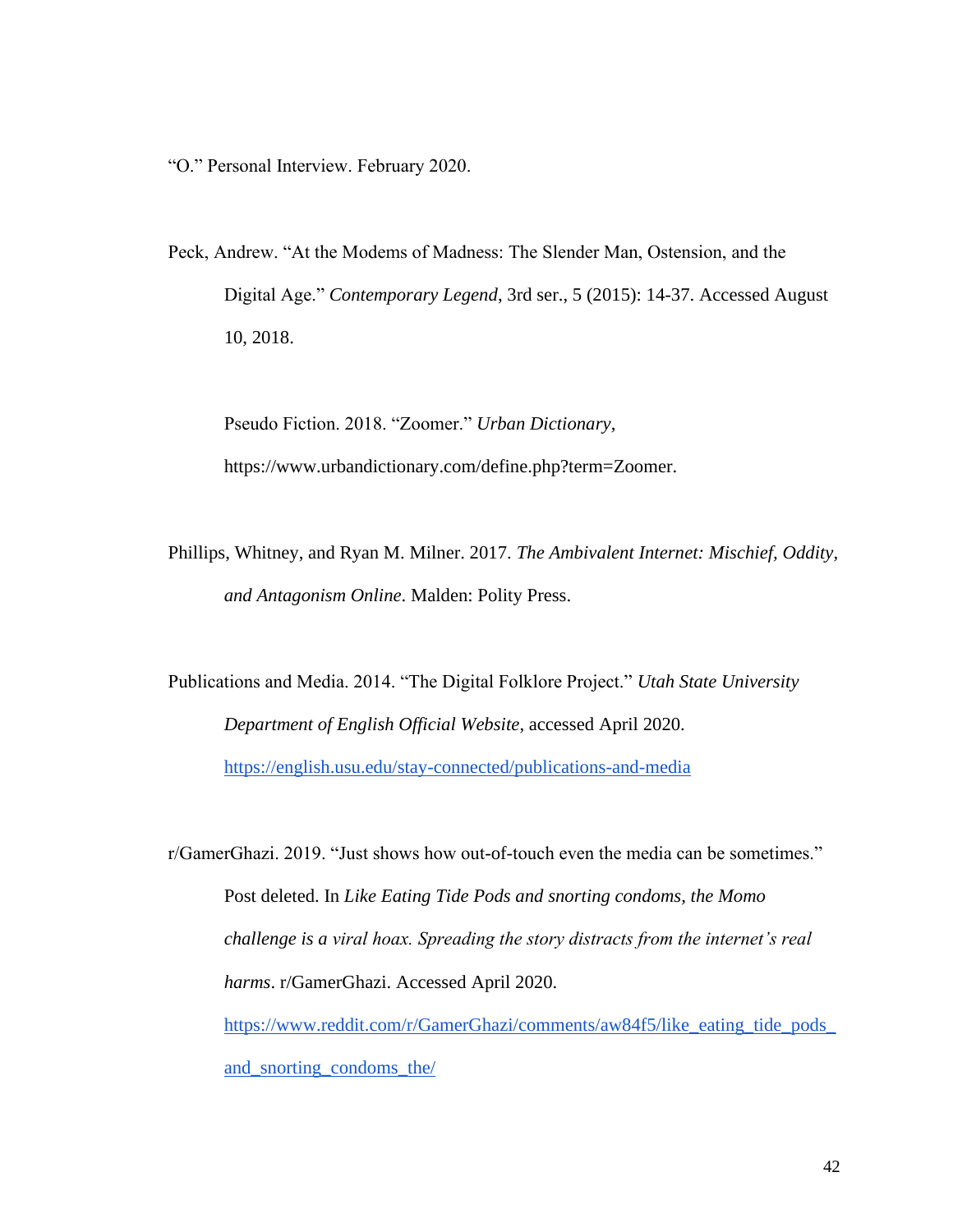Radford, Benjamin. 2018. "The Blue Whale Game: Moral Panic or Public Threat?." Paper presented at the International Society for Contemporary Legend Research, Brussels, Belgium.

Rodgers, William. March 24, 2018. "Call me old-fashi2oned but...I'm not going to listen to recommendations on Gun Control by a generation that had to be told NOT to eat Tide Pods…[sic]" *Twitter*.

Rosengberg, Marshall P. 2003. "Observing without Evaluating." *In Nonviolent Communication: A Language of Life*: 25-35. Encinitas: PuddleDancer Press.

Schechner, Richard. 1982. *The End of Humanism: Writings on Performance*. New York: PAJ Publications.

- Shaikh, Mustafa. July 25, 2018. "Police suspect 12-year-old girl's suicide linked to WhatsApp terror game Momo." *Buenos Aires Times*. Accessed February 2, 2020. [https://www.batimes.com.ar/news/argentina/police-suspect-12-year-old-girls](https://www.batimes.com.ar/news/argentina/police-suspect-12-year-old-girls-suicide-linked-to-whatsapp-terror-game-momo.phtml)[suicide-linked-to-whatsapp-terror-game-momo.phtml](https://www.batimes.com.ar/news/argentina/police-suspect-12-year-old-girls-suicide-linked-to-whatsapp-terror-game-momo.phtml)
- Shifman, Limor. 2014. *Memes in Digital Culture*. Cambridge: The MIT Press Essential Knowledge Series.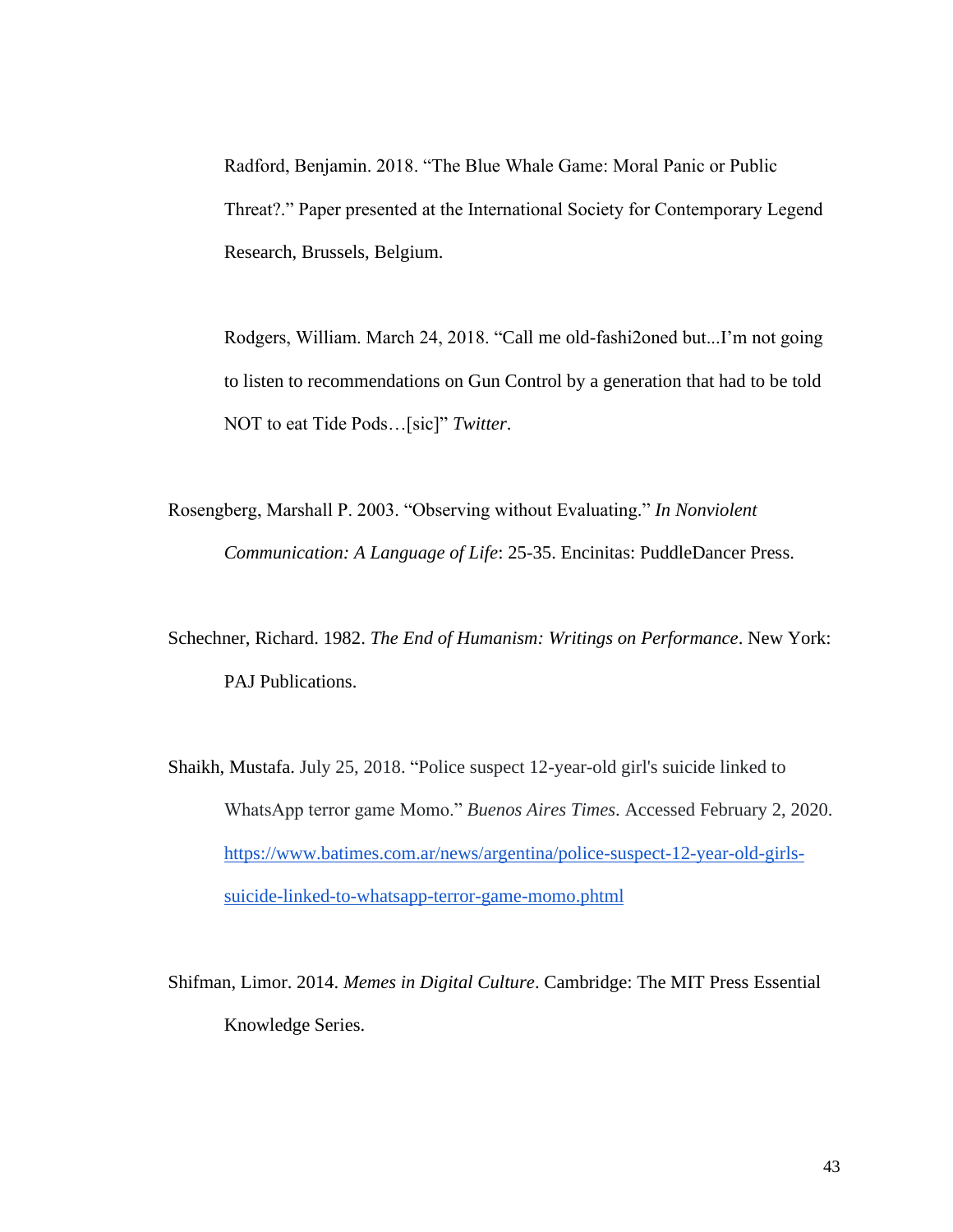Sleight-Price, Camille and Daisy Ahlstone and Michelle W. Jones. 2018. "Forbidden Foodways: Tide Pods, Ostensive Practice, and Intergenerational Conflict." *Contemporary Legend* series 3, vol. 8: 86-114.

\_\_\_\_\_. 2019. "Group of legend-trippers chant around the weeping woman statue."

\_\_\_\_\_. 2019. "Legend-tripper touches the eyes of the statue to see if there are tears present."

Stalmaszczyk, Piotr. 2014. *Philosophy of Language and Linguistics*. Berlin: De Gruyter.

- Thomas, Jeannie B. 2015. "Introduction." In *Putting the Supernatural in Its Place: Folklore, the Hypermodern, and the Ethereal*. Salt Lake City: The University of Utah Press.
	- \_\_\_\_\_\_. 2018. "On Researching the Supernatural: Cultural Competence and Cape Breton Stories." In *The Supernatural in Society, Culture, and History,* ed. Dennis Waskul and Marc Eaton, 35-53. Philadelphia: Temple Press University.

\_\_\_\_\_\_. 2017-2020. "Notice and Wonder." *Class lectures and mentorship meetings held between the author and scholar*.

ThunderChezz. January 19, 2018. "KID DOES THE TIDE POD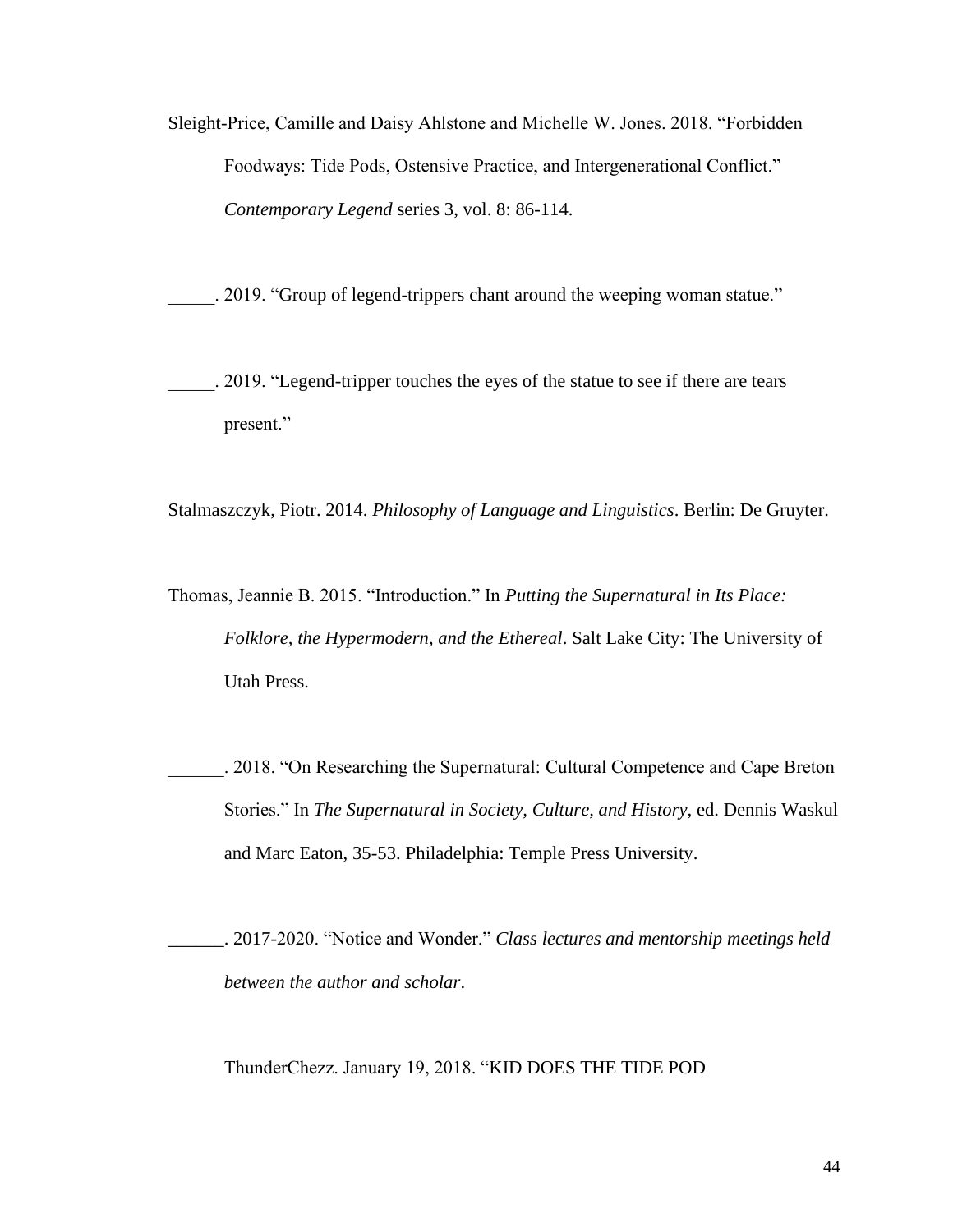CHALLENGE!!!" *YouTube* video, 4:23.

https://www.youtube.com/watch?v=95512G-O580

Trump, Donald. 2020. "Trump on use of disinfectant, light against virus." Associated Press YouTube Channel. [https://www.youtube.com/watch?time\\_continue=49&v=0wcQYA](https://www.youtube.com/watch?time_continue=49&v=0wcQYA-ol_A&feature=emb_logo)[ol\\_A&feature=emb\\_logo](https://www.youtube.com/watch?time_continue=49&v=0wcQYA-ol_A&feature=emb_logo)

Tucker, Elizabeth. 2014. "The Endangered Child: Choking and Fainting Games in the Online Underground of YouTube." *Children's Folklore Review* 36:19-33.

\_\_\_\_\_. 2007. Haunted Halls: *Ghostlore of American College Campuses*. Jackson: University Press of Mississippi.

\_\_\_\_\_. 2018. "The Blue Whale Suicide Game: Hypermodern Ostension on a Global Scale." Paper presented at the American Folklore Society Annual Meeting, Buffalo, New York.

Schwandt, Thomas A. 2015. *The SAGE Dictionary of Qualitative Inquiry*. 4th edition. Thousand Oaks, CA: SAGE.

Willoughby, Holly and Phillip Schofield, Anna Colton, and Nicola Harteveld. 2019. "The Momo Challenge That's Terrifying Parents." Interview from *This Morning*